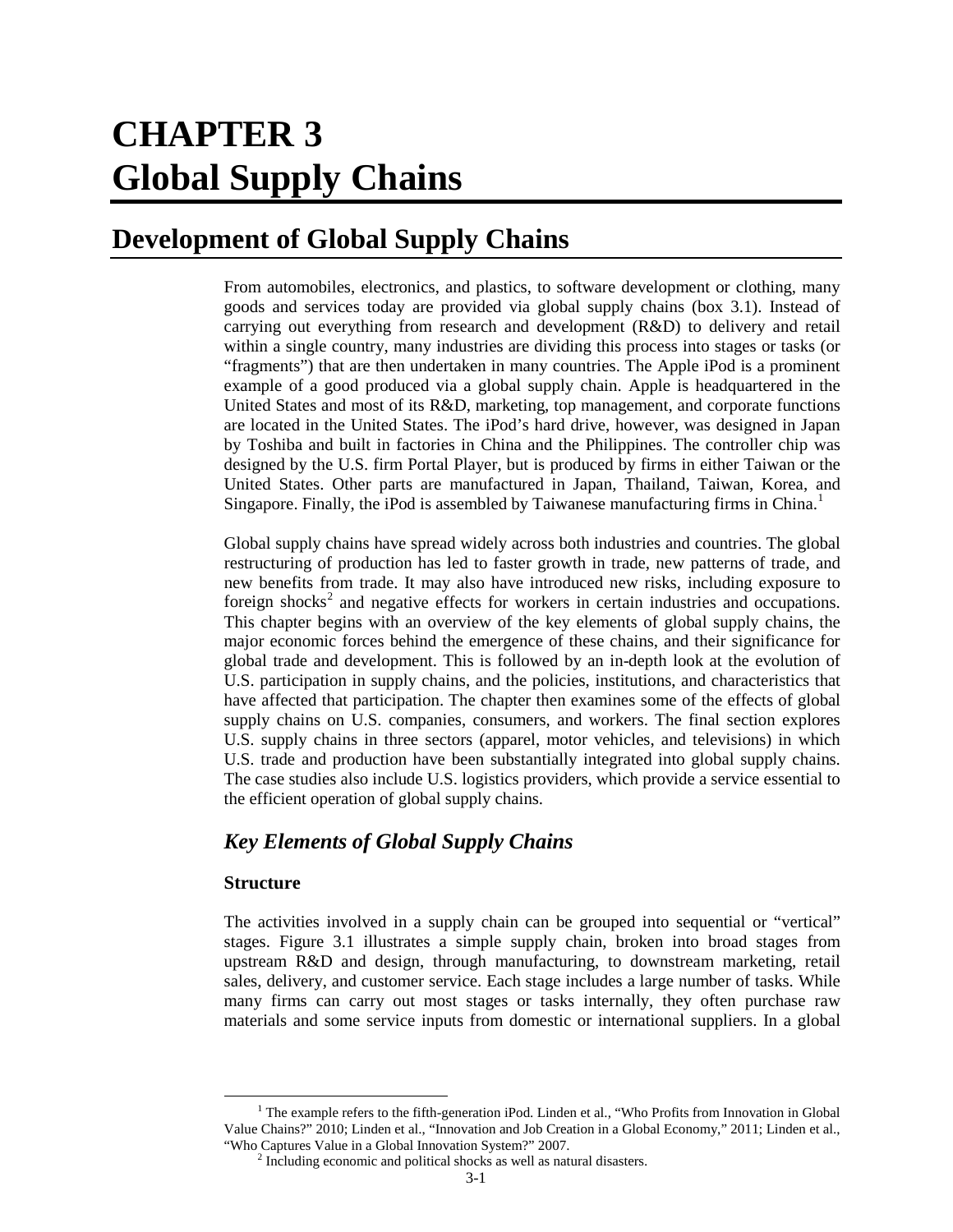#### **BOX 3.1** Global supply chain fundamentals

A **supply chain** is a production network between multiple firms that supply interlinked economic activities toward the provision of a final good or service. Because the firms contribute economic value through these activities, the chains are often referred to as **value chains**. In general, supply chains encompass all activities necessary to bring a product from conception to consumption. To the extent that they involve suppliers located in different countries, the chains are **global supply chains**. For purposes of this discussion, a regional supply chain—e.g., one involving two or three NAFTA countries—is considered "global" based on this definition.

**Outsourcing** refers to service or manufacturing activities that are contracted out to unrelated firms located either in the home country or abroad. **Offshoring** originally referred to service or manufacturing activities within the supply chain that are carried out by affiliates located in foreign countries. However, **offshoring** is now commonly used more broadly to refer to activities done abroad through both foreign affiliates and independent contracts. The provision of service or manufacturing activities by a domestic firm to a firm abroad is known as **inshoring**.





*Source:* Commission compilation.

supply chain, many tasks are "offshored,"<sup>[3](#page-1-0)</sup> either through the firm's own subsidiaries abroad or through independent contracts.[4](#page-1-1) For example, a domestic firm might provide the R&D and design of a product, and produce the initial intermediate inputs using local raw materials, as in figure 3.1. Then these intermediate inputs would be exported to a second country, where a firm would use them to produce a semifinished product. That

<span id="page-1-0"></span><sup>&</sup>lt;sup>3</sup> Feenstra, "Integration of Trade and Disintegration of Global Production in the Global Economy," 1998; Jones and Kierzkowski, "A Framework for Fragmentation," 2001; Deardorff, "International Provision of Trade in Services, Trade, and Fragmentation," 2001; Deardorff, "Fragmentation Across Cones," 2001; Grossman and Rossi-Hansberg, "Trading Tasks," 2008.<br><sup>4</sup> Amiti and Wei, "Fear of Service Outsourcing," 2005; Spencer, "International Outsourcing and

<span id="page-1-1"></span>Incomplete Contracts," 2005.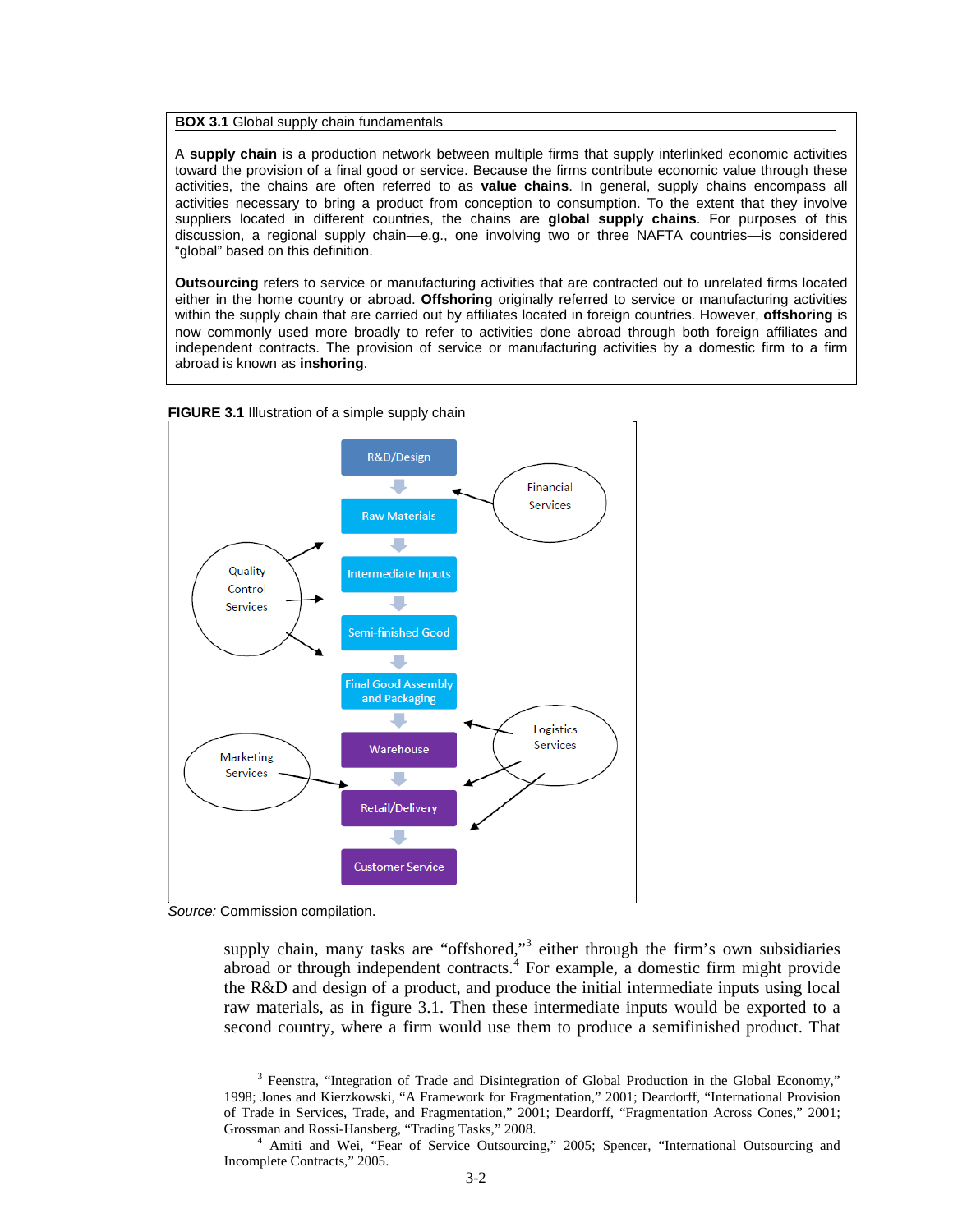firm would then export the semifinished good to a third country, where the final good is assembled and packaged. The third country would then export the good back to the domestic firm, which would oversee the marketing, retailing, and delivery of the product domestically and abroad. Supply chains like these require extensive organizational oversight. They also typically involve heavy reliance on telecommunications to ensure that different stages of the product are made to specification and on logistics to coordinate the movement of material across many firms and countries. As the case studies later in this chapter illustrate, global supply chains can involve complex interconnections between different tasks, as well as between domestic and foreign firms carrying out those tasks. This complexity is managed by lead firms in the chain that oversee production and make other key decisions (box 3.2).

Offshored tasks in a global chain can be done by independent foreign firms, by foreign affiliates, or both. Evidence from China, for example, indicates that most global supply chain manufacturing in China is done through foreign multinational subsidiaries or joint ventures.<sup>[5](#page-2-0)</sup> The choice of affiliate versus independent firm is determined in part by the nature and maturity of the product, as well as the status of the intellectual property rights in the offshore site. If the product is new and embodies extensive R&D or intellectual property, firms may be less likely to offshore any tasks.<sup>[6](#page-2-1)</sup> If they do offshore tasks, they may be more likely to use affiliates. This is due, in part, to the risk that intermediate goods may not be made to exact specifications if contracted to independent firms. It can also reflect concern about enforcement of contracts or property rights abroad.<sup>[7](#page-2-2)</sup> Once a product is more standardized, firms are more likely both to offshore tasks and to do so using independent contractors.

#### **Trade**

Global supply chains have produced important changes in the nature and volume of global trade. Modern complex supply chains generate more trade than traditional supply networks in which only raw materials or final goods might be sent across international borders. In the earlier example of a supply chain in which the stages in figure 3.1 were carried out in three countries, the product was exported three times before being sold in final form at home or abroad. Global chains can also generate new patterns of specialization, as firms in a particular country often specialize in a particular stage or task.[8](#page-2-3) In electronics, for example, intermediate and semifinished goods are often produced in Japan, Hong Kong, South Korea, and Taiwan, while final assembly activities are often contracted to Chinese firms.<sup>[9](#page-2-4)</sup> Finally, global chains can change the nature of a nation's trade. As countries become more vertically specialized, their imports and exports are increasingly composed of intermediate goods and services that are moving to the next stage in the chain.

<span id="page-2-0"></span><sup>5</sup> Dean et al., "Decomposing China-Japan-U.S. Trade," 2009; Feenstra and Hanson, "Ownership and Control in Outsourcing to China," 2005. <sup>6</sup> Antras, "Incomplete Contracts and the Product Cycle," 2005. For an examination of the potential

<span id="page-2-1"></span>increase in affiliate sales if intellectual property rights protection in China is improved, see USITC, "China: Effects of Intellectual Property Infringement and Indigenous Innovation Polices on the U.S. Economy," 2011. 7 For example, American Tower, a provider of wireless network infrastructure and services, requires an

<span id="page-2-4"></span><span id="page-2-3"></span><span id="page-2-2"></span>extensive review of intellectual property rights protection before it will consider partnering with a firm in any foreign country. See Taiclet, "Keynote Address," April 5, 2011.<br><sup>8</sup> Hummels et al., "The Nature and Growth of Vertical Specialization in World Trade," 2001.<br><sup>9</sup> Dean et al., "Decomposing China-Japan-U.S. Trade," 2009.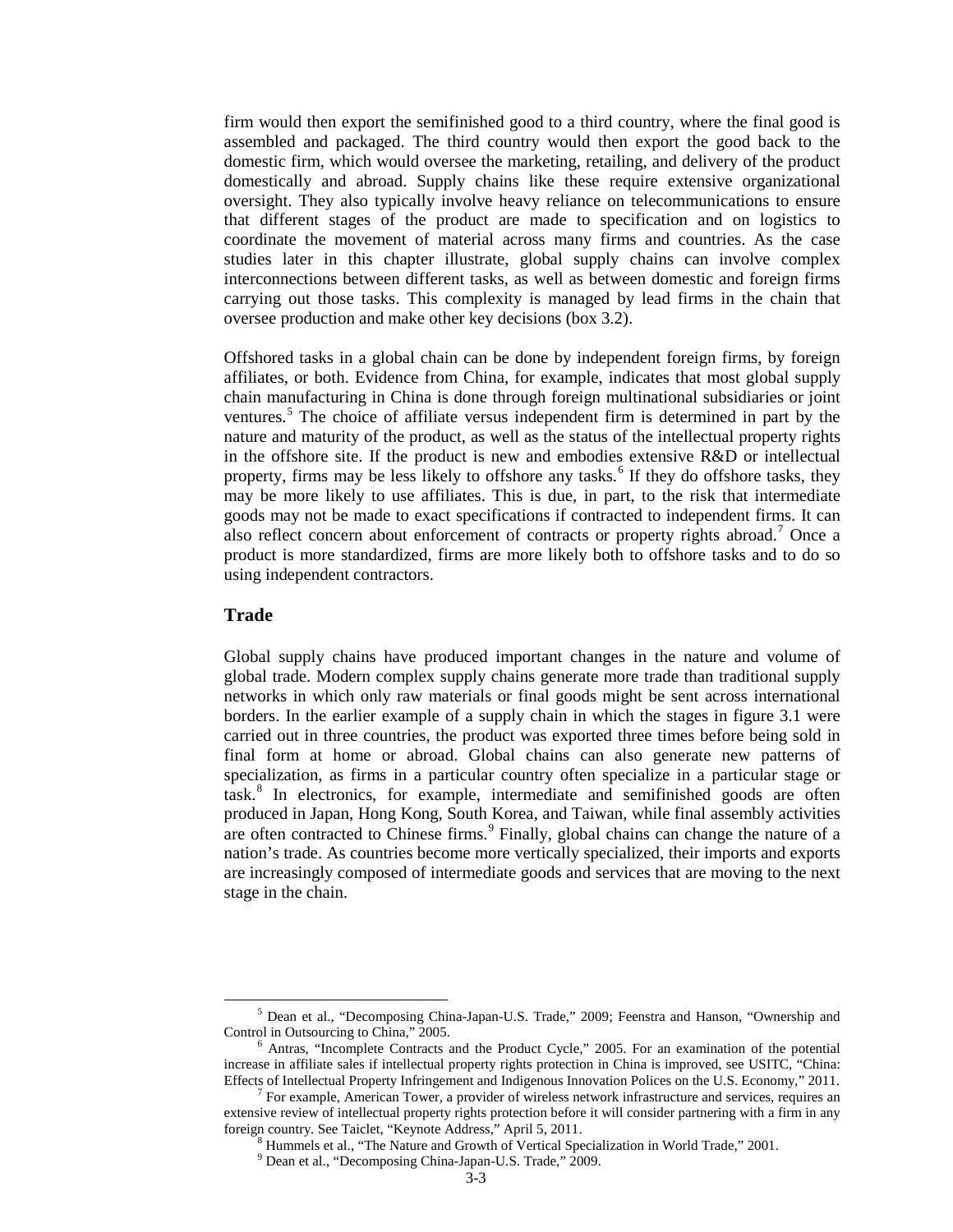**BOX 3.2** Leadership of global chains

Supply chains are typically initiated and overseen by a limited number of lead firms. In a **producerdriven chain**, the lead firms are usually involved in R&D and design (the upstream end of the chain). These chains are most often found in high-tech goods that embody specialized design, complex production processes, and extensive R&D, such as electronics, semiconductors, computers, software development, and pharmaceuticals. In these types of chains, the production process itself is often fragmented, and the fragments are carried out in different countries. In one producer-driven chain, for example, U.S.-based lead firms design electronic products and component specifications. The components are produced in Asia and exported to Mexico, where affiliates of U.S. manufacturers use them to produce the electronic products. The finished products are then exported to the United States, where the U.S. lead firms carry out marketing and sales. $3$ 

**Buyer-driven chains** generally are led by firms involved in retail (the downstream end of the chain). These chains are more often associated with standardized, lower-tech goods such as apparel, which require less sophisticated capital equipment and fewer skilled workers. In these chains, the production process itself may not be fragmented, but may instead be done completely offshore. The apparel case study later in this chapter illustrates three types of buyer-driven supply chains, where the U.S. lead firms are branded marketers, large retailers, or branded manufacturers. These lead firms are involved (in varying degrees) in marketing and service activities, but contract out actual apparel production to foreign firms.<sup>b</sup>

<sup>a</sup>Sturgeon and Kawakami, "Global Value Chains in the Electronics Industry," 2010. <sup>b</sup>Gereffi, "International Trade and Industrial Upgrading in the Apparel Commodity Chain," 1999; Gereffi and Frederick, "The Global Apparel Value Chain, Trade, and the Crisis," 2010.

### *Major Economic Forces Driving the Development of Chains*

### **Technological Change**

A key force behind the widespread development of global supply chains has been technological change. Over time, technological change has allowed more production processes to be fragmented—split into stages or tasks—and those stages or tasks to be carried out in new, often distant locations. For example, in the 1970s some apparel production for the U.S. market was offshored in nearby countries in the Caribbean region. But advances in telecommunications and in transport have allowed the industry to source from distant Asian suppliers and still meet the time-sensitive demands of the industry.[10](#page-3-0) Since the introduction of just-in-time technologies in the 1980s, the automobile industry has been significantly restructured, enabling it to rely on complex global and regional networks with tiers of suppliers of parts and components. In the mid-1990s, the increased speed of communications via the Internet allowed the Indian software industry to become a key player in global chains. Swiss Airlines, American Airlines, and Singapore Airlines began contracting with Indian firms for flight scheduling, and Reebok and Nordstrom had their inventory software developed and supported by the Indian firm Infosys.<sup>[11](#page-3-1)</sup>

### **International Cost Differences**

International cost differences have been another driving force behind the spread of global chains. Some tasks require higher skills or more complex equipment than other tasks, and a global chain allows a firm to reduce costs by locating activities in different countries based on their respective comparative advantages. Semiconductor production, for

<span id="page-3-1"></span><span id="page-3-0"></span> $10$  David Hummels notes that faster delivery, including higher ship speeds and a shift to air transport, is "the most obvious quality improvement" in international transport. Hummels, "Have International Transport Costs Declined?" 1999, 21–22.

 $11$  Lateef, "Linking Up with the Global Economy," 1997.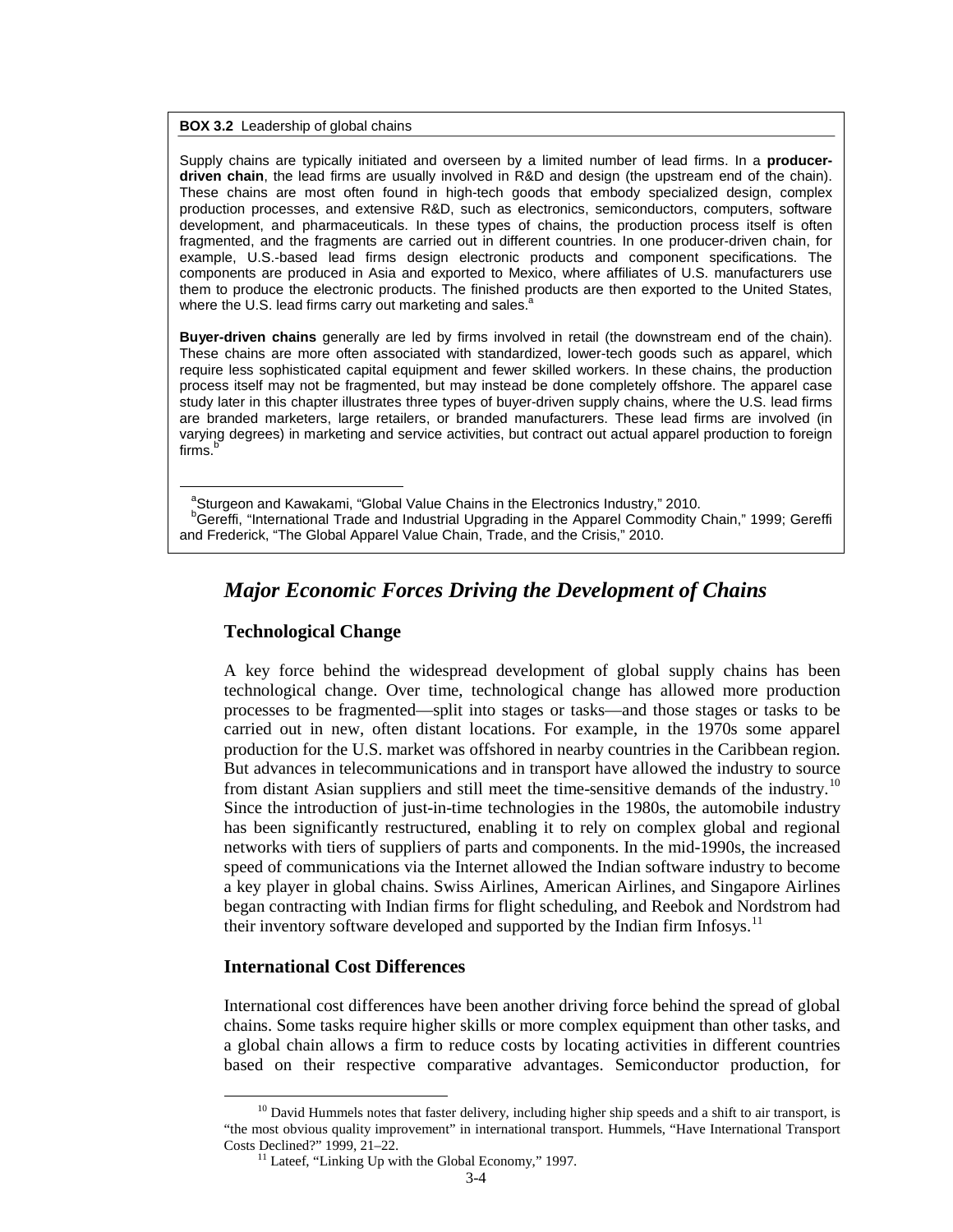example, can be broken into three stages: design, front-end fabrication, and back-end production. The majority of semiconductor producers, which carry out the design stage, are located in the United States, Japan, Taiwan, Korea, and the European Union (EU), where higher-skilled labor is relatively abundant and, thus, relatively less expensive. Front-end production, the stage requiring the most intensive use of capital and technology, also takes place in the EU, Japan, Taiwan, and the United States. Back-end testing, assembly, and production, which are relatively less skill-intensive, have generally been located in countries such as China, where lower-skilled labor is relatively more abundant and, thus, relatively less expensive.<sup>[12](#page-4-0)</sup> The result is a more efficient, lower-cost production process.

#### **Lower Trade and Transport Costs**

Two other important drivers in the development of global chains are the extensive global trade liberalization (e.g., reduction in tariff and nontariff barriers) and falling transportation costs that have occurred in the past quarter-century.<sup>[13](#page-4-1)</sup> Because goods and services produced by global supply chains typically cross borders multiple times, they pass through multiple customs regimes and are affected by multiple tariffs and nontariff barriers. Thus, the benefits of trade liberalization can also be multiplied for goods and services produced in global supply chains. The Uruguay Round negotiations, a major multilateral trade liberalization completed in 1994,<sup>[14](#page-4-2)</sup> resulted in average tariff reductions of 38 percent among industrialized nations, as well as liberalized trade in textiles and apparel and reductions to barriers in services trade. Created at the same time, the World Trade Organization (WTO) and its dispute settlement mechanism have contributed to a more open and orderly trading system.<sup>[15](#page-4-3)</sup>

Bilateral and unilateral trade liberalization has also contributed to the formation of global supply chains, as have programs that encourage duty-free trade in parts and components. For example, the United States established programs as early as the 1950s to allow dutyfree imports of U.S.-origin components contained in imported articles. This treatment has encouraged the use of U.S. components in foreign assembly operations and reduced the tariff costs associated with these supply chains. Other countries or regional blocs, such as the EU, have similar provisions. $16$ 

Similarly, falling transportation costs in the past three decades have significantly lowered the cost of shipping semifinished inputs between countries. These developments have reduced the obstacles to locating stages of production in different countries.

### **Improved International Logistics**

Logistics, the coordinated movement of goods and services, has become essential to the smooth flow of goods and services in many internationally fragmented supply chains. In fact, as discussed in the case study at the end of this chapter, the rise of low-cost, efficient, and globally integrated logistics firms is one factor that has spurred the creation of global chains. The development of logistics firms that offer multiple logistics services

<span id="page-4-2"></span><span id="page-4-1"></span><span id="page-4-0"></span><sup>&</sup>lt;sup>12</sup> Yinug, "Challenges to Foreign Investment in High-Tech Semiconductor Production in China," 2009.<br><sup>13</sup> In some exceptional cases, trade restrictions may themselves have led to the break up of singlecountry production systems and the formation of global supply chains. For example, the voluntary export restraints under which Japanese automakers found themselves in the 1980s may have led them to invest in auto production in the United States and to form auto parts supply chains between the United States and Japan.<br><sup>14</sup> Jackson, *The World Trading System*, 1997, 74.<br><sup>15</sup> Additional accomplishments are noted in USITC, *Import Restraints, Sixth Update*, 2009, 83–87.<br><sup>16</sup> USITC, *Production Sharing*, 1989, chap. 9 and app. A.

<span id="page-4-4"></span><span id="page-4-3"></span>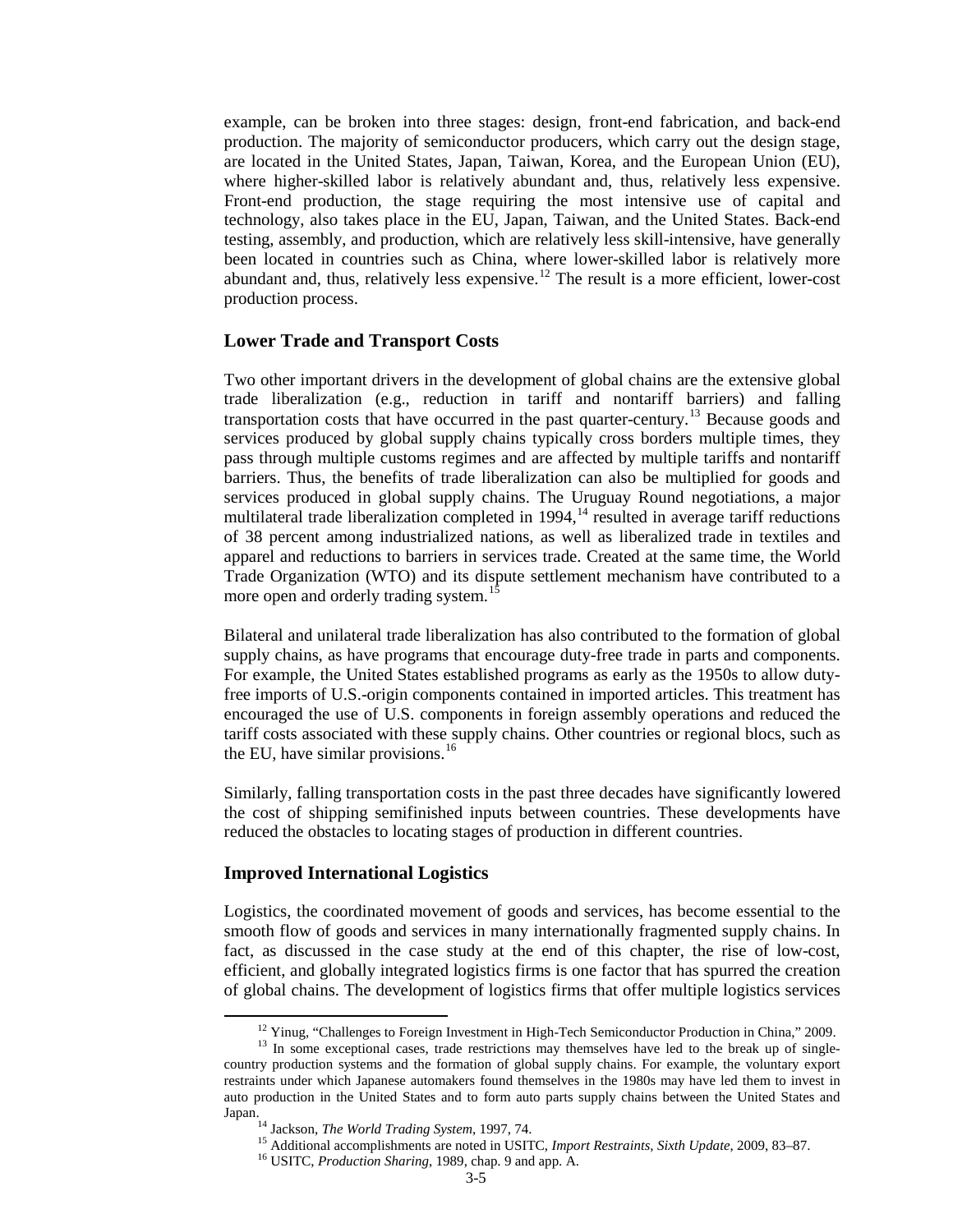(such as warehousing, distribution, tracking, and customs brokerage) has enabled lead firms to manage larger and more complex chains. Technological advances, particularly via the Internet, have helped improve network communications and reduced logistics costs. Lowering the cost of logistics services can increase the number of suppliers and the complexity of the relationships that a lead firm can profitably incorporate in a supply chain. $17$ 

### **Improved Intellectual Property Rights Protection and Contract Enforcement**

Finally, improvements in intellectual property rights protection and contract enforcement in some countries may have facilitated the creation of global chains. From a lead firm's point of view, the prospect of overseeing contracts with independent firms, or setting up subsidiaries abroad to carry out offshored tasks, often implies additional risk. As noted earlier, this risk can both reduce the number of activities a firm offshores and determine whether or not the firm carries out those tasks via foreign investment or independent firms.[18](#page-5-1) To the extent that countries have improved laws and regulations regarding intellectual property and contracts, their business environment will be more conducive to their participation in global chains.<sup>[19](#page-5-2)</sup>

### *Growth of Global Supply Chains in World Trade*

As global supply chains proliferate and expand, it is likely that they account for a growing share of world trade. However, because detailed trade data for such chains are not typically available, their share of world trade is difficult to measure. Researchers have turned instead to a variety of other methods to try to identify such trade (box 3.3). Evidence gathered from all these methods suggests that global supply chains are growing in importance in global trade.

### **Trade in Parts and Components**

Because supply chains involve extensive trade in intermediate and semifinished goods, some broad evidence of their importance can be found by measuring trade in parts and components. World trade in parts and components grew by about 9 percent per year from 1990 to [20](#page-5-3)00, outstripping total world trade growth of 6.5 percent per year.<sup>20</sup> There is also evidence of a strong network of Asian suppliers in parts and components. Estimates for 1984–96 showed that Asian global exports of parts and components grew by more than 500 percent, compared to Asian total export growth of 300 percent.<sup>[21](#page-5-4)</sup> A similar analysis found that the share of East Asia in global exports of parts and components grew from 29.3 percent in 1992 to 39.2 percent in  $2003.<sup>22</sup>$  $2003.<sup>22</sup>$  $2003.<sup>22</sup>$ 

<span id="page-5-1"></span><span id="page-5-0"></span><sup>&</sup>lt;sup>17</sup> Jones et al., "What Does Evidence Tell Us about Fragmentation and Outsourcing?" 2005.<br><sup>18</sup> Antras, "Incomplete Contracts and the Product Cycle," 2005; Feenstra and Hanson, "Ownership and<br>Control in Outsourcing to Chin

<span id="page-5-2"></span> $<sup>19</sup>$  In the plastics industry, for example, Gloucester Engineering has extended its chain to include</sup> Malaysia, in part because of Malaysia's improved property rights protection. See Johnson, "Doing Business in Malaysia," April 5, 2011.<br>
<sup>20</sup> Jones et al., "What Does Evidence Tell Us about Fragmentation and Outsourcing?" 2005.<br>
<sup>21</sup> Ng and Yeats, "Major Trade Trends in East Asia," 2003.<br>
<sup>22</sup> Athukorala, "The Rise of China an

<span id="page-5-5"></span><span id="page-5-4"></span><span id="page-5-3"></span>Yamashita, "Production Fragmentation and Trade Integration," 2006. These authors also found evidence that the share of components in intra-regional trade was far higher than its share in extra-regional trade.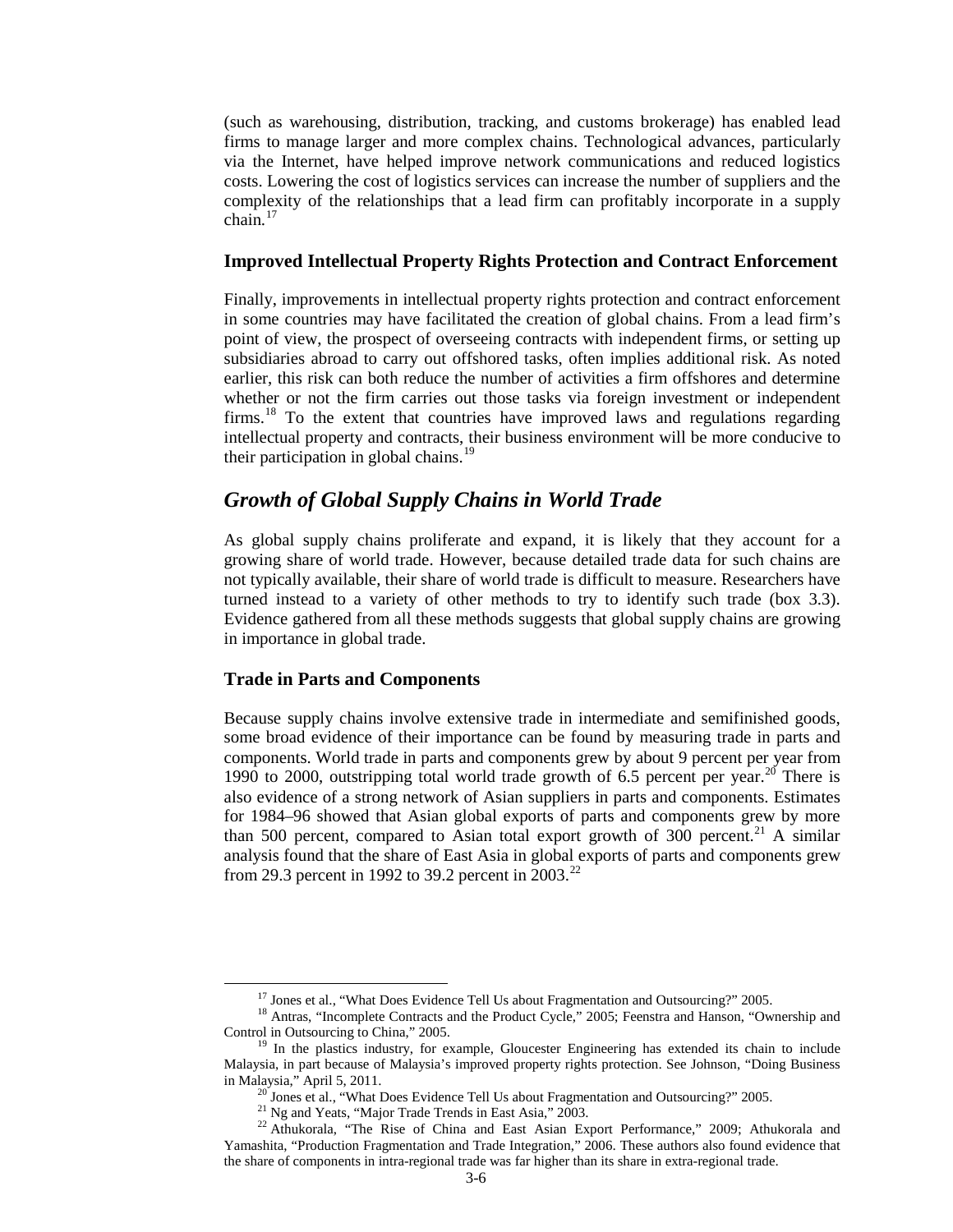**BOX 3.3** Measuring trade and value in global supply chains

Several methods have been used to measure the extent of global supply chain activity in world trade. Some methods rely only on trade data. One method uses detailed trade data to identify **trade in parts and components**. Another uses special customs data reported by some countries to measure **processing trade**, which includes imported goods used as inputs into products made solely for export (processing imports) and exports embodying processing imports (processing exports). China and Mexico account for a large portion of global processing trade, and both report such data.

Other methods also incorporate input-output tables to measure the foreign content in domestic production or exports. Measures of **foreign content in intermediate use** (also known as offshoring intensity) examine the share of all intermediate inputs that come from abroad for use by domestic companies. Such inputs can include intermediate goods (e.g., hard drives) or intermediate services (e.g., accounting or information technology services) that firms use to produce goods for domestic use or exports. Measures of **foreign content in exports** (also known as vertical specialization) rely on estimates of the value of imported inputs used directly and indirectly in an exported good or service. If foreign content is high, this would suggest the country is extensively involved in global chains. If firms in the country lie far downstream in the chain, most of the value of the product will have been contributed by foreign countries at earlier stages in the chain. Thus, high foreign content might suggest that the country is specialized toward the downstream end of a global supply chain (e.g., in assembly, marketing, or sales).

A recent, more extensive approach uses global input-output data to track the sources and destination of value contributed by workers and companies in each country. Such databases capture value that flows directly between countries or through intermediate countries in the chain. This approach is based on **value added**, which is the difference between the cost of intermediate inputs a firm receives and the price paid by the next firm (or consumer) in the chain. This value includes workers' wages and company profits, and is tracked in input-output tables along with the value of intermediate inputs. The examination of U.S. participation later in the chapter measures value added in imports, value added in exports, and value added in absorption. **Absorption** is similar to demand and encompasses both intermediate inputs used by manufacturers and final goods and services used by consumers.

The copious data used in methods relying on input-output tables creates a tradeoff between timeliness and accuracy. Measures of foreign content generally employ data from a single country or a limited set of countries and are available on an annual basis up to 2008, but the more comprehensive value-added measures using worldwide data provide a snapshot of only a single year (currently only 2004 is available).

<sup>a</sup>China reports processing trade using data on special customs regimes. Mexico reports export processing data for IMMEX, formerly the Maquiladora and PITEX programs. See USITC, *Production Sharing*, 1999.

### **Processing Trade**

Numerous countries have set up programs to encourage processing trade, which allow duty-free imports of components used in products made solely for export. Using data on these programs provides a more direct measure of global supply chain trade, since all of the trade in the components and products affected by the programs moves through a supply chain. China and Mexico are the two largest users of export processing regimes in the developing world, and together account for about 80–85 percent of such exports worldwide.<sup>[23](#page-6-0)</sup> Chinese trade grew by more than 800 percent between 1995 and 2008— and about half of this growth is attributable to Chinese processing trade.<sup>[24](#page-6-1)</sup> Mexico is also heavily reliant on processing trade; processing imports represented over 50 percent of total Mexican imports in 2006.<sup>[25](#page-6-2)</sup>

<span id="page-6-2"></span><span id="page-6-1"></span><span id="page-6-0"></span>

<sup>&</sup>lt;sup>23</sup> Koopman et al., "Give Credit Where Credit Is Due," 2010, 17.<br><sup>24</sup> Dean et al., "Measuring Vertical Specialization," 2011.<br><sup>25</sup> De La Cruz et al., "Estimating Foreign Value-added in Mexico's Manufacturing Exports," 20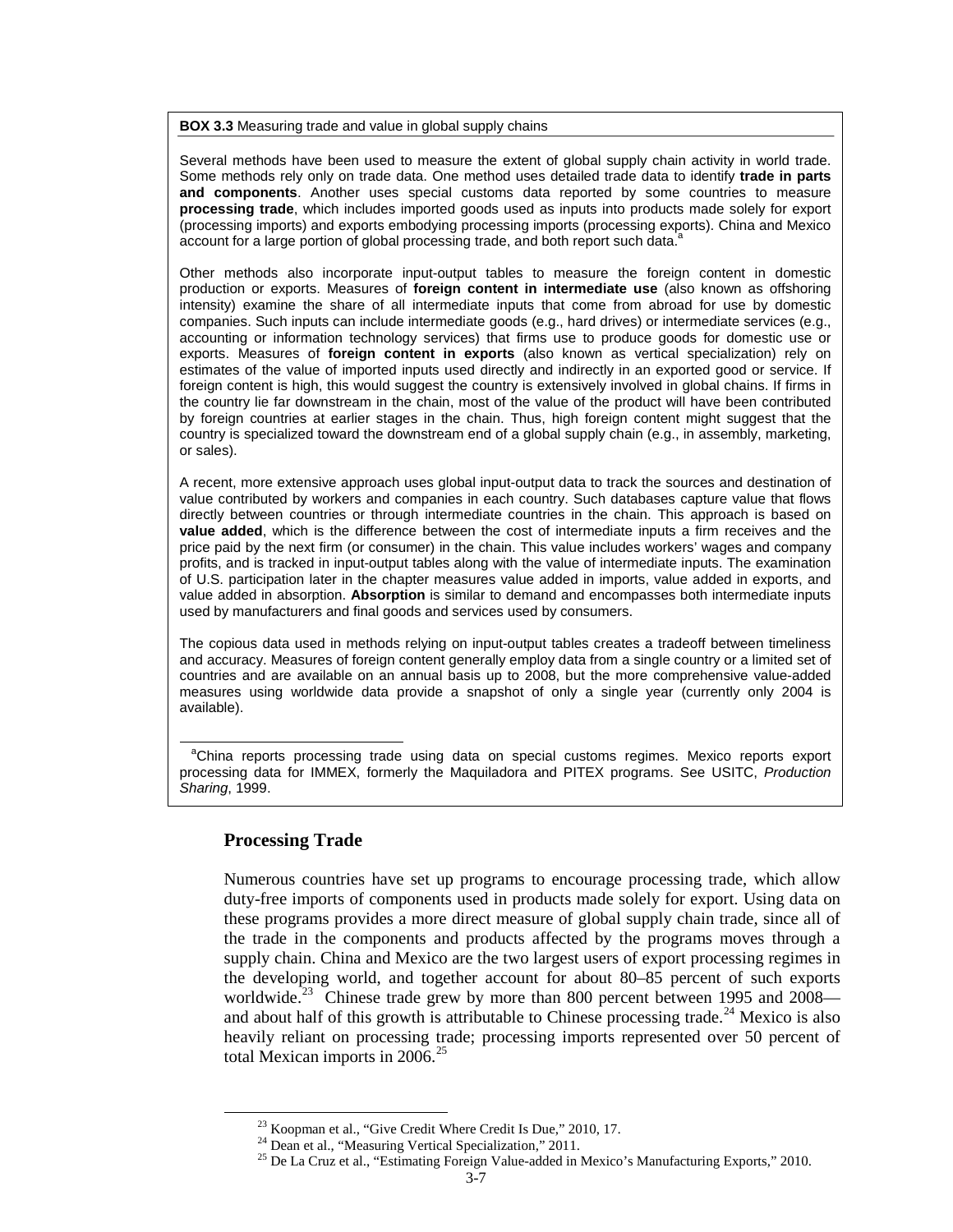### **Foreign Content in Exports**

As discussed earlier in this chapter, firms in supply chains often import a semifinished product from the firm at the previous stage in the chain, add value, and then send that product to the country at the next stage in the chain. Measuring the share of imported inputs (foreign content) in the value of a country's exports might broadly indicate the extent of that country's participation in global chains and whether its firms are specialized upstream or downstream in the chain. Early evidence for countries belonging to the Organisation for Economic Co-operation and Development (OECD) showed that the foreign content of their exports was only about 16 percent in 1970, but grew to about 20 percent by 1990. [26](#page-7-0) More recently, evidence for China indicated that in 2002, foreign content accounted for as much as 46 percent of China's total exports and 74 percent of its processing exports. For some products, like computers, the estimated foreign content in Chinese exports was as much as 95 percent. $27$ 

Evidence from recent studies measuring sources of value added in traded goods and services suggests that foreign content accounts for about one-quarter of global exports.<sup>[28](#page-7-2)</sup> This share varies substantially by region, however. Emerging East Asian economies are the most integrated into global supply chains, with foreign content shares commonly exceeding 40 percent of export value. Major advanced economies (the United States, Japan, and the EU) have much lower foreign content shares of about 12 percent.<sup>[29](#page-7-3)</sup>

### *Significance of Global Supply Chains for World Trade and Economic Development*

### **Magnified Effect of Tariff Cuts**

Since the 1960s, the growth in global manufactured exports has been dramatic. Recent evidence suggests that global supply chains can explain a significant part of this growth.[30](#page-7-4) As noted earlier, every time an intermediate good in a global chain crosses a border, it may incur a tariff. Thus, a reduction in tariffs is likely to cause a magnified cost reduction for a good produced in a global chain and a magnified increase in trade. In addition, new global chains may become cost-effective only when reductions in tariffs are sufficiently large.<sup>[31](#page-7-5)</sup> If so, the extensive trade liberalization in the developing world, from the mid-1980s onward, may have stimulated new global chains by making it more profitable to offshore tasks to these countries.<sup>[32](#page-7-6)</sup> The development of these new global chains would further magnify trade, compared to trade solely in final goods.

### **Changes in the Pattern of Trade**

The ability to split the production process into tasks that can be done in different locations implies at least three important changes in the pattern of global trade. First, it means a change in the nature of specialization. Traditionally, a country's production and

<span id="page-7-1"></span><span id="page-7-0"></span><sup>&</sup>lt;sup>26</sup> Hummels et al., "The Nature and Growth of Vertical Specialization in World Trade," 2001, 83.<br><sup>27</sup> Dean et al., "Measuring Vertical Specialization," 2011; Koopman et al., "How Much of Chinese Exports Is Really Made in

<span id="page-7-6"></span><span id="page-7-5"></span><span id="page-7-4"></span><span id="page-7-3"></span><span id="page-7-2"></span><sup>&</sup>lt;sup>28</sup> Values reported here are from Koopman et al., "Give Credit Where Credit Is Due," 2010. See also Johnson and Noguera, "Accounting for Intermediates," 2010; Daudin et al., "Who Produces for Whom in the World Economy?" 2009.<br><sup>29</sup> Koopman et al., "Give Credit Where Credit Is Due," 2010.<br><sup>30</sup> Yi, "Can Vertical Specialization Explain the Growth of World Trade?" 2003.<br><sup>31</sup> Ibid.<br><sup>32</sup> Dean et al., "Trade Policy Reform in Devel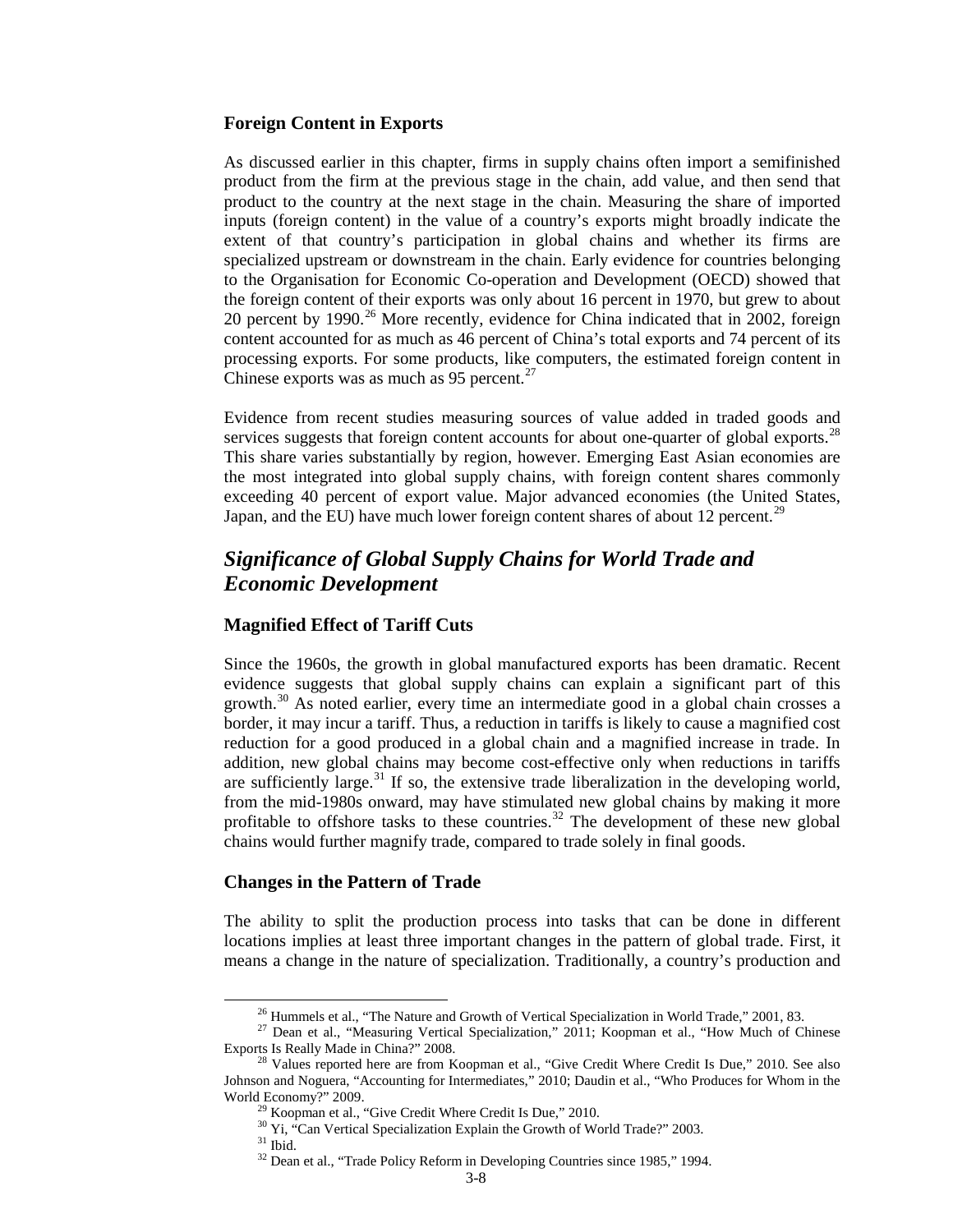exports were concentrated in goods or services in which the country had a comparative advantage. Now specialization is more finely defined, with countries specializing in stages or tasks *within* products, based on comparative advantage. Second, this new pattern of specialization has generated a change in the nature of trade flows. The expansion of global supply chains is likely to increases the trade between industrial and developing countries, since the location of tasks depends upon differences in comparative advantage.<sup>[33](#page-8-0)</sup> Third, the international fragmentation of production means the pattern of trade will be more sequential and more dominated by trade in intermediate goods.

Trade patterns in the semiconductor industry illustrate these three effects. In the past, the United States would have exported products like semiconductors to China. Now, the United States performs the R&D, design, and front-end fabrication of a semiconductor, and exports it to a Southeast Asian country that performs the back-end testing, assembly, and packaging of that semiconductor. The Southeast Asian country then exports the packaged semiconductor to China, where it is incorporated into various electronic products and then exported to customers globally.<sup>[34](#page-8-1)</sup>

### **Changes in the Benefits of Trade**

### *Economy-wide benefits*

Freer trade tends to bring benefits to a country as a whole. These national gains occur through two channels: producers increase profits as they specialize more in goods in which the country has a comparative advantage; consumers are able to buy goods at lower prices. Both of these gains increase a country's global purchasing power. The possibility of participating in global supply chains strengthens these national gains, because it means a good can be produced more efficiently than if the entire process had to take place in a single location. It also means that trade liberalization yields larger increases in national purchasing power, due to its magnified impact on trade in global chains. [35](#page-8-2)

Global supply chains may bring additional gains for developing countries, through opportunities to participate in one or more stages in the production of technology- or skill-intensive products, instead of having to achieve mastery over the entire production process first.<sup>[36](#page-8-3)</sup> Firms initially performing the least-skilled tasks may learn through interaction with other firms in the chain and be able to move to higher-value activities. Indian software firms in the 1990s, for example, were largely in the middle to lower end of the software development chain, engaged in contract programming, coding, and testing.<sup>[37](#page-8-4)</sup> Yet now, partly because of the learning process just described, Indian firms engage in business and technology consulting, systems integration, product engineering, custom software development, and other more skill-intensive activities.<sup>[38](#page-8-5)</sup>

<span id="page-8-1"></span><span id="page-8-0"></span><sup>&</sup>lt;sup>33</sup> Arndt and Kierzkowski, *Fragmentation*, 2001.<br><sup>34</sup> Evidence on this kind of change in trade patterns for China can be found in Dean et al., "Measuring Vertical Specialization," 2011, and Dean and Lovely, "Trade Growth, Production Fragmentation and China's Environment," 2010.<br>
<sup>35</sup> Yi, "Can Vertical Specialization Explain the Growth of World Trade?" 2003.<br>
<sup>36</sup> Arndt and Kierzkowski, "Fragmentation," 2001.<br>
<sup>37</sup> Lateef, "Linking Up with the Global Economy," 1997.<br>
<sup>38</sup> See C

<span id="page-8-5"></span><span id="page-8-4"></span><span id="page-8-3"></span><span id="page-8-2"></span>[http://www.infosys.com/about/what-we-do/Pages/index.aspx.](http://www.infosys.com/about/what-we-do/Pages/index.aspx)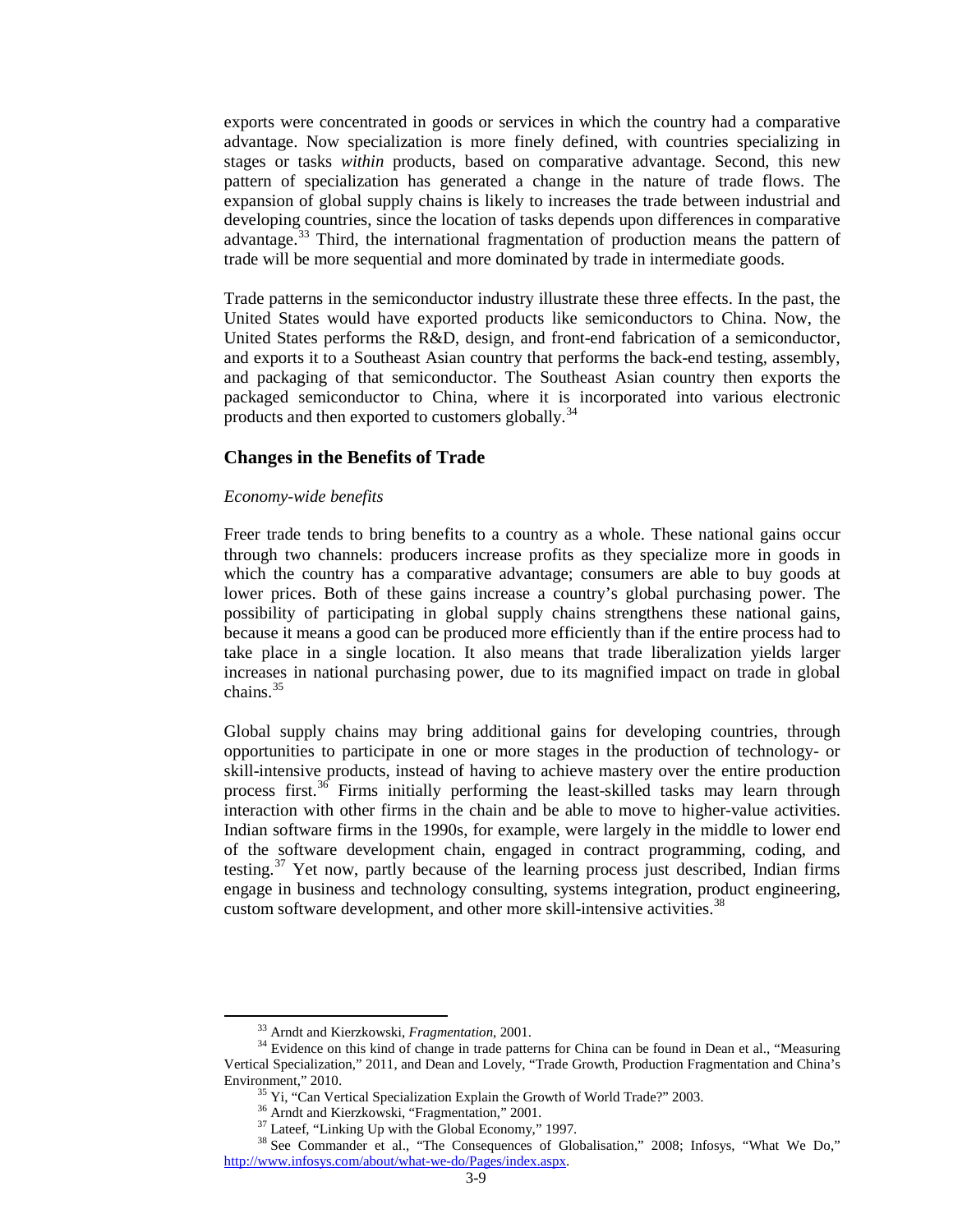Small and medium-sized enterprises (SMEs) may see additional gains from global chains. Many SMEs are not able to obtain financing for exporting directly or to surmount other informational obstacles to participation in global markets.<sup>[39](#page-9-0)</sup> However, these SMEs might be able to enter the global market indirectly, by contracting as a supplier in a global chain.[40](#page-9-1) This is true for SMEs in both developing and industrial countries, but particularly so in developing countries, where business obstacles are larger.

#### *Distributional benefits*

Evaluating the effect of global supply chains on the benefits of trade, as well as on the distribution of those benefits within an economy, is not simple. Freer trade typically generates winners and losers within a country. This occurs because productive resources move away from industries in which the country does not have a comparative advantage and into industries in which it does. In a country where capital and high-skilled labor are relatively abundant, for example, this typically means a shift of resources out of less skillintensive industries and into those that are more capital- and skill-intensive. In this example, earnings of higher-skilled workers and capital owners tend to rise, while those of lower-skilled workers tend to fall throughout the economy.

In the presence of global supply chains, an industry would now have the opportunity and incentive to split off the most low-skilled, labor-intensive activities within the chain to locations offshore, specialize in the remaining activities, and continue producing the final good. One effect of this would be to create winners and losers, as described above. However, the global chain could reduce the adjustment costs of shifting resources across industries and soften the impacts on the "losers" from freer trade.<sup>[41](#page-9-2)</sup> If a firm is already offshoring some of its less skill-intensive tasks, and the costs of offshoring fall, then the cost saving on the already offshored tasks has the same effect as an increase in productivity for the firm's less-skilled workers. This provides an incentive to expand output. Thus, employment and/or wage losses might be mitigated, or even reversed.<sup>4</sup>

A number of studies have examined the effect of offshoring on relative wages or employment. The evidence on these issues is mixed. The evidence for the United States is discussed in detail later in this chapter.

### **New Concerns: Exposure to International Shocks**

While global chains introduce new benefits, there is also a potential negative side to greater international integration: global chains can increase exposure to global shocks. As international trade relationships deepen, domestic economies can become more sensitive to both positive and negative economic developments overseas. As a result, trade flows and economic growth may become more synchronized across countries. When a country grows rapidly, it trades more, thus aiding growth in other countries connected with it directly or indirectly through its supply chain. By the same token, if a country undergoes a recession, or experiences internal strife or natural disasters, other countries in the supply chain will feel the effects, even if they do not trade directly with the affected country. For example, a decline in U.S. demand for electronics imports from China

<span id="page-9-3"></span><span id="page-9-2"></span><span id="page-9-1"></span><span id="page-9-0"></span><sup>&</sup>lt;sup>39</sup> OECD, *Enhancing the Role of SMEs in Global Value Chains*, 2008.<br><sup>40</sup> USITC, *Small and Medium-Sized Enterprises*, 2010.<br><sup>41</sup> Arndt and Kierzkowski, *Fragmentation*, 2001; Jones and Kierzkowski, "A Framework for Fragmentation," 2001; Deardorff, "International Provision of Trade in Services," 2001. <sup>42</sup> Grossman and Rossi-Hansberg, "Trading Tasks," 2008.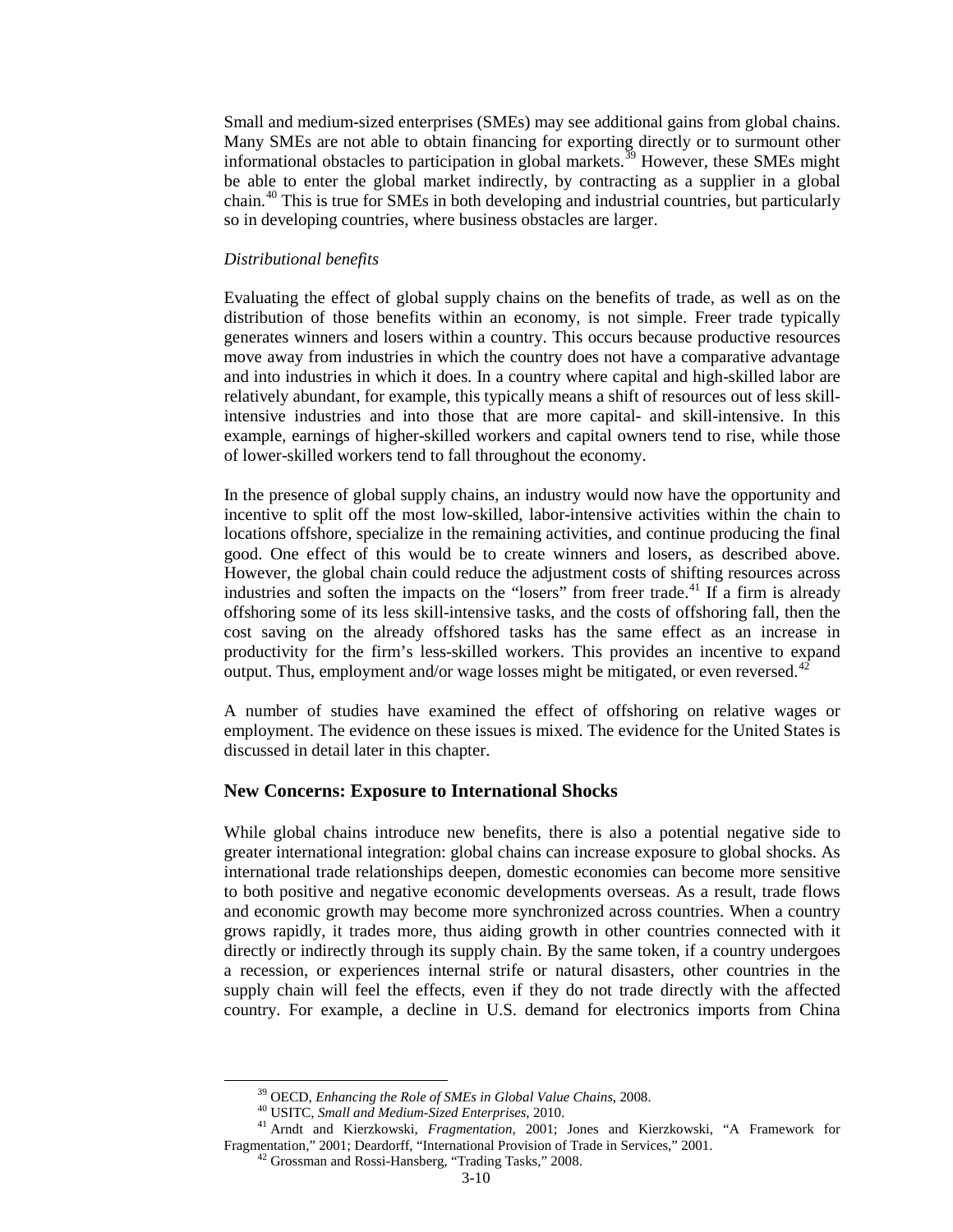would reduce Chinese demand for electronics parts and components from Asian suppliers. Asian suppliers' exports would fall even if they had no direct exports to the United States.<sup>[43](#page-10-0)</sup>

Extensive integration into global supply chains may also make trade flows more volatile. This observation, while not universally accepted, accords with trade patterns in the recent global recession. The volume of global trade declined by 25 percent from October 2008 to May 2009, while global industrial production declined by only 13 percent in that period.<sup>[44](#page-10-1)</sup> This contraction of trade was unusually large by recent historical standards.<sup>[45](#page-10-2)</sup> In part, the large trade decline in global chains was due to the composition of products produced by those chains: in recessions, demand for consumer electronics, automobiles, consumer appliances, and even clothing can contract sharply, leading to lower trade. But some economists have argued that global supply chains themselves have increased trade volatility, implying that large positive or negative swings may be a new and permanent feature of the global trade environment.<sup>[46](#page-10-3)</sup>

The increased interrelationships caused by global chains may also lead to speedier transmission of supply shocks as well as demand shocks. For example, the earthquake and tsunami that hit Japan in March 2011 have disrupted some global supply chains. In the case of the motor vehicle industry, for example, the single-sourcing of certain paint pigments from a Japanese plant affected by the earthquake and tsunami has limited the availability of some vehicle colors for automakers such as Chrysler and Ford.<sup>[47](#page-10-4)</sup> On the other hand, Japanese firms may be better able to limit the negative effects of the disaster on the Japanese economy because of their increased ability to import supplies—an ability facilitated by global supply chains.<sup>[48](#page-10-5)</sup>

## **Evolving U.S. Position in Global Supply Chains**

U.S. manufacturers have substantially increased their participation in global supply chains during the last few decades, although this growth has differed by industry. U.S. companies engage more intensively in global supply chains to source inputs for domestic consumption than to obtain materials for exports. The United States exchanges the most value in global chains with Canada, Mexico, the EU, Japan, and China, in the electronics, chemicals, motor vehicles, and apparel industries. In addition, U.S. foreign investment has contributed to the development of global supply chains in China, Mexico, and elsewhere.

<sup>&</sup>lt;sup>43</sup> Bems et al., "The Collapse of Global Trade," 2009.<br><sup>44</sup> Baldwin and Taglioni, "The Great Trade Collapse and Trade Imbalances," 2009, 48. See also

<span id="page-10-2"></span><span id="page-10-1"></span><span id="page-10-0"></span>Baldwin, *The Great Trade Collapse*, 2009. <sup>45</sup> Levchenko et al., "The Collapse of International Trade," 2009. See also Bems et al., "The Collapse of Global Trade," 2009.<br><sup>46</sup> No consensus has emerged on this topic. Brad Jensen noted that it is not yet known whether supply

<span id="page-10-5"></span><span id="page-10-4"></span><span id="page-10-3"></span>chains contributed to the trade decline "in a nefarious way." USITC, hearing transcript, December 16, 2010, 77–78 (testimony of J. Bradford Jensen, associate professor, Georgetown University). See also Altomonte and Ottaviano, "Resilient to the Crisis?" 2009; O'Rourke, "Collapsing Trade in a Barbie World," 2009.<br><sup>47</sup> Just-auto.com, "Japan Quake," March 28, 2011.<br><sup>48</sup> Escaith et al., "Japan's Earthquake and Tsunami," 2011.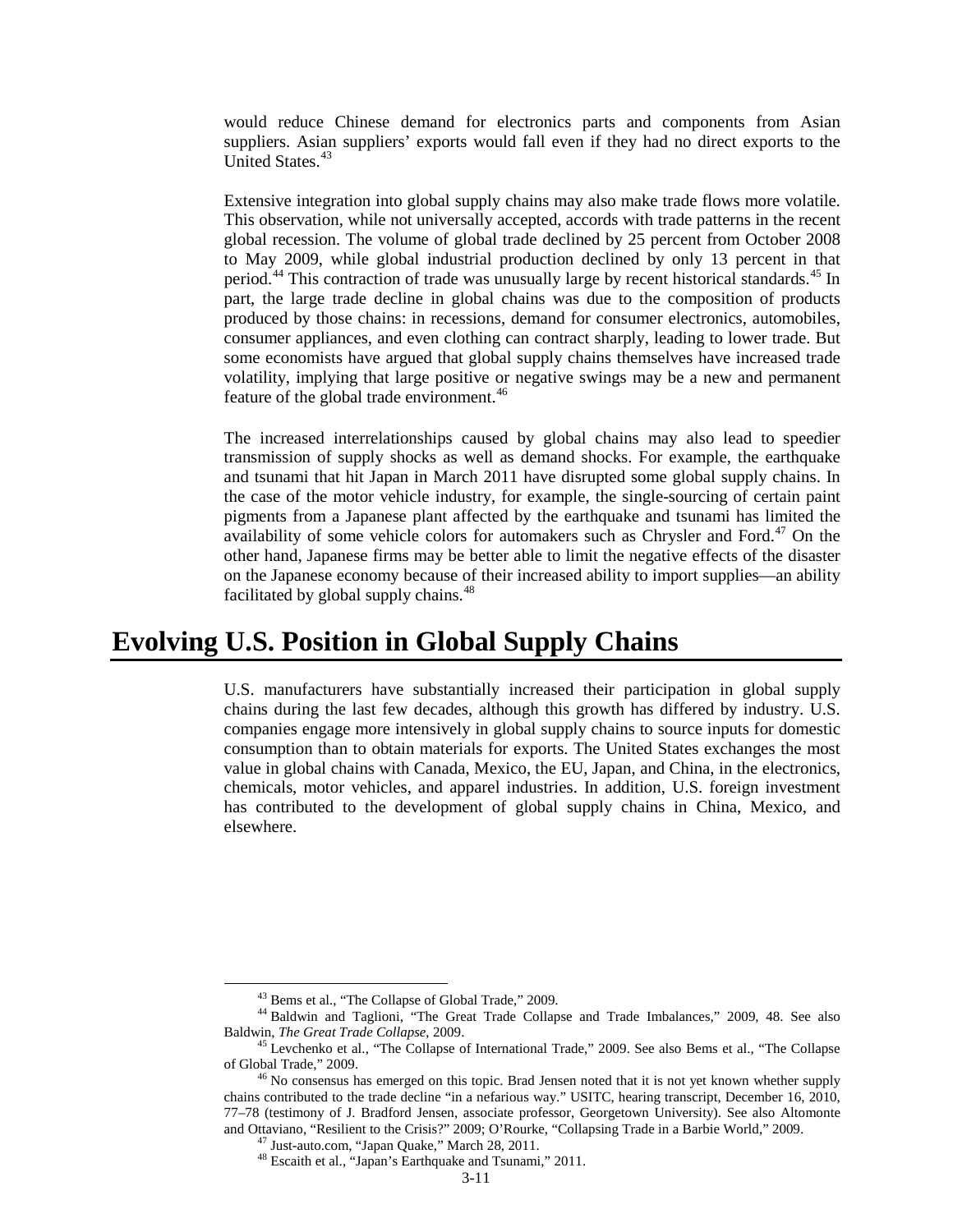### *U.S. Participation in Global Supply Chains Has Increased Since the 1980s*

### **Manufacturing**

Though it is not a new phenomenon,<sup>[49](#page-11-0)</sup> U.S. manufacturers have become much more involved in global supply chains in recent decades. Estimates of a country's participation in global supply chains often examine the use of imported intermediate inputs in domestic production. A common approach measures a domestic industry's purchases of imported inputs relative to its total purchases of inputs.<sup>[50](#page-11-1)</sup> This measure (foreign content in inputs used by domestic manufacturers) indicates that U.S. manufacturers' use of global supply chains grew about fourfold between 1980 and 2006 (figure 3.2).<sup>[51](#page-11-2)</sup> Most of this increase has occurred since 1990, a period during which increased computer use and improved telecommunications facilitated global integration of operations. This was also a period of accelerated cross-border integration of manufacturing in North America under NAFTA. Industries with the largest shares of imported inputs in 2006 were apparel and leather products (25.7 percent); motor vehicles and parts (25.6 percent); and computers and electronics  $(20.8 \text{ percent})$ .<sup>[52](#page-11-3)</sup>

A related indicator of U.S. involvement in global supply chains is the amount of imported intermediate inputs embodied in U.S. exports (foreign content in exports).<sup>[53](#page-11-4)</sup> An example of such an input would be a Mexican auto part used in a car assembled in the United States and exported to Canada. Imported inputs accounted for only 8.5 percent of the total value of U.S. merchandise exports in  $1977.^{54}$  $1977.^{54}$  $1977.^{54}$  This measure trended slowly upward and peaked at 15.9 percent in  $2008^{55}$  $2008^{55}$  $2008^{55}$  Annual estimates available since 1998 show that foreign content in exports tends to decline during global trade downturns, as in 2001 and 2009, and then return to its generally upward trajectory.<sup>[56](#page-11-7)</sup>

A comparison of the two measures shows that foreign content in inputs used by domestic U.S. manufacturers rose faster than foreign content in U.S. exports since the 1980s, and is

<span id="page-11-0"></span><sup>&</sup>lt;sup>49</sup> The United States has been involved in global supply chains since at least the 1800s, when it was a major exporter of cotton to Britain, which produced textiles and exported cotton fabrics and finished garments to the world. Robertson, *History of the American Economy,* 1973, 116–117, 252. Other examples include the sewing of brassieres and baseball gloves in the Philippines before 1950 using U.S.-origin fabric and leather. Motor vehicles is another sector in which the U.S. has long been involved in regional and global supply chains. The Canada-U.S. Automotive Products Agreement of 1965 fostered North American integration in the sector by removing tariffs on motor vehicles and parts traded between the two countries. See the motor vehicle case study at the end of the chapter for recent developments.<br><sup>50</sup> The first use of this measure was in Feenstra, "U.S. Imports, 1972–1994," 1996.<br><sup>51</sup> Feenstra and Jensen, "Evaluating Estimates of Ma

<span id="page-11-3"></span><span id="page-11-2"></span><span id="page-11-1"></span>however, a substantial share of import value consists of U.S. value returning home after processing abroad. The estimates in the following sections based on value-added flows are thus better estimates of foreign content in U.S. inputs and exports, although these estimates are available only for one year (2004). <sup>53</sup> This indicator is commonly called vertical specialization. Hummels et al., "The Nature and Growth

<span id="page-11-4"></span>of Vertical Specialization in World Trade," 2001, 77. Global use of imported intermediate inputs has risen since the 1980s, indicating increasing use of global supply chains. This measure has not increased markedly for the United States in this period, however, so the discussion in this section focuses on foreign content in U.S. trade. See Chen et al., "Vertical Specialization and Three Facts about U.S. International Trade," 2005,

<sup>41;</sup> Miroudot et al., "Trade in Intermediate Goods and Services," 2009, 51.<br><sup>54</sup> Chen et al., "Vertical Specialization and Three Facts about U.S. International Trade," 2005, 42;<br>Bridgman, "The Rise of Vertical Specializatio

<span id="page-11-7"></span><span id="page-11-6"></span><span id="page-11-5"></span> $^{55}$  Commission estimates for 1998 to 2009 using annual BEA input-output tables.<br><sup>56</sup> This decline reflects the overall drop in trade in global supply chains during recessions. See section on "new concerns" above for discussion of potential causes.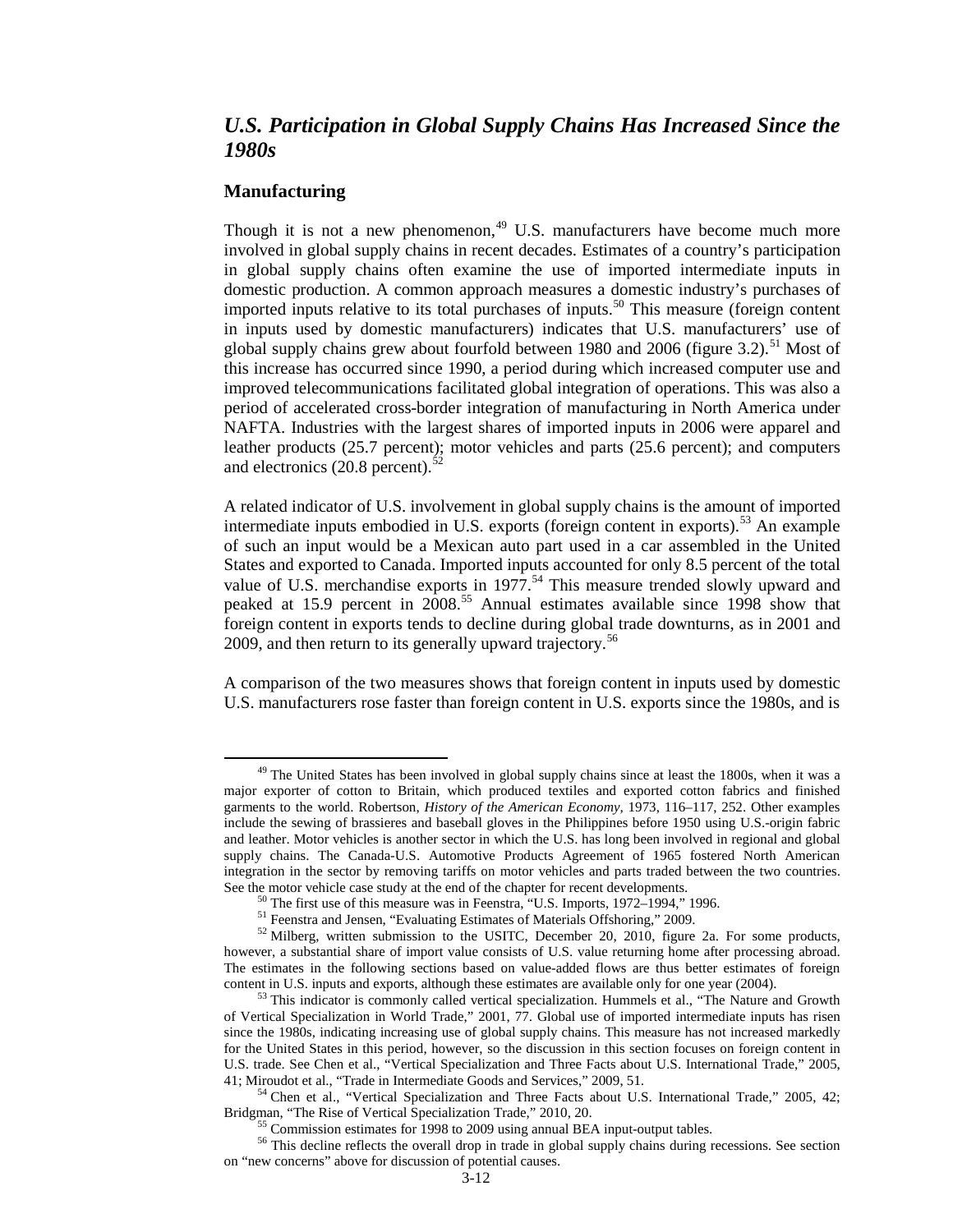

**FIGURE 3.2** Measures of U.S. participation in global supply chains, 1977–2009

now substantially higher. Hence, the United States has increased its use of imported intermediate inputs, but these imports have largely been consumed at home and not been used as extensively by U.S. exporters. In contrast, the most active countries in global supply chains, such as Mexico and emerging Asian economies, incorporate a much higher share (often greater than 40 percent) of foreign inputs into their exports.<sup>[57](#page-12-0)</sup>

#### **Services**

U.S. services trade (both imports and exports) in global supply chains has increased over time and is likely to continue to grow rapidly in the future. However, services are less integrated than goods into global supply chains; for example, U.S. companies currently use substantially fewer imported services inputs than imported goods inputs. One reason for this disparity is that as a practical matter, some services can only be provided locally or through direct personal contact. Similarly, although services accounted for 82 percent of U.S. GDP in 2010, they only accounted for 17 percent of U.S. imports and 30 percent of U.S. exports in the same year.

The value of imported services (such as communications, information technology [IT], accounting, and financial services) used by U.S. industry is reportedly quite limited, although studies have not examined the most recent data. One study showed that U.S. manufacturers' purchases of imported services increased as a share of their total

*Sources:* Feenstra and Jenson, "Evaluating Estimates of Materials," 2009; Chen et al., "Vertical Specialization," 2005; Amiti and Wei, "Fear of Service Outsourcing," 2005; Milberg, written submission to the USITC, December 20, 2010; and Commission estimates.

<span id="page-12-0"></span><sup>57</sup> Koopman et al., "Give Credit Where Credit Is Due," 2010, 36–37. In fact, as noted earlier for Chinese processing trade, exports from these countries may include more foreign inputs than the goods and services they consume domestically.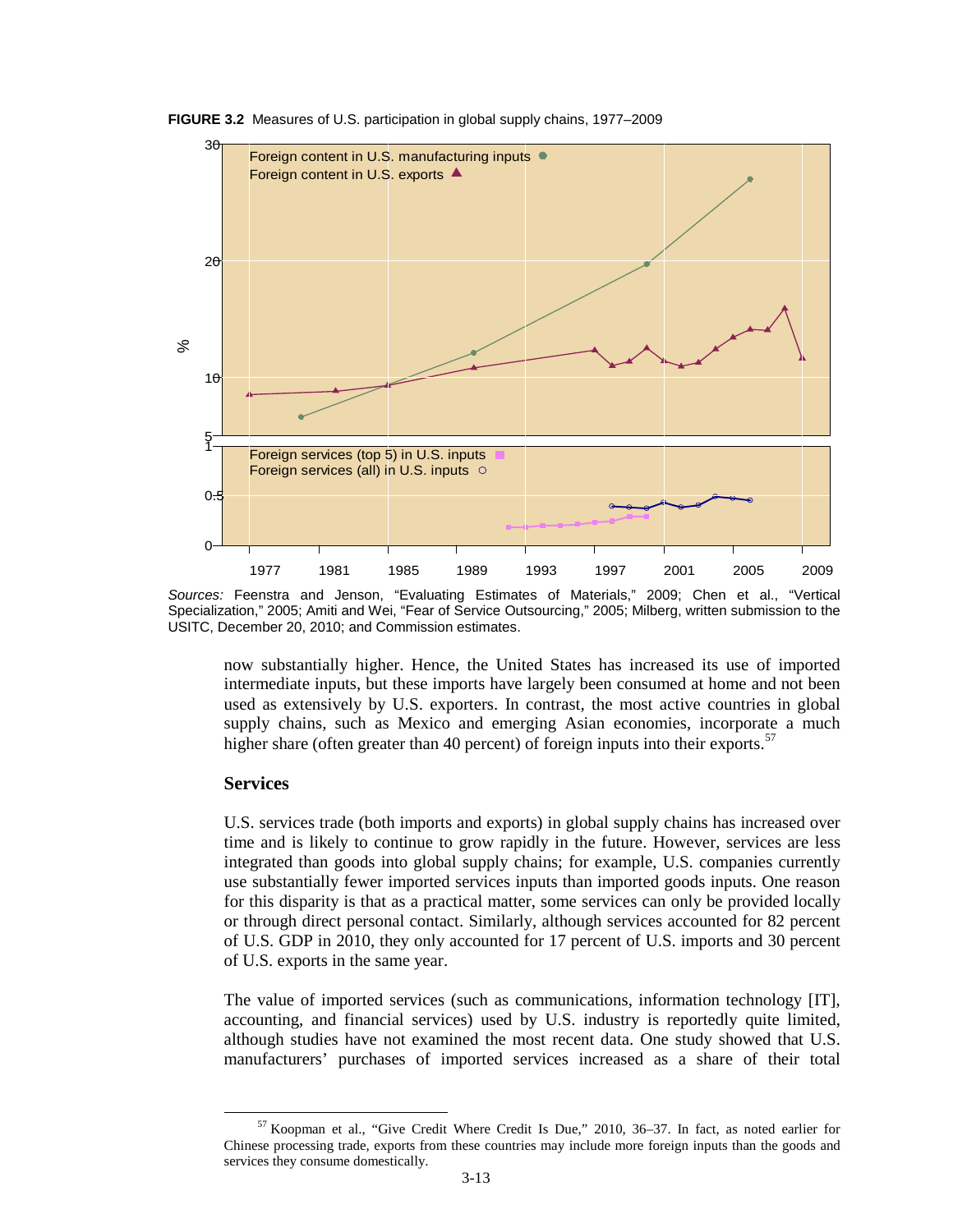purchases of inputs between 1992 and 2000 (figure 3.2), though from a very small base.<sup>[58](#page-13-0)</sup> Thus, the value of imported services, such as accounting services provided by a company in India, made up considerably less than 0.5 percent of the total value of all inputs to manufacturing (including domestic services inputs and manufactured inputs such as the auto parts mentioned above). Other work showed that this measure (use of imported services as a share of total inputs) continued to increase between 1998 and 2006, but that imported services still accounted for less than 0.5 percent of total input purchases in  $2006<sup>59</sup>$  $2006<sup>59</sup>$  $2006<sup>59</sup>$  Another study examined the shares of imported services used by both manufacturers and services providers. Of the two groups, U.S. manufacturers buy more inputs of services from providers overseas than do U.S. service providers. Even in detailed industry categories, services offshoring rarely represents more than 2 percent of total purchases of inputs. $60$ 

Evidence from specific firms in professional services industries supports these findings. A study of 200 U.S. firms in architecture, engineering, computer systems design, and business support services found little services offshoring: less than 20 percent of all U.S. multinational companies (MNCs) imported services from 1999 to 2003.<sup>[61](#page-13-3)</sup> Moreover, there was little consistent growth in services offshoring for these MNCs during that period.

Although U.S. firms have not substantially increased their offshoring of services, some researchers have focused on identifying which services could potentially be offshored. Services that do not require face-to-face contact have the potential to move overseas. $62$ Services that are traded domestically across different parts of the United States also provide some insight into which services could be offshored. By this measure, studies have found that a significant portion of the overall services sector could be traded abroad. Professional services are viewed as especially tradable: about 70 percent of workers in the sector are deemed to perform a tradable activity.<sup>[63](#page-13-5)</sup>

The United States also contributes substantial exports of services in global supply chains. As noted in chapter 2, the United States is a net exporter of services and has a comparative advantage in many services sectors.<sup>[64](#page-13-6)</sup> U.S. workers in many tradable services sectors have more education and higher skill levels than in the lower-paying nontradable service sectors.<sup>[65](#page-13-7)</sup> These facts imply that the United States may gain good jobs in tradable services as services exports grow and become more integrated into global supply chains, although some services are at risk of being offshored to low-wage labor-abundant countries like India and China.<sup>[66](#page-13-8)</sup>

<span id="page-13-0"></span><sup>58</sup> Amiti and Wei, "Services Offshoring and Productivity," 2006, 8. Amiti and Wei examined imports of the top five services used by U.S. manufacturers as a share of their total input use. The five services were communications, financial services, insurance, business services, and computers and information services. <sup>59</sup> Milberg, written submission to the USITC, December 20, 2010, figure 1; Milberg and Winkler,

<span id="page-13-1"></span><sup>&</sup>quot;Financialisation and the Dynamics of Offshoring in the USA," 2010, 281. Milberg and Winkler looked at a broader measure of services use than Amiti and Wei. They examined imports of all types of services used as

<span id="page-13-4"></span><span id="page-13-3"></span><span id="page-13-2"></span>inputs by both manufacturers and services firms.<br>
<sup>60</sup> National Academy of Public Administration Panel, *Offshoring: How Big Is It*, 2006, chap. 3.<br>
<sup>61</sup> Including imports from affiliated and unaffiliated sources. Ibid., c services, and education services. USITC, *Recent Trends in U.S. Services Trade*, 2011, xiv–xv. See the section on the effects of these surpluses on the U.S. economy below.

<span id="page-13-8"></span><span id="page-13-7"></span><span id="page-13-6"></span><span id="page-13-5"></span><sup>&</sup>lt;sup>65</sup> Jensen and Kletzer, "Tradable Services," 2005, 12.<br><sup>66</sup> Jensen and Kletzer, "'Fear' and Offshoring," 2008, 1. Jensen and Kletzer estimate that 15–20 million jobs are at risk, with about half in the manufacturing sector. Liu and Trefler, "Much Ado about Nothing," 2008, 31–33, estimate that the effects of inshoring (the opposite of offshoring) are likely to be larger than offshoring, although both effects were small.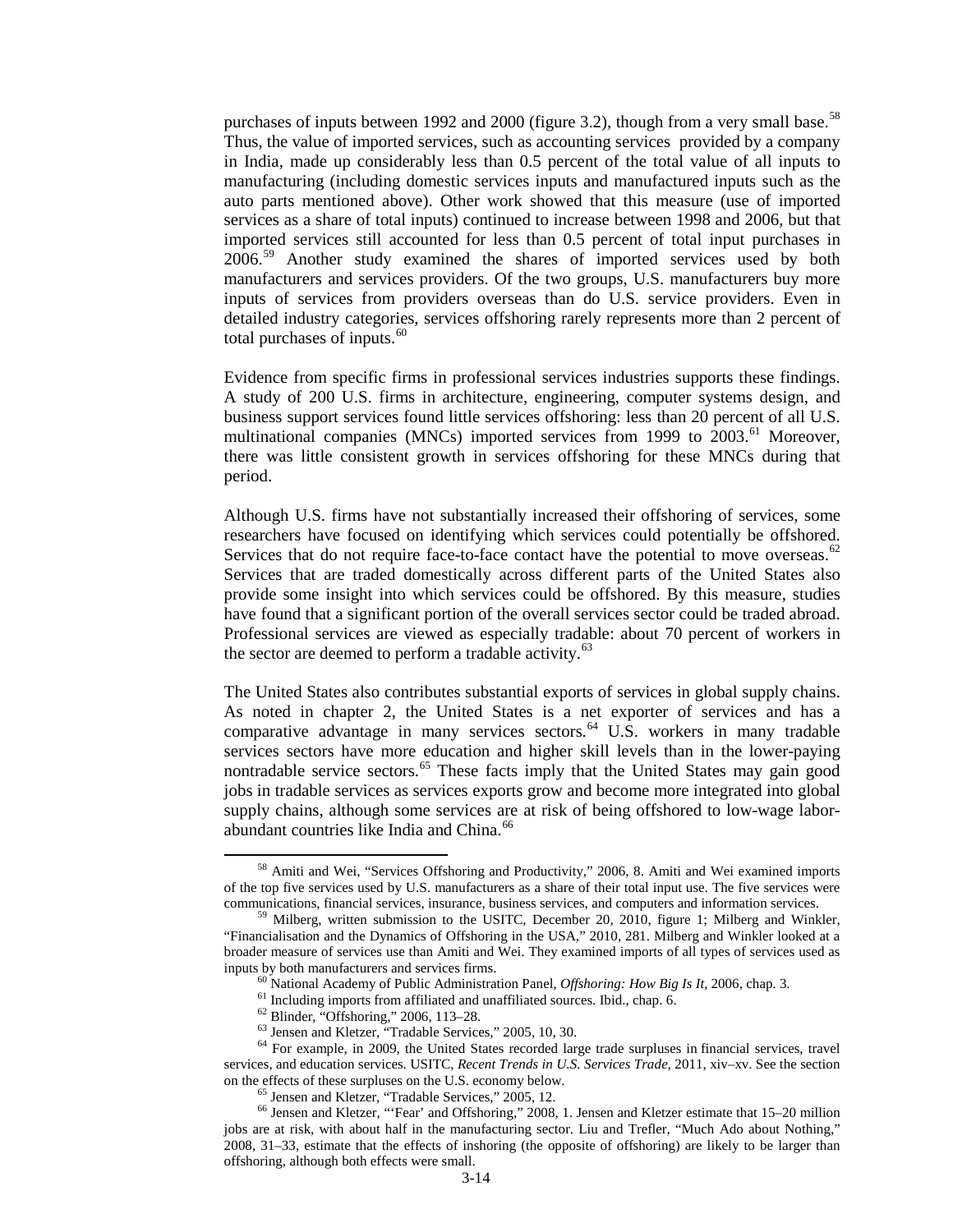While statistics suggest that growth has been slow, offshoring of services is relatively new and has substantial growth potential. Global supply chains are likely to provide more services as companies seek to reduce costs by splitting apart such functions as human resources management, customer support, accounting and finance, and procurement and outsourcing those functions that can be done more efficiently or less expensively by others.<sup>[67](#page-14-0)</sup> Also, R&D and knowledge-intensive services are increasingly being offshored. Many leading services providers are large global firms with headquarters in the United States (table 3.1). These firms have large worldwide workforces. For example, of Accenture's total employees, more were in India than anywhere else in 2007, and 60,000 of IBM's almost 400,000 total employees were in India in 2006. These firms employ their global workforce to supply a wide variety of services, including IT and business consulting, to U.S. firms and to other firms throughout the world.<sup>[68](#page-14-1)</sup>

### *Information on Value Added Shows That the United States Participates in Supply Chains with a Variety of Countries[69](#page-14-2)*

When a good or service is produced in several different countries, official government trade statistics, which are based on the total value of the traded good, can inaccurately represent each country's contribution. As noted in the introduction to this chapter, the Apple iPod is composed of value created in many different countries, only a small share of which is produced in China, the exporter of the final good. The value contributed by each source country, both directly and through intermediate countries, reflects how deeply it is integrated into U.S. supply chains (refer to box 3.3 for details and definitions).<sup>[70](#page-14-3)</sup> This section examines the contributors of value to U.S. imports, absorption, and exports.

### **Value Added in U.S. Imports**

Although U.S. imports from China and Mexico are considerable, these countries contribute less value added to U.S. imports than Europe,  $71$  Canada, and Japan, the three largest contributors to value added (table 3.2). Remarkably, U.S. value added that returns home after receiving further processing elsewhere ranks fourth at 8.3 percent. Among all countries, the United States has the highest share of its own value-added exports returned home in its imports.<sup>[72](#page-14-5)</sup> This high share reflects both the large size of the U.S. market and its tight integration with Canada and Mexico.

<span id="page-14-0"></span><sup>67</sup> Gereffi and Fernandez-Stark, "The Offshore Services Value Chain," 2010, 11–12. This view is also supported by the data on intermediate services trade, which now accounts for a substantial share of total services trade. The ratio of intermediate services trade to total services trade (54 percent) was higher than the comparable ratio for goods trade (52 percent) for the United States in 2005 (Miroudot et al., "Trade in

<span id="page-14-2"></span><span id="page-14-1"></span> $^{68}$  Gereffi and Fernandez-Stark, "The Offshore Services Value Chain," 2010, 10, 12.<br> $^{69}$  Value added is the value of output less the value of all intermediate inputs and therefore represents the contribution of labor and capital to the final product. See box 3.3.  $\frac{70}{10}$  This section is based on the database detailed in Koopman et al. "Give Credit Where Credit Is Due,"

<span id="page-14-3"></span><sup>2010.</sup> It is perhaps the most comprehensive attempt to trace value added in trade, but the data to meet its

<span id="page-14-4"></span><sup>&</sup>lt;sup>71</sup> Europe refers to the entire EU (EU-27) plus the countries in the European Free Trade Association. The combined GDP of this region is very large and contributes to its prominence in tables in this section.<br><sup>72</sup> The world average is 4.0 percent. Other economies with high shares include the EU (7.2 percent) and

<span id="page-14-5"></span>Japan (3.4 percent). Koopman et al., "Give Credit Where Credit Is Due," 2010, 36.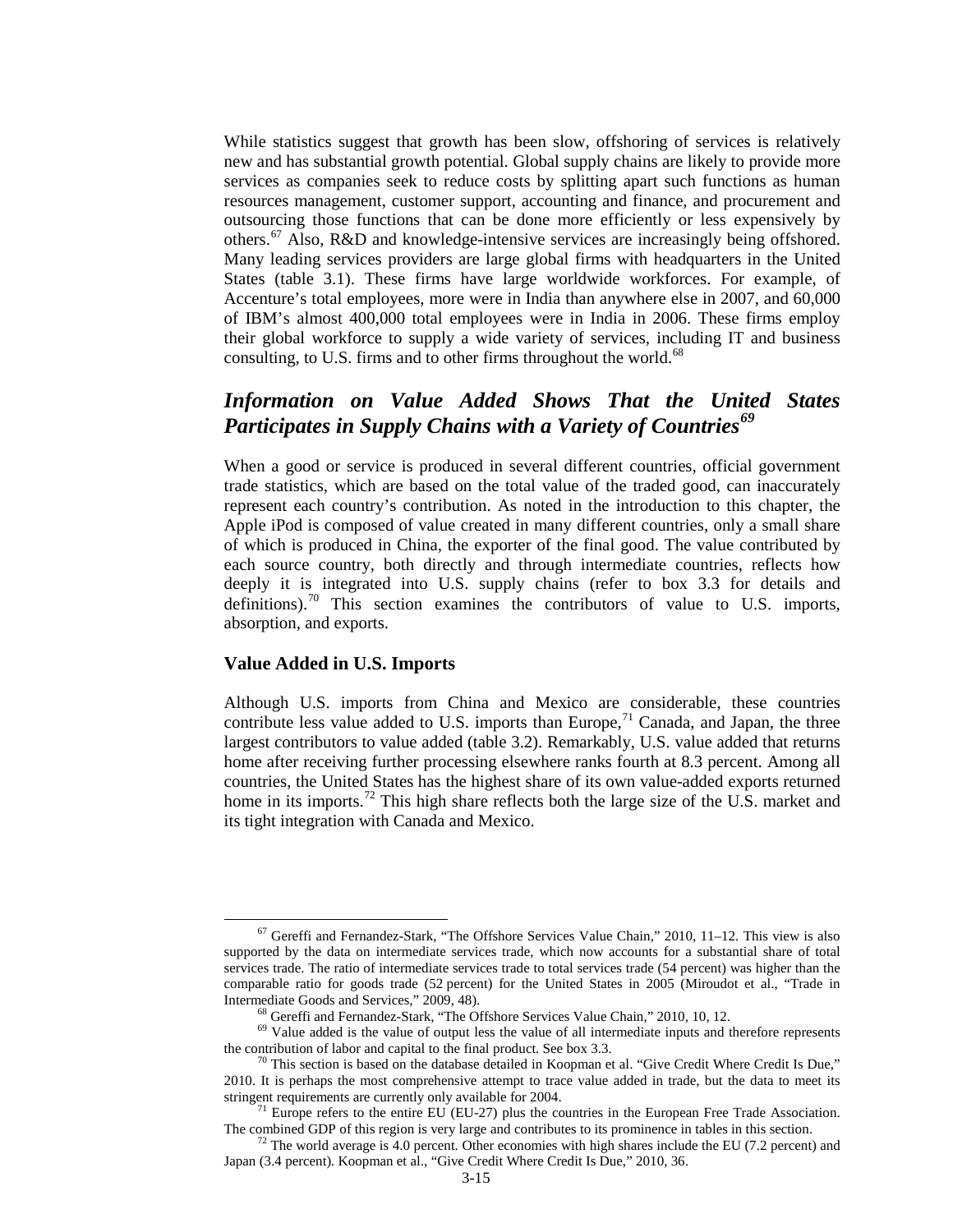|                                               | Home    |           | Services sales   |                                                                 |
|-----------------------------------------------|---------|-----------|------------------|-----------------------------------------------------------------|
| Name                                          | country | Employees | (millions of \$) | Main activities                                                 |
| <b>IBM</b>                                    | U.S.    | 398,455   | 58,892           | Consulting, IT services                                         |
| Accenture<br><b>HP Enterprise Services US</b> | U.S.    | 177.000   | 23,171           | Consulting, IT services<br>IT, applications and business        |
| (formerly EDS)                                | U.S.    | 139,500   | 22,100           | consulting<br>Software management, customer                     |
| Computer Sciences Corp.                       | U.S.    | 92,000    | 16,740           | relations management                                            |
| Capgemini                                     | France  | 89,453    | 12,740           | Consulting, IT services<br>Human resources, payroll, tax,       |
| Automatic Data Processing                     | U.S.    | 45.000    | 8.867            | and benefits<br>IT services, customer relations,                |
| <b>Affiliated Computer Services</b>           | U.S.    | 76,000    | 6,523            | human resources, e-government                                   |
| Logica                                        | UK      | 39,525    | 6,320            | Business consulting, IT services<br>Consulting, IT, engineering |
| <b>Tata Consultancy Services</b>              | India   | 111,407   | 5.824            | services<br>IT, engineering, consulting,                        |
| Infosys Technologies                          | India   | 105,453   | 4,533            | knowledge, and legal services                                   |

**TABLE 3.1** Top 10 offshore services providers, 2008

*Source:* Gereffi and Fernandez-Stark, "The Offshore Services Value Chain," 2010, 9.

|                               |                | Share of |               | Share of value added passing<br>general Share of value- through a third country before |
|-------------------------------|----------------|----------|---------------|----------------------------------------------------------------------------------------|
| Region                        | Total imports  | imports  | added imports | entering the United States                                                             |
|                               | Millions of \$ |          |               | Percent                                                                                |
| Europe                        | 393,301        | 24.7     | 26.1          | 17.6                                                                                   |
| Canada                        | 242,170        | 15.2     | 11.0          | 3.2                                                                                    |
| Japan                         | 138,417        | 8.7      | 10.4          | 26.0                                                                                   |
| <b>United States</b>          |                | 0.0      | 8.3           | 100.0                                                                                  |
| China                         | 176,879        | 11.1     | 7.7           | 14.8                                                                                   |
| Mexico                        | 154,571        | 9.7      | 4.9           | 4.0                                                                                    |
| Rest of Americas <sup>a</sup> | 76,183         | 4.8      | 4.7           | 13.2                                                                                   |
| Developing East Asia          | 79,250         | 5.0      | 4.5           | 32.4                                                                                   |
| Taiwan, Singapore, Hong Kong  | 73,066         | 4.6      | 4.3           | 36.7                                                                                   |
| Korea                         | 51,707         | 3.3      | 3.3           | 31.8                                                                                   |
| <b>Brazil</b>                 | 23,662         | 1.5      | 1.6           | 20.3                                                                                   |
| Australia and New Zealand     | 15,717         | 1.0      | 1.3           | 33.6                                                                                   |
| Russia                        | 12,003         | 0.8      | 1.3           | 46.4                                                                                   |
| India                         | 17,486         | 1.1      | 1.1           | 22.0                                                                                   |
| South Asia                    | 9,557          | 0.6      | 0.5           | 10.2                                                                                   |
| Rest of world                 | 120,320        | 7.6      | 8.5           | 23.5                                                                                   |
| Total                         | 1,590,124      | 100.0    | 100.0         | $25.8^{b}$                                                                             |

**TABLE 3.2** U.S. imports and value-added shares in U.S. imports, 2004, by source

*Source:* Commission estimates.

ancluding South American, Central American, and Caribbean countries other than Mexico and Brazil. <sup>b</sup>U.S. average, weighted by U.S. imports from all sources.

The value-added approach more accurately portrays the origin of the value in U.S. imports than officially reported import data can. For example, Japan has an 8.7 percent share of total U.S. imports, but accounts for 10.4 percent of the value added in U.S. imports (hereafter "U.S. value-added imports"). Japan's higher share of value-added imports indicates that a substantial share of its exports (26 percent) first journey to other countries and undergo additional processing before being exported to the United States. Specifically, Japan produces a large volume of high-value components that are shipped to other Asian countries, particularly China, where they are assembled into consumer goods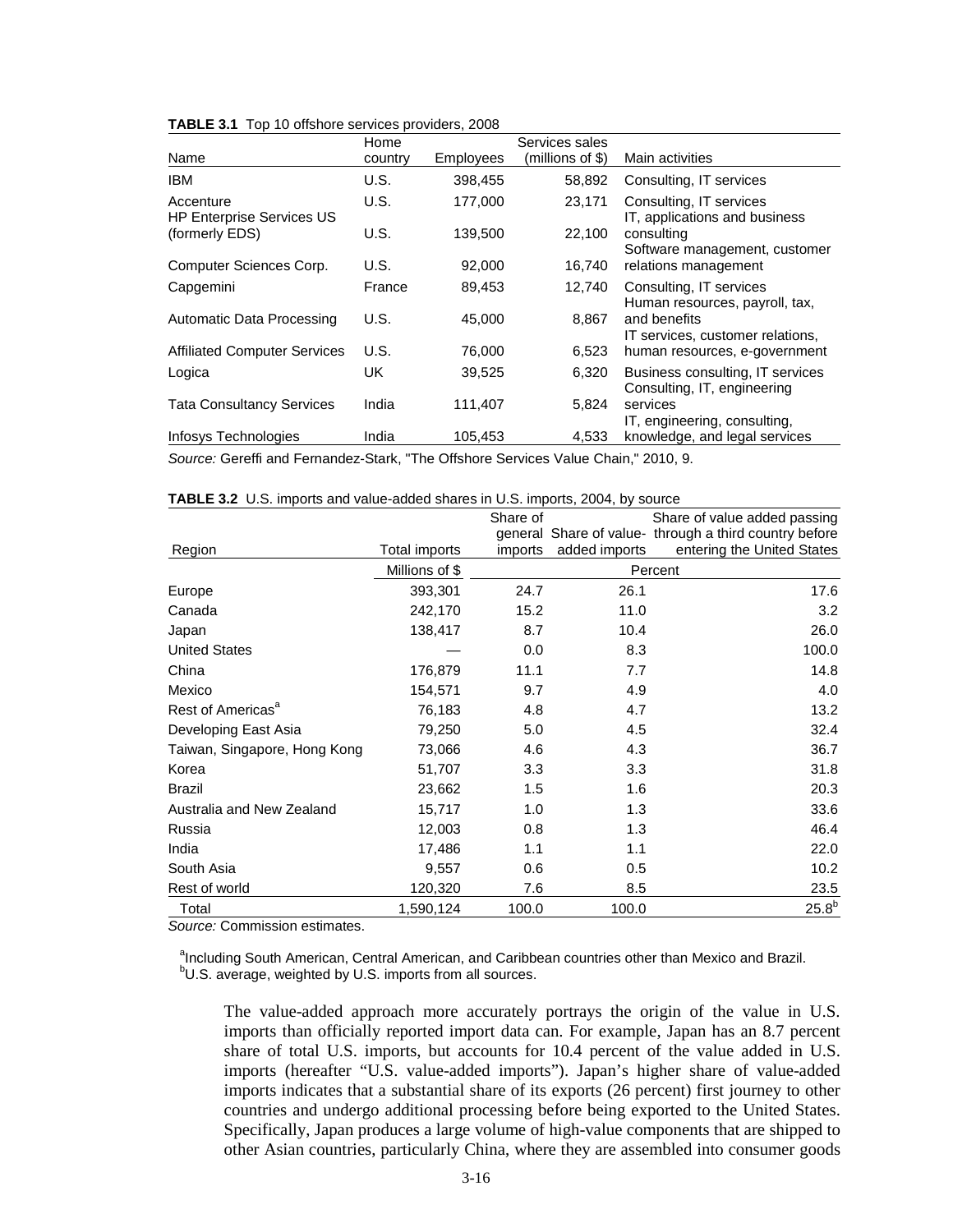and then exported.<sup>[73](#page-16-0)</sup> In contrast, China's share of U.S. value-added imports (7.7 percent) is less than its share of total U.S. imports (11.1 percent). China is the final assembler in a number of supply chains in which Japan and other countries in East Asia supply parts. Similarly, exports from many smaller East Asian countries pass through third countries, such as China, before entering the United States. Canada and Mexico also have lower shares of U.S. value-added imports than their total U.S. imports. U.S. imports from Canada and Mexico contain many U.S.-produced components, which contribute to the large share of U.S. exported value that returns home.

Various countries and regions contribute value to U.S. imports in different sectors (table 3.3). Europe is the largest source of value added for many sectors, particularly business services. U.S. returned value added is most significant in motor vehicles and parts (19.1 percent); much of this represents value added returned home from other NAFTA countries, as the United States is heavily involved in auto supply chains in this region.[74](#page-16-1) Europe and Japan also contribute significant amounts of value added to U.S. imports of motor vehicles and parts. U.S. returned value added is also fairly high for apparel (11.0 percent), since some rules of origin provide for duty-free imports of apparel made from U.S. yarns and fabrics (as discussed in the case study on apparel). East Asia, $^{75}$  $^{75}$  $^{75}$  which has abundant low-cost labor and is well integrated into supply chains with China, contributed the most value added to U.S. imports of apparel (27.8 percent).<sup>[76](#page-16-3)</sup>

|                                  | U.S      |       |       | East |      |     | Latin                                          |      |            |
|----------------------------------|----------|-------|-------|------|------|-----|------------------------------------------------|------|------------|
| Sector                           | returned | China | Japan |      |      |     | Asia Canada Mexico America Europe Others Total |      |            |
| Total                            | 8.3      | 7.7   | 10.4  | 12.0 | 11.0 | 4.9 | 6.3                                            | 26.1 | 13.2 100.0 |
| <b>Selected Sectors</b>          |          |       |       |      |      |     |                                                |      |            |
| Apparel<br>Chemicals, rubber and | 11.0     | 11.2  | 2.4   | 27.8 | 2.4  | 2.0 | 10.4                                           | 11.4 | 21.4 100.0 |
| plastics                         | 6.3      | 5.0   | 9.7   | 8.7  | 12.0 | 2.5 | 3.6                                            | 42.8 | 9.4 100.0  |
| Motor vehicles and parts         | 19.1     | 2.5   | 23.0  | 7.2  | 16.0 | 3.8 | 1.9                                            | 23.1 | 3.4 100.0  |
| Electronic equipment             | 8.6      | 14.4  | 19.0  | 29.6 | 2.4  | 9.3 | 1.3                                            | 11.4 | 3.9 100.0  |
| Machinery and equipment          | 11.3     | 10.1  | 17.2  | 9.7  | 6.9  | 4.7 | 2.9                                            | 32.1 | 5.1 100.0  |
| <b>Business services</b>         | 1.5      | 1.3   | 6.2   | 12.7 | 8.8  | 0.2 | 2.7                                            | 55.5 | 11.3 100.0 |

**TABLE 3.3** Country or regional sources of value added in U.S. imports, selected sectors, 2004, percent

*Source:* Commission estimates.

### **Value Added in U.S. Absorption**

The value-added shares of U.S. absorption (i.e., use of intermediate inputs plus consumption of final products, or equivalently total domestic expenditures on goods and services) provide another view of the sectors and regions where global value chains are important to the U.S. economy. Absorption can distinguish the relative U.S. and foreign value-added shares in products consumed in the United States. Overall, the United States itself generates a large share (89 percent) of the value of final and intermediate goods that it uses (table 3.4). This share is on a par with those of Japan (90 percent) and the EU-15

 $^{73}$  Dean et al., "Decomposing China-Japan-U.S. Trade," 2009. Japan is also a leading supplier of

<span id="page-16-2"></span><span id="page-16-1"></span><span id="page-16-0"></span>components to Mexico's export processing industry, particularly for television and vehicle assembly.<br><sup>74</sup> See the case study on autos and parts later in this chapter.<br><sup>75</sup> East Asia includes Brunei, Cambodia, Timor-Leste,

<span id="page-16-3"></span><sup>&</sup>lt;sup> $76$ </sup> Major changes have occurred in global supply chains involving textiles and apparel since 2004, and China's prominence in U.S. imports has increased. See the case study on apparel later in this chapter.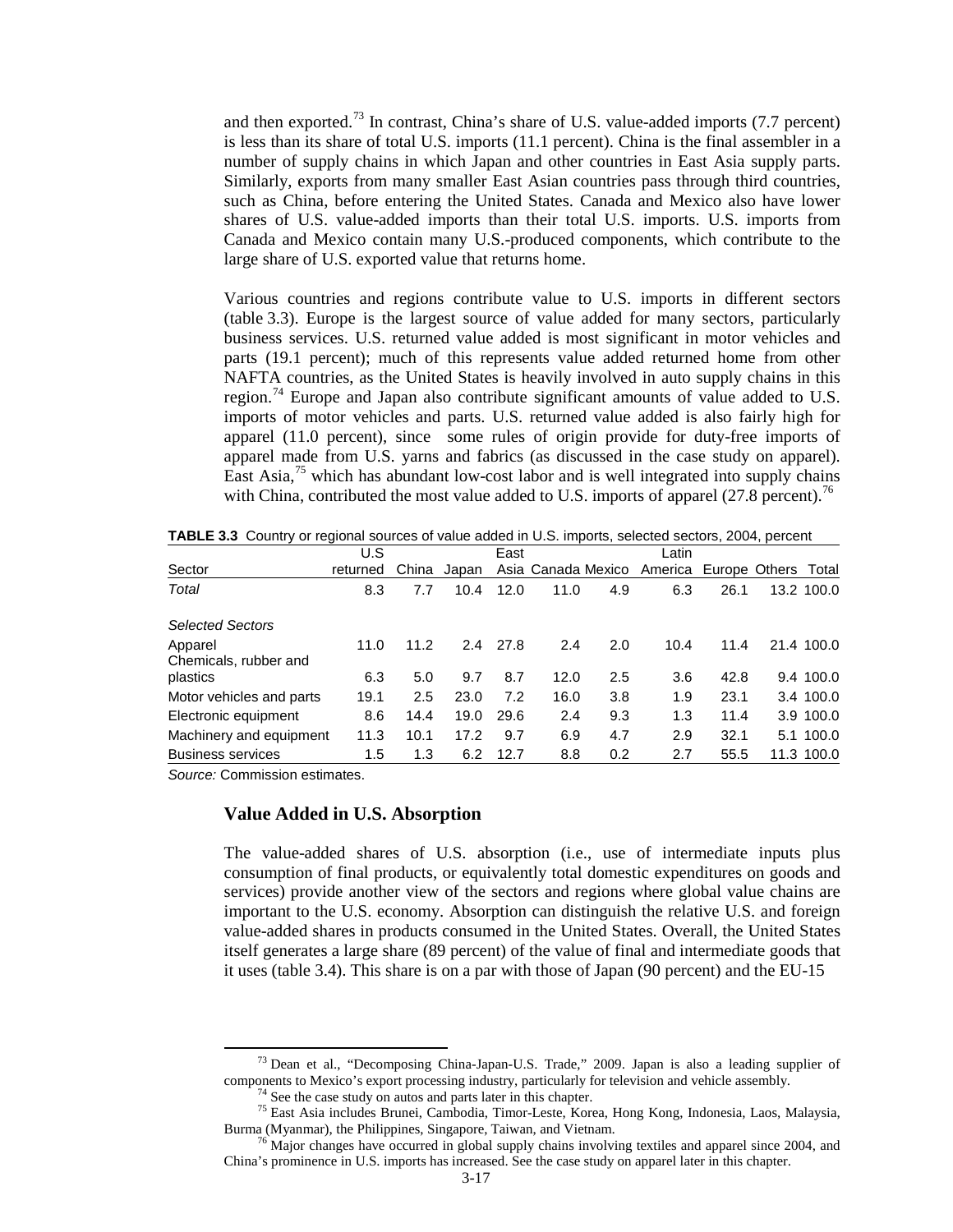|                                  |      |       |       | East |                    |      | ∟atin   |               |     |       |
|----------------------------------|------|-------|-------|------|--------------------|------|---------|---------------|-----|-------|
| Sector                           | U.S. | China | Japan |      | Asia Canada Mexico |      | America | Europe Others |     | Total |
| Total                            | 89.0 | 0.9   | 1.3   | 1.5  | 1.3                | 0.6  | 0.7     | 3.2           | 1.4 | 100.0 |
| Selected sectors                 |      |       |       |      |                    |      |         |               |     |       |
| Apparel<br>Chemicals, rubber and | 54.3 | 4.1   | 0.6   | 18.3 | 2.1                | 1.8  | 5.7     | 2.9           | 8.6 | 100.0 |
| plastics                         | 69.1 | 3.1   | 4.2   | 4.2  | 3.4                | 0.8  | 1.4     | 11.9          | 1.5 | 100.0 |
| Motor vehicles and parts         | 57.3 | 1.5   | 11.3  | 3.4  | 10.1               | 4.6  | 0.6     | 10.6          | 0.5 | 100.0 |
| Electronic equipment             | 33.3 | 9.3   | 12.7  | 23.3 | 1.8                | 10.9 | 0.8     | 7.0           | 0.8 | 100.0 |
| Machinery and equipment          | 76.1 | 2.7   | 4.5   | 3.1  | 2.2                | 1.6  | 0.7     | 8.4           | 0.6 | 100.0 |
| <b>Business services</b>         | 88.5 | 0.3   | 1.4   | 1.1  | 1.4                | 0.0  | 0.5     | 5.9           | 0.8 | 100.0 |

**TABLE 3.4** Country or regional sources of value added in U.S. absorption, selected sectors, 2004, percent

*Source:* Commission estimates.

(88 percent), and is higher than those of most developing countries.<sup>[77](#page-17-0)</sup> The many goods and services produced and consumed in the United States and the large portion of U.S. value returned in imports contribute to the high share.

Although overall U.S. value in absorption is high, the domestic value share is typically lower for sectors actively involved in global supply chains. There is substantial foreign content in electronic equipment, apparel, and motor vehicles. For apparel, consistent with value added in imports, China and East Asia contribute more value to U.S. absorption than Mexico and Latin America (largely from Central America).[78](#page-17-1) As noted in the case study, Japan, Canada, and Europe are major participants in supply chains for motor vehicles and parts, and together account for almost one-third of the value added in U.S. absorption in the sector. Japan, East Asia, Mexico, and Europe participate in the supply chain for electronic equipment, which is one of the largest in terms of the number of countries contributing significant value added.<sup>[79](#page-17-2)</sup> Electronics has the highest share of foreign content: fully two-thirds of the value of all electronics products used by U.S. industry and consumers originates abroad. Hence, foreign value in some U.S. industries may be substantially higher than estimates in previous studies based on gross input use or gross trade. $80$ 

In business services, a category that includes consulting and computer support, the United States provides a large portion (88.5 percent) of its absorbed value added, while Europe contributes 5.9 percent. Despite the high profile of India's consulting and computer services and the prominence of some large suppliers (table 3.2), India supplied only 0.1 percent of the value added in U.S. absorption of business services in 2004.

<span id="page-17-0"></span> $^{77}$  EU-15 refers to the first 15 countries to join the EU. Domestic value-added shares for Japan, the EU-15, and other countries come from Koopman et al., "Give Credit Where Credit Is Due," 2010, 36.

<span id="page-17-1"></span>Given changes discussed in the apparel case study later in this chapter, China's contribution has likely grown since 2004.<br><sup>79</sup> See the case study on televisions for an example of an electronic product in which Mexico is a major

<span id="page-17-2"></span>contributor. <sup>80</sup> The Commission's estimate of foreign value in electronics is considerably higher than some previous

<span id="page-17-3"></span>estimates. For example, Professor William Milberg estimates that the share of foreign inputs in the electronics industry's use of intermediate inputs is about 20 percent. (Milberg, written submission to the USITC, December 20, 2010, 11.) Based on the Commission's data, the foreign value-added share in U.S. gross absorption of electronic equipment is 16 percent, which is similar to Milberg's estimate. These low values are based on gross input use, however. This report has argued that measures based solely on value added (such as the estimates in table 3.4) provide the most informative view on foreign content.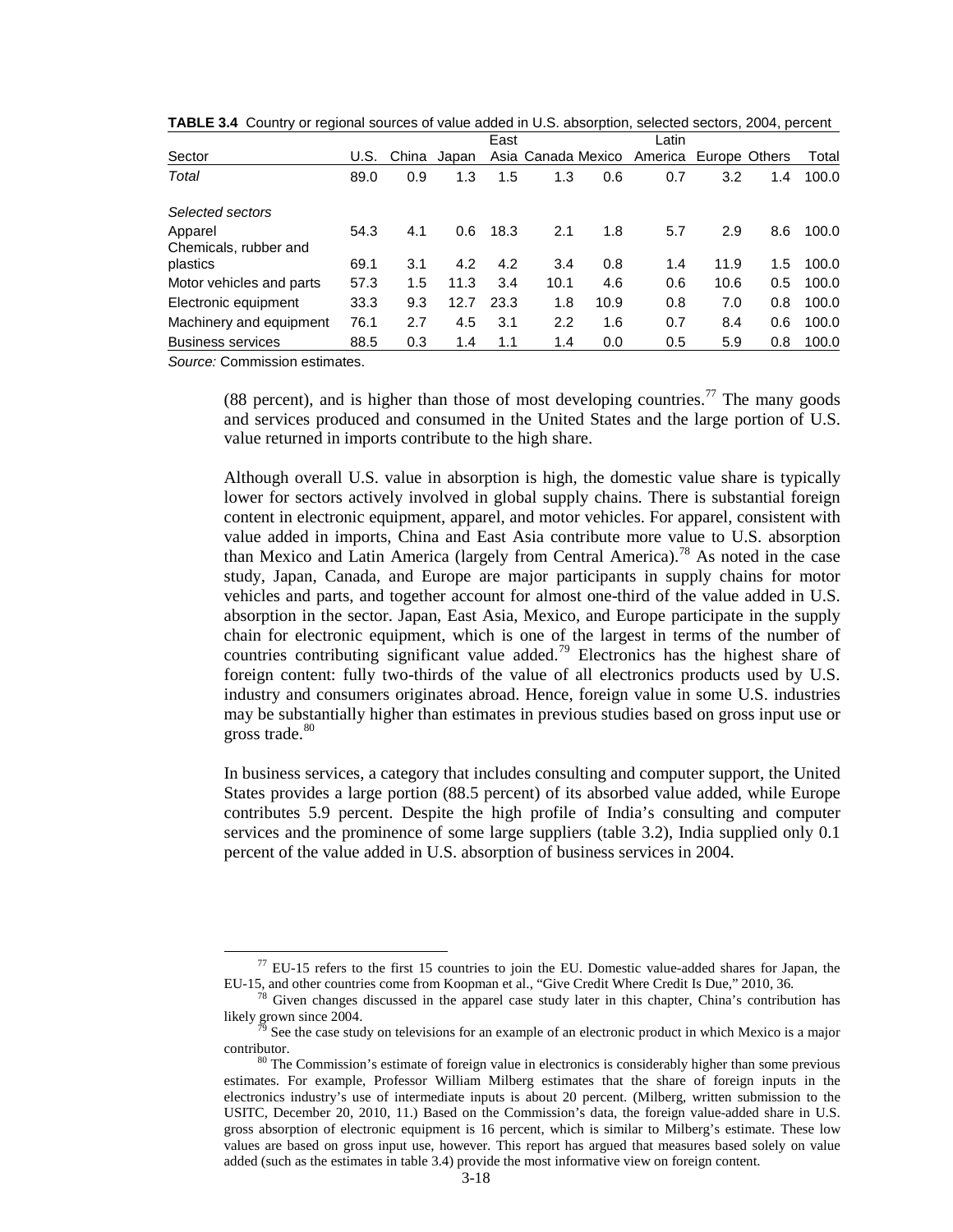#### **Value Added in U.S. Exports**

Value added in U.S. exports measures how much different countries contribute to the value of exported goods and services. The United States contributed a high share (87.1 percent) of total value added to its exports in 2004 (table 3.5). The domestic content of exports remains high even in sectors such as electronics, where various countries contribute value added. This is in sharp contrast to emerging markets such as China, Malaysia, and Mexico that have substantial foreign value in their exports. The United States does have slightly higher foreign value in its exports than the other major developed economies (Japan and the EU).<sup>81</sup>

Europe contributes the largest foreign share of value in total U.S. exports (3.3 percent) with significant shares in many sectors, namely, electronic equipment; motor vehicles and parts; and chemicals, rubber, and plastic products.<sup>[82](#page-18-1)</sup> The United States participates in various value chains with its NAFTA partners, Canada and Mexico. Canada contributes the largest single-country share of foreign value added in U.S. exports (1.7 percent) and is a key supplier of foreign value added in motor vehicles and parts and chemical, rubber, and plastic products. $83$  Mexico's overall share (0.9 percent) is small but its contribution is important in sectors such as electronics and motor vehicles. The U.S. share of value added in its own exports is highest for business services (95.6 percent) and lowest for electronic equipment (76.9 percent), where many other countries contribute value added.

Value-added calculations provide a more revealing look at the contributors to U.S. imports and exports than can be seen in officially reported gross trade statistics. Hence, these trade statistics can also provide new insight into bilateral trade deficits. Box 3.4 compares bilateral deficit measures in gross terms to those measured using the valueadded decomposition in this chapter.

|                                  |      |       |       | East |                    |     | _atin                 |     |     |       |
|----------------------------------|------|-------|-------|------|--------------------|-----|-----------------------|-----|-----|-------|
| Sector                           | U.S. | China | Japan |      | Asia Canada Mexico |     | America Europe Others |     |     | Total |
| Total                            | 87.1 | 0.8   | 1.3   | 1.5  | 1.7                | 0.9 | 1.1                   | 3.3 | 2.1 | 100.0 |
| Selected sectors                 |      |       |       |      |                    |     |                       |     |     |       |
| Apparel<br>Chemicals, rubber and | 88.5 | 0.7   | 0.8   | 1.5  | 1.3                | 0.6 | 0.7                   | 3.3 | 2.5 | 100.0 |
| plastics                         | 85.5 | 0.5   | 1.0   | 1.1  | 2.2                | 0.7 | 1.5                   | 4.4 | 3.0 | 100.0 |
| Motor vehicles and parts         | 81.5 | 1.3   | 3.0   | 1.9  | 3.0                | 1.3 | 1.3                   | 4.7 | 2.0 | 100.0 |
| Electronic equipment             | 76.9 | 2.7   | 3.7   | 5.1  | 1.6                | 2.2 | 1.0                   | 4.7 | 2.0 | 100.0 |
| Machinery and equipment          | 89.4 | 1.0   | 1.2   | 1.3  | 1.3                | 0.8 | 0.8                   | 2.8 | 1.4 | 100.0 |
| <b>Business services</b>         | 95.6 | 0.2   | 0.6   | 0.7  | 0.5                | 0.2 | 0.2                   | 1.4 | 0.6 | 100.0 |

| <b>TABLE 3.5</b> Country or regional sources of value added in U.S. exports, selected sectors, 2004, percent |  |
|--------------------------------------------------------------------------------------------------------------|--|
|--------------------------------------------------------------------------------------------------------------|--|

<span id="page-18-0"></span>*Source:* Commission estimates.

<span id="page-18-1"></span><sup>&</sup>lt;sup>81</sup> Koopman et al., "Give Credit Where Credit Is Due," 2010, 35.<br><sup>82</sup> This region was the largest destination for U.S. exports, accounting for just over 27 percent of total U.S. exports.<br><sup>83</sup> The United States exported over \$145 billion of chemical, rubber, and plastics products in 2004,

<span id="page-18-2"></span>about 14 percent of the global total.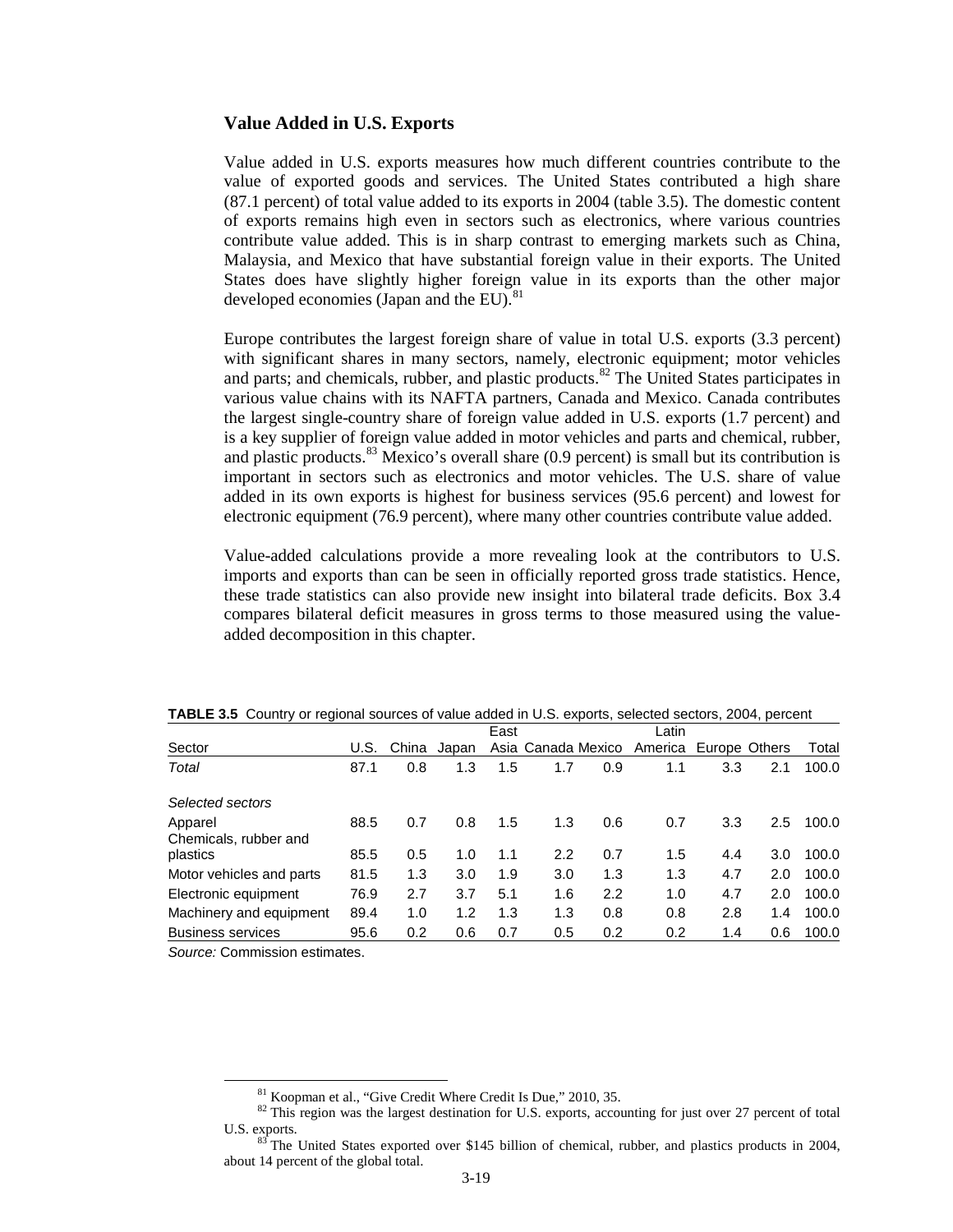**BOX 3.4** The U.S. value-added trade deficit

The U.S. trade balance, or the difference between U.S. exports and imports, is a frequently discussed trade issue. The United States has had large trade deficits in recent years (e.g., \$500 billion in 2010), and it has also had substantial bilateral deficits with major trading partners.

This chapter shows repeatedly that many countries may add value to a particular good or service in a global supply chain, and that attributing the entire export value to the last exporting country can provide a misleading picture of the sources of value in U.S. trade. While the overall U.S. trade balance is not affected by any of the calculations in this chapter, examinations of bilateral trade balances on a valueadded basis yield different conclusions about the extent to which specific foreign countries contribute to the U.S. deficit.<sup>a</sup>

The contribution of China to the U.S. trade deficit differs substantially depending on which of the two measures is used. As discussed in this chapter, China is the final assembler in a large number of global supply chains, and it uses components from many other countries to produce its exports. The figure below shows that the U.S.-China trade deficit on a value-added basis is considerably smaller (by about 40 percent in 2004) than on the commonly reported basis of official gross trade.<sup>b</sup> By contrast, Japan exports parts and components to countries throughout Asia; many of these components are eventually assembled into final products and exported to the United States. Thus the U.S.-Japan trade balance on a value-added basis is larger than the comparable gross trade deficit. The U.S. value-added trade deficits with other major trading partners (Canada, Mexico, and the EU-15) differ by smaller amounts from their corresponding gross trade deficits.



U.S. Bilateral Trade Deficits with Major Trading Partners, 2004 (billions of dollars)

<sup>a</sup>USITC, hearing transcript, December 16, 2010, 12 (testimony of Kenneth Kraemer, professor, University of California, Irvine); Johnson and Noguera, "Accounting for Intermediates," 2010, 33. <sup>b</sup>Using a slightly different method, a recent study found that this discrepancy was about 53 percent in 2005 and 42 percent in 2008. WTO, IDE-JETRO, *Trade Patterns and Global Value Chains in East Asia*, 2011, 104.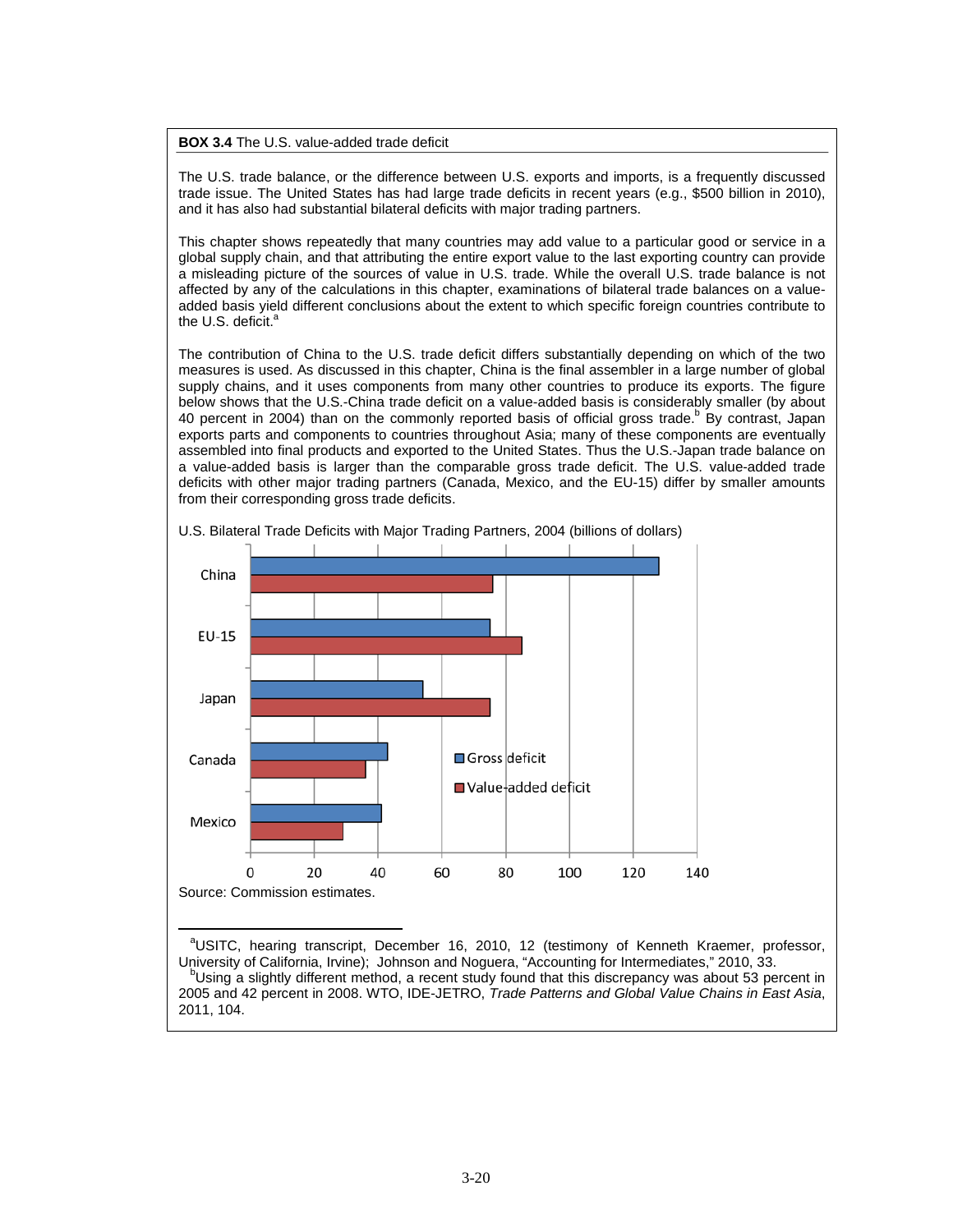### *Investment Abroad Has Increased U.S. Participation in Global Supply Chains*

U.S. investment abroad has contributed to the development of global supply chains.<sup>[84](#page-20-0)</sup> For example, U.S. firms are key investors in Mexico's processing industry, which exports goods containing large shares of U.S. value added.<sup>[85](#page-20-1)</sup> U.S. firms and other foreign firms also contributed to the growth of China's processing industry, which participates in supply chains with the United States and East Asia.<sup>[86](#page-20-2)</sup> As previously noted, U.S. production is well integrated with that of Canada, a major recipient of U.S. foreign direct investment (FDI) in 2009. [87](#page-20-3) About a third of U.S. manufacturing imports from Canada originate from U.S. firms operating in Canada, and many Canadian exports to the United States are intermediate products that contain a sizable component of U.S. value added and that are returning for further processing in the United States. Most U.S. FDI in 2009 was directed to Europe, a key U.S. supplier in global chains. U.S. investments abroad were primarily in the finance industry, the insurance industry, and a variety of manufacturing industries, including chemicals and machinery.

Investments by foreign firms in the United States similarly contribute to the growth of global supply chains. European countries, followed by Japan and Canada, were the primary sources of FDI into the United States in 2009.[88](#page-20-4) Foreign multinationals investing in the United States commonly extend global supply chains from the parent firm to their affiliates. For example, Japanese automakers that manufacture cars in U.S. plants import some auto parts from Japan.<sup>[89](#page-20-5)</sup> Such "vertical" FDI is particularly important for supply chains.

### *Policies and Institutions Have Affected U.S. Participation in Global Chains*

U.S. government policies have neither directly promoted nor opposed the development of global supply chains. However, many policies and institutions, especially those concerning trade and foreign business conditions, indirectly affect the prevalence of supply chains. This section briefly surveys these factors.

### **Facilitating Factors**

Private entrepreneurs seeking innovative ways to access markets and to lower costs have been the principal force behind global supply chains, which have developed despite differences in culture, administration, geography, and level of development among participants in the value chain.<sup>[90](#page-20-6)</sup> These entrepreneurs are attracted by institutions that

<span id="page-20-0"></span><sup>&</sup>lt;sup>84</sup> Gereffi, "Shifting Governance Structures in Global Commodity Chains," 2001, 1616. Along with increased use of the Internet, investment by multinational firms was a primary driver of the growth of global supply chains in the last part of the 20th century.<br><sup>85</sup> The Mexican processing sector includes the IMMEX program (formerly the Maquiladora and PITEX

<span id="page-20-1"></span>programs), and is similar in nature to the Chinese processing regime discussed earlier in the chapter. In 2006, the United States supplied 51 percent of the value of Mexican processing imports, a high share but one that has declined from 81 percent in 2000 as Mexico has integrated into supply chains with other countries. See De La Cruz et al., "Estimating Foreign Value-added in Mexico's Manufacturing Exports," 2010, 4–6.<br><sup>86</sup> Fung et al., *U.S. Direct Investment in China*, 2004, 5.<br><sup>87</sup> Ibarra-Caton, "Direct Investment Positions for 2009," 201

<span id="page-20-6"></span><span id="page-20-5"></span><span id="page-20-4"></span><span id="page-20-3"></span><span id="page-20-2"></span>Economists commonly find a complementary relation between FDI and imports from the parent's country. In this case, Blonigen found a substitution relationship: fewer Japanese cars were imported. <sup>90</sup> Ghemawat, *Redefining Global Strategy*, 2007.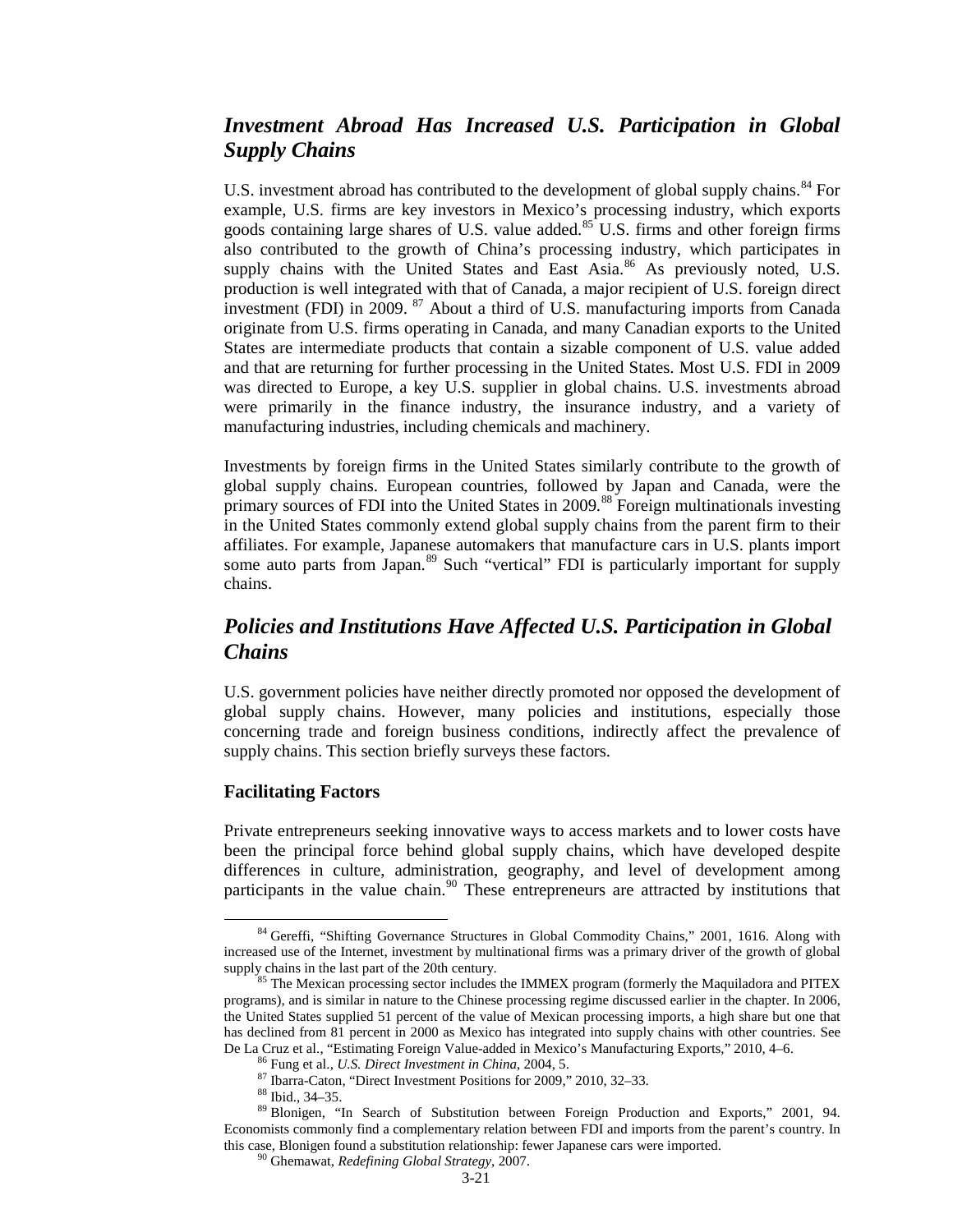support business growth by providing for secure property rights and contract enforcement. Some governments have sought to improve their investment climate, which indirectly contributes to the formation of global value chains. For example, the USDOC SelectUSA program<sup>[91](#page-21-0)</sup> encourages foreign firms to invest in new U.S. businesses and contributes to the formation of supply chains between the United States and the country of the investing parent firm.<sup>[92](#page-21-1)</sup> The business climate in foreign countries is an important determinant of where U.S. firms choose to invest.<sup>[93](#page-21-2)</sup>

As noted, the effects of tariff and other trade restraints are magnified in the case of goods passing through multiple borders in global supply chains.<sup>[94](#page-21-3)</sup> U.S. supply chain development has thus benefited from trade liberalization abroad and from lower U.S. import restraints. For example, average U.S. tariffs have fallen considerably, from 3.4 percent in 1989 to 1.3 percent in  $2010$ .<sup>[95](#page-21-4)</sup> Similarly, the barriers that U.S. exporters face abroad fell during the period; the average tariff on U.S. exports is now about 3.0 percent, although some high tariffs remain.<sup>[96](#page-21-5)</sup> Still, despite shrinking trade barriers, multiple border crossings raised the cost of exporting U.S. final goods by 46 percent (from 1.3 to 1.9 percentage points) in 2004, the most recent year for which data are available.<sup>[97](#page-21-6)</sup>

U.S. free trade agreements (FTAs) and preferential trade programs also contributed to the creation of global supply chains.<sup>[98](#page-21-7)</sup> NAFTA phased out a number of tariffs and other trade restrictions, and promoted the integrated production of many commodities in Canada, Mexico, and the United States. Since NAFTA entered into force in 1994, U.S.-Mexico trade in goods has more than tripled, and as much as 85 percent of Mexico's exports result from global supply chains.<sup>39</sup> The United States and Canada have a large, highly integrated trading relationship that includes value chains in auto parts and other products. Likewise, the Caribbean Basin Trade and Partnership Act and the Central America-Dominican Republic Free Trade Agreement (CAFTA-DR) have led to increased U.S. integration with Caribbean and Central American countries. Although highly efficient apparel supply chains in East Asia (particularly China) have supplanted apparel chains in this region to a large extent, collectively the CAFTA-DR countries were the second largest supplier of textiles and apparel to the United States in 2010 after China.<sup>[100](#page-21-9)</sup>

### **Impeding Factors**

Policies that limit trade tend to restrict the use of global supply chains, and many impediments to trade remain.<sup>[101](#page-21-10)</sup> For example, customs procedures—both burdensome

<span id="page-21-1"></span><span id="page-21-0"></span><sup>&</sup>lt;sup>91</sup> SelectUSA incorporated the "Invest in America" program in June 2011.<br><sup>92</sup> There is some evidence that such programs can increase investment; see Harding and Javorcik, "Developing Economies and International Investors

<span id="page-21-2"></span> $93$  The United States has over 40 bilateral investment treaties, mostly with smaller countries, that seek to protect U.S. investment abroad. USDOS, *Bilateral Investment Treaties and Related Agreements*, March 3,

<span id="page-21-3"></span><sup>2008.&</sup>lt;br><sup>94</sup> Yi, "Can Multistage Production Explain the Home Bias in Trade?" 2010, 365; Ma and Assche, "The Role of Trade Costs in Global Production Networks," 2010.

<span id="page-21-6"></span><span id="page-21-5"></span><span id="page-21-4"></span><sup>&</sup>lt;sup>95</sup> USITC, *Import Restraints*, *Sixth Update*, 2009, 1; this report, chap. 2.<br><sup>96</sup> USITC, *Small and Medium-Sized Enterprises*, 2010, 6-15.<br><sup>97</sup> Koopman et al., "Give Credit Where Credit Is Due," 2010, table 7.<br><sup>98</sup> ROO provisions, have facilitated supply chains with U.S. trading partners.<br><sup>99</sup> De La Cruz et al., "Estimating Foreign Value-added in Mexico's Manufacturing Exports," 2011, 18, 24.<br><sup>100</sup> Despite lower tariffs offered by CAFTA-

<span id="page-21-10"></span><span id="page-21-9"></span><span id="page-21-8"></span><span id="page-21-7"></span>difficult for these countries to take advantage of this agreement. Londoño-Kent et al., "A Tale of Two Ports," 2003, 20. <sup>101</sup> See chap. 2 of this study for an analysis of significant U.S. restraints.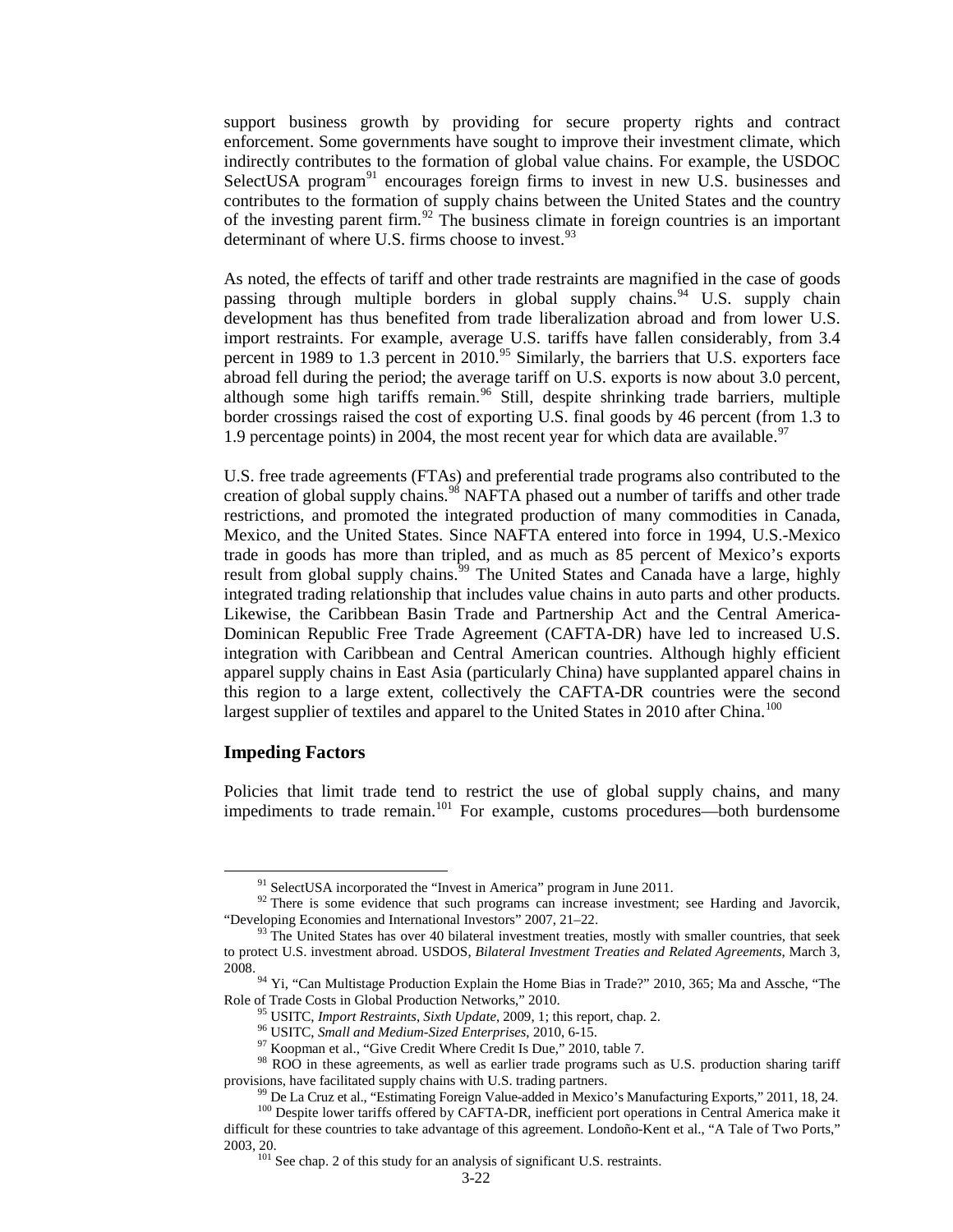rules and inefficient port operations—often hinder the flow of goods.<sup>[102](#page-22-0)</sup> Efficient operation of global supply chains requires adequate infrastructure at ports and airports, as well as speed and accuracy in the customs and security clearance process.<sup>[103](#page-22-1)</sup> Extra time in transit, whether due to delays in customs clearance or transportation, raises trade costs and decreases the likelihood that trade will take place at all.<sup>[104](#page-22-2)</sup>

Regulations that restrict foreign business practices also make it more difficult for global supply chains to flourish. These include policies that limit foreign investment, regulate the form that a foreign-owned establishment can take, restrict the hiring of personnel, and impose opaque and duplicative licensing requirements.<sup>[105](#page-22-3)</sup> However, these restrictions do not necessarily make the operations of global supply chains impossible. In some cases, when faced with onerous regulations that may stifle foreign investment, foreign firms may still be able to contract local firms to complete tasks in a global supply chain; these firms may be more adept at dealing with (or exempt from) the local barriers.<sup>[106](#page-22-4)</sup>

## **Effects of Global Supply Chains on the U.S. Economy**

### *Key Effects*

The expansion of global supply chains has had multifaceted and complex effects on the U.S. economy, which are challenging to quantify in terms of production, prices, and jobs. One reason it is difficult to measure these economic effects is that supply chains have rearranged the pattern of U.S. trade, increasingly concentrating the production and export of skill-intensive goods and services in the United States while relocating other, less skillintensive activities to other countries. Global supply chains have induced many leading U.S. companies to change their business models, refocusing on coordinating the assets and expertise of their business partners, and placing less emphasis on owning all key technological and managerial assets. Advances in supply chain management by U.S. retailers have made it easier and cheaper to import an increasing variety of goods into the United States, with significant benefits to consumers. The effect of global supply chains on U.S. wages and employment varies for workers in different industries and occupations, and may also depend on the extent to which U.S. multinationals concentrate their activities in high-income or low-income countries.

The strength of the evidence linking global supply chains to the effects on companies, consumers, and workers varies, depending on the type of linkage being examined. Many of the observations in this section rely at least partly on indirect evidence and inference. There are several ways in which better measurement can aid further quantitative investigations on this topic; these possibilities are discussed at the end of this chapter.

<sup>&</sup>lt;sup>102</sup> International logistics firms encounter their most significant impediment at the border clearance

<span id="page-22-1"></span><span id="page-22-0"></span>process. USITC, *Logistic Services*," 2005, 3-2.<br><sup>103</sup> USITC, hearing transcript, December 16, 2010, 39–43 (testimony of Michael Mullen, Express Association of America).

<span id="page-22-2"></span> $104$  Studies on the importance of time in trade include Hummels, "Calculating Tariff Equivalents for Time in Trade," 2007 and Djankov et al., "Trading on Time," 2006. Londoño-Kent provided information of border crossing frictions at the U.S.-Mexican border; see USITC, hearing transcript, December 16, 2010, 31–38.<br><sup>105</sup> USITC, *Logistic Services*, 2005, 3-2.<br><sup>106</sup> A U.S. industry source noted that Haitian firms can perform such ta

<span id="page-22-4"></span><span id="page-22-3"></span>more efficiently than U.S. firms and added that for this reason, it is more efficient to contract for services there than to invest directly. USITC, *Textiles and Apparel*, 2008, 1–12.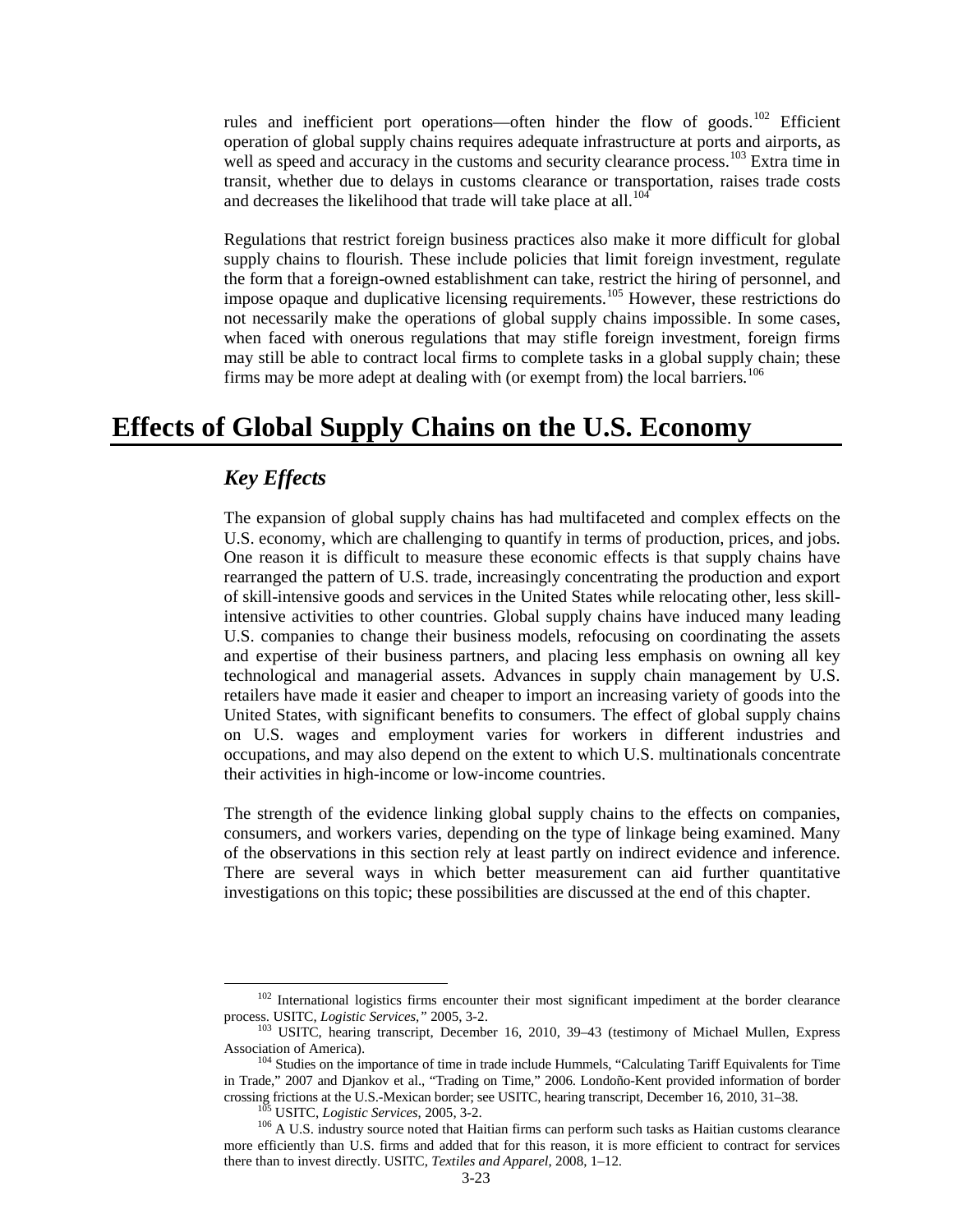### *Effects on the Pattern of U.S. Production and Trade*

### **U.S. Multinational Firms, Now Acting as Coordinators of Networks**

As already mentioned, the advent of global supply chains has required major U.S. companies to revise their business models to become network facilitators, with successful firms acting as coordinators of capabilities among multiple strategic allies.<sup>[107](#page-23-0)</sup> As firms expand their global supply chains, their ability to grow and remain profitable depends on managing their relationships with an ever-larger network of suppliers and customers.<sup>[108](#page-23-1)</sup> It is less and less likely that a firm managing a global supply chain will own all of the assets needed to succeed in a single vertically integrated operation. Thus, the focus of multinational firms' strategy is increasingly on alliances. These alliances range in their degree of formality from turnkey operations to joint ventures. When a high degree of coordination is required, such alliances may result in mergers or acquisitions. [109](#page-23-2)

The increasing reliance on strategic networks means that successful U.S. multinationals must operate very differently than they did in earlier decades, when there was a greater tendency for firms to control all phases of their operations directly. Today, personal computer companies such as Apple, Dell, and Hewlett-Packard (HP) specialize in consumer-oriented aspects of computer design, while Taiwan-based manufacturers are increasingly responsible for designing a computer's physical architecture, finding suppliers for subcomponents, and making sure the pieces fit.<sup>[110](#page-23-3)</sup> Similarly, as discussed below in the apparel case study, U.S. retailers of apparel like Wal-Mart and Limited Brands are linked indirectly to a wide variety of textiles and apparel suppliers worldwide, often relying on specialized middlemen such as the Hong Kong-based Li & Fung.

The effect of these changes has been to enhance the leadership of U.S. multinationals in some industries, but not universally. Companies such as HP that successfully transitioned to a role as coordinator of networks thrive and remain global lead firms, while those that failed to do so have declined. For example, U.S. television producers did not adapt to technological changes as readily as other electronics firms, thus ceding their role as network coordinators to Japanese and Korean firms (see the television case study later in this chapter).

### **Relocation of Tasks**

As discussed above, the development of supply chains enables different parts of the production process to be carried out in various locations, allowing countries to specialize in tasks rather than in goods.<sup>[111](#page-23-4)</sup> In general, as already noted, this industrial restructuring has led firms in the United States to increasingly specialize in mid- to high-skilled tasks; however, the stages of production that relocate, and the speed of this relocation, have varied by industry. The following sections discuss how this trend has affected U.S. manufacturing, services, and R&D activity.

<span id="page-23-4"></span><span id="page-23-3"></span><span id="page-23-2"></span><span id="page-23-1"></span><span id="page-23-0"></span><sup>107</sup> For the concept of multinationals as manufacturing impresarios, see North, *Localizing Global* 

<sup>&</sup>lt;sup>108</sup> Dunning and Lundan, *Multinational Enterprises and the Global Economy*, 2008, 260–94.<br><sup>109</sup> Contractor and Lorange, "The Growth of Alliances in the Knowledge-Based Economy," 2002.<br><sup>110</sup> Dedrick and Kraemer, "Offshor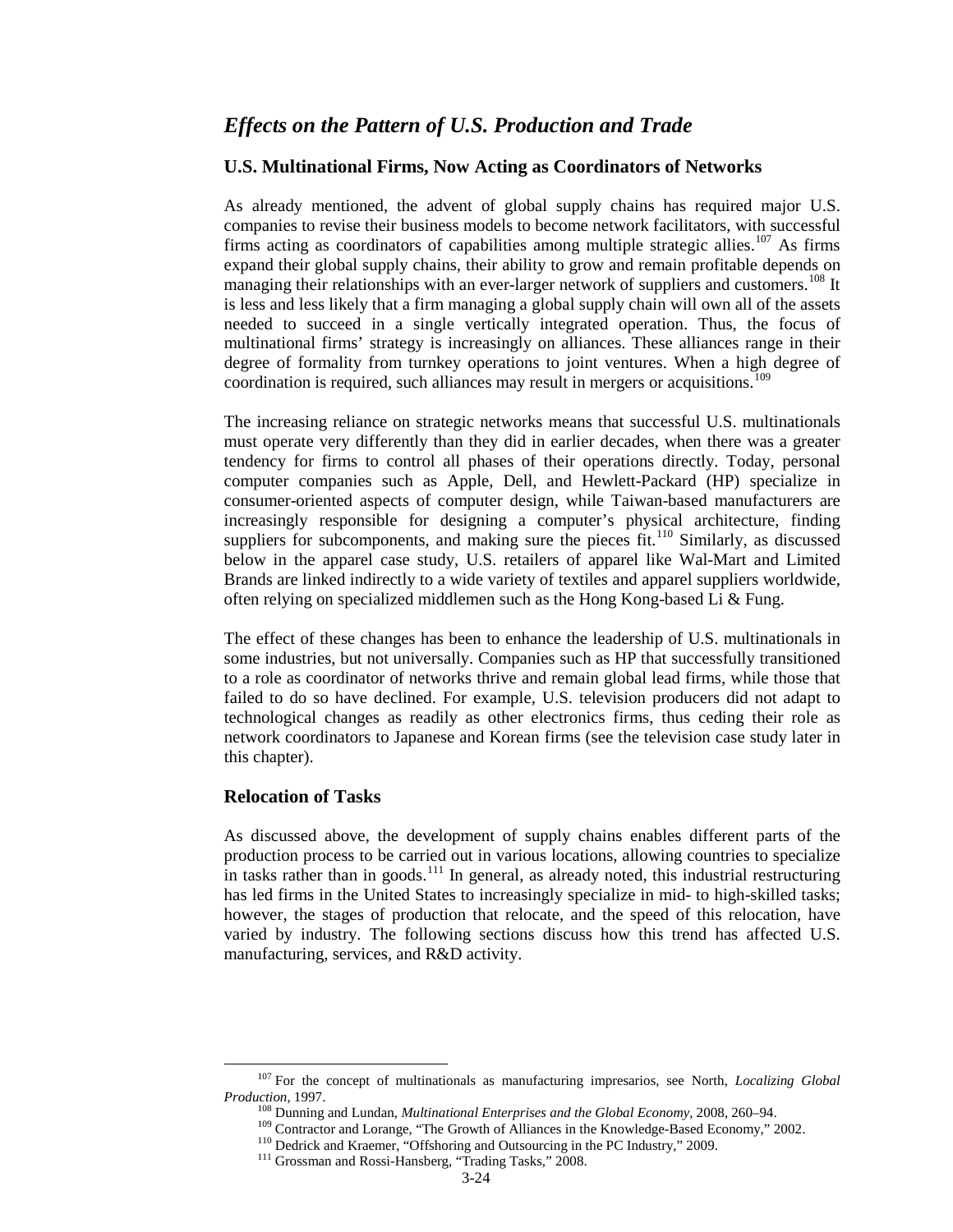#### *Relocation of tasks: Effects on U.S. manufacturing*

U.S. companies have moved their manufacturing operations abroad to capitalize on differences in comparative advantage. Companies in developing countries have focused on particular labor-intensive tasks, such as final assembly of computers and telecommunications equipment, while the United States and other high-income countries have retained certain technology-intensive parts of the supply chain.

The speed of this reorganization has differed by industry. In electronics, productive tasks have been offshored relatively rapidly to low-wage locations such as China. The most dramatic shift has been in the production and assembly of computers. Production of computer peripherals, photographic equipment, and telecommunications equipment such as cell phones has also relocated to lower-income countries. However, the United States and other high-income countries have retained a large share of the production and export of such technology-intensive products as doped wafers<sup>[112](#page-24-0)</sup> and machinery used in manufacturing semiconductors. Figure 3.3 shows the average income in countries exporting electronics products relative to incomes in the United States.<sup>[113](#page-24-1)</sup> For example, the average per capita income of producers of semiconductors and integrated circuits is less than 40 percent of U.S. income. This indicates that producers of these goods earn wages below those prevailing in, say, Taiwan (which has roughly half the per capita income of the United States), but above those of China, Malaysia, or the Philippines (which have per capita incomes less than one-fifth of the U.S. level). The decline in relative wages between 1997 and 2006 has been particularly rapid in computers and computer peripherals, reflecting the rapid offshoring of production from high-income countries in these products.

The offshoring of activity in most other industries has not been as extensive, nor the changes as rapid, as in the electronics industry. Chemicals provides an example of an industry with more modest movements in supply chains (figure 3.4). A comparison of electronics and chemicals offshoring also shows that globalization does not affect the same stage of production in every industry. The United States retains substantial production of upstream inputs and machinery in the electronics sector, which require much more technology and skill to produce than more finished goods in the sector such as computers. In chemicals, high-income countries retain most of the production of final goods such as cosmetics and personal care items, which are the most technologically complex products in the sector. Meanwhile, upstream inputs are composed mostly of raw materials and basic organic compounds, and sourcing of these inputs has moved rapidly to low-income countries.

### *Relocation of tasks: Effects on U.S. services*

Globalization has caused relocation of services activities as well as goods production. The reorganization of supply chains for services has led to both offshoring (foreign provision of services used to produce goods and services in the United States, resulting in

<span id="page-24-0"></span><sup>&</sup>lt;sup>112</sup> Wafers are thin crystals of highly pure semiconductor material, usually silicon. They are doped by the deliberate introduction of impurities such as boron or antimony. The technology of this process is

<span id="page-24-1"></span>relatively more difficult than later stages of the assembly and testing of semiconductors. 113 The analysis in this section is based on Deason and Ferrantino, "Determinants of Diffusion and Downstreaming," 2009. This study looked at patterns of international trade in technology-intensive products for 15 countries making up the bulk of world trade in such products for the period 1997–2006.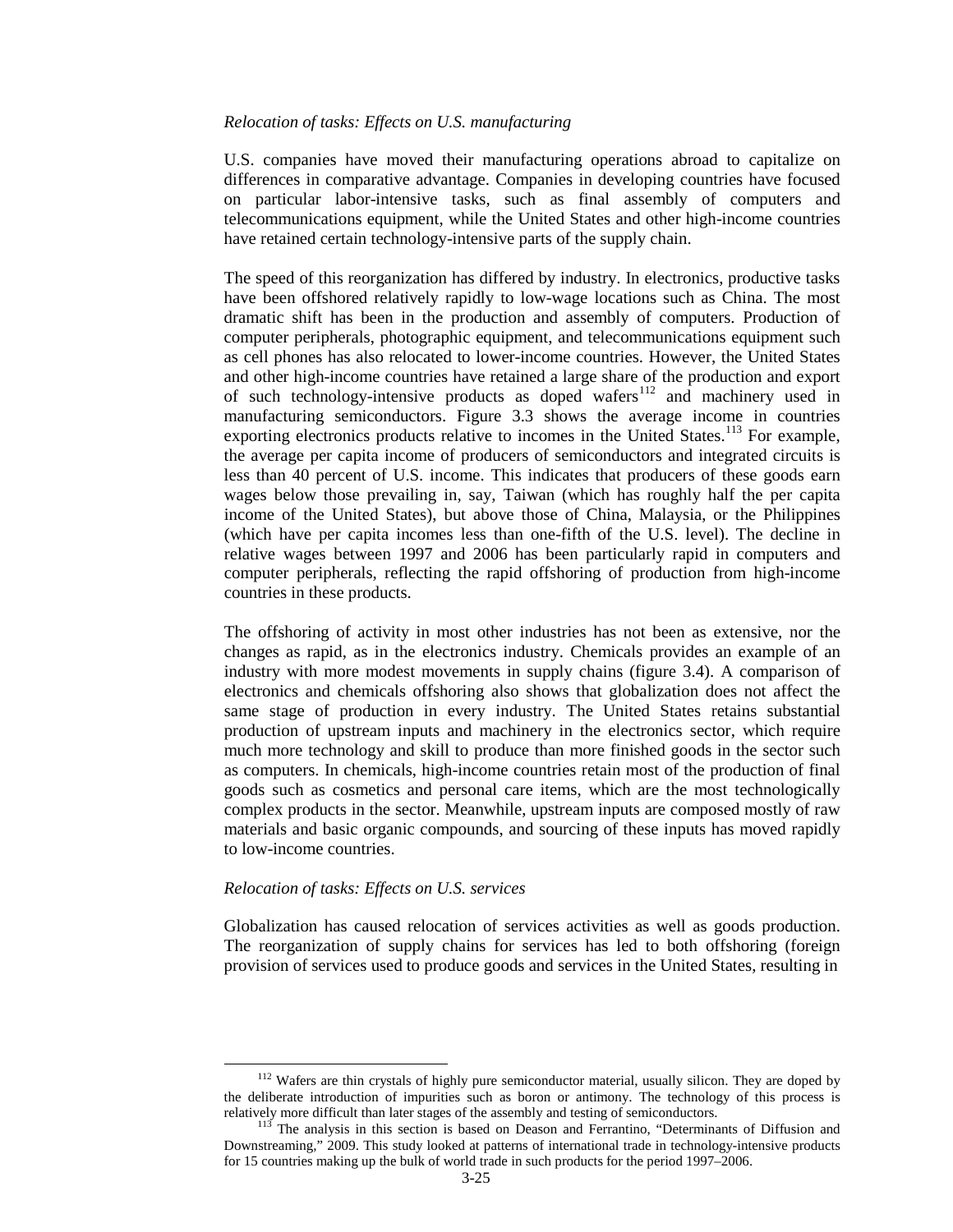

**FIGURE 3.3** Some electronics and related products have moved rapidly to low-income countries; others have not

*Source:* Deason and Ferrantino, "Determinants of Diffusion and Downstreaming," 2009.

**FIGURE 3.4** Exports involving later stages of chemical processing are associated with higher income levels



*Source:* Deason and Ferrantino, "Determinants of Diffusion and Downstreaming," 2009.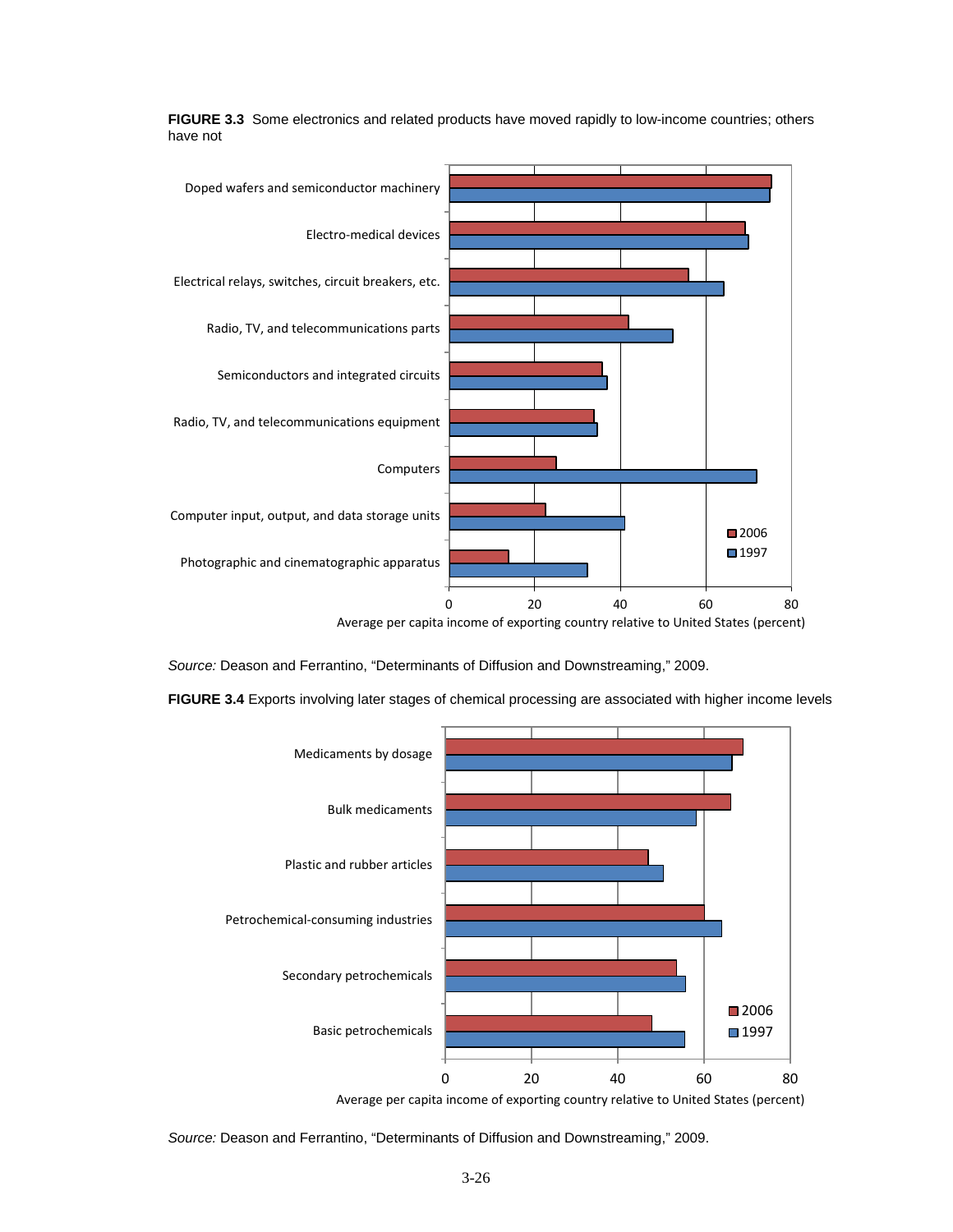U.S. services imports) and inshoring (U.S. provision of services to foreign producers, resulting in U.S. services exports). Firms in the United States specialize in many kinds of skilled labor-intensive services. Important components of the U.S. trade surplus in services include royalties and license fees; financial services; other business, professional, and technical services; and travel services. Firms around the world thus tend to source some of the skilled services they need in the United States. While some service activities, such as call centers, software design, and payroll processing, can be relocated to developing countries,  $114$  these remain the exception rather than the rule.<sup>[115](#page-26-1)</sup> Consequently, for the United States, inshoring of services is a much larger phenomenon than offshoring. In 2009 the United States exported \$484 billion of services and imported \$335 billion, for a surplus of \$149 billion. The 2009 surplus is more than double its 2003 level of \$67 billion. During the same period, U.S. exports of business, professional, and technical services have grown by 85 percent, more rapidly than the 66 percent growth in U.S. exports of other services. $116$ 

#### *Relocation of tasks: Effects on U.S. R&D*

U.S. multinationals still perform most of their R&D activities at home; in 2007, for example, 85 percent of their R&D investment remained in the United States. Both economies of scale in R&D and the need to coordinate R&D with central headquarters management provide continuing incentives for firms to focus their R&D at home. However, it is becoming more common for U.S. firms to locate R&D outside the United States.<sup>[117](#page-26-3)</sup> Although only 15 percent of U.S. multinationals' R&D investment went to their affiliates abroad in 2007, that share is up from 12 percent in 2001. Moreover, while most of the R&D carried out by U.S. affiliates occurs in other developed countries,  $^{118}$  $^{118}$  $^{118}$  there have been a number of recent instances of U.S. firms increasing their R&D investment and employment in emerging markets, including Pfizer and Microsoft in China, Ford in Brazil, and Boeing in India.<sup>[119](#page-26-5)</sup>

Multinationals' R&D in developing countries consists in large measure of adapting U.S. technologies. When multinationals use their foreign affiliates primarily for production and sales, as is common, it makes sense for their R&D in those countries to focus primarily on adapting technologies, processes, and strategies already developed in the United States to different local conditions.<sup>[120](#page-26-6)</sup> The development of new technologies or management methods would require the affiliate to engage in a higher level of independent action than a typical affiliate focused on production and sales.<sup>[121](#page-26-7)</sup>

<span id="page-26-0"></span><sup>&</sup>lt;sup>114</sup> The United States is also a net importer of insurance services and computer and data processing services. See Gereffi and Fernandez-Stark, "The Offshore Services Value Chain," 2010, for more examples

<span id="page-26-3"></span><span id="page-26-2"></span><span id="page-26-1"></span>of services that have been offshored to developing countries.<br>
<sup>115</sup> This characterization is based on both recent case studies and U.S. trade data.<br>
<sup>116</sup> BEA data and Commission calculations.<br>
<sup>117</sup> Gilman, "The New Geog

<sup>&</sup>lt;sup>119</sup> Gilman, "The New Geography of Global Innovation," 2010, 8, gives additional examples.<br><sup>120</sup> Dunning and Lundan, *Multinational Enterprises and the Global Economy*, 370–1. See also USITC,

<span id="page-26-6"></span><span id="page-26-5"></span><span id="page-26-4"></span>hearing transcript, December 16, 2010, 131–2 (testimony of Kenneth Kraemer, professor, University of

<span id="page-26-7"></span>California, Irvine). <sup>121</sup> Cantwell and Mudambi, "MNE Competence-Creating Subsidiary Mandates," 2005, 1109–28.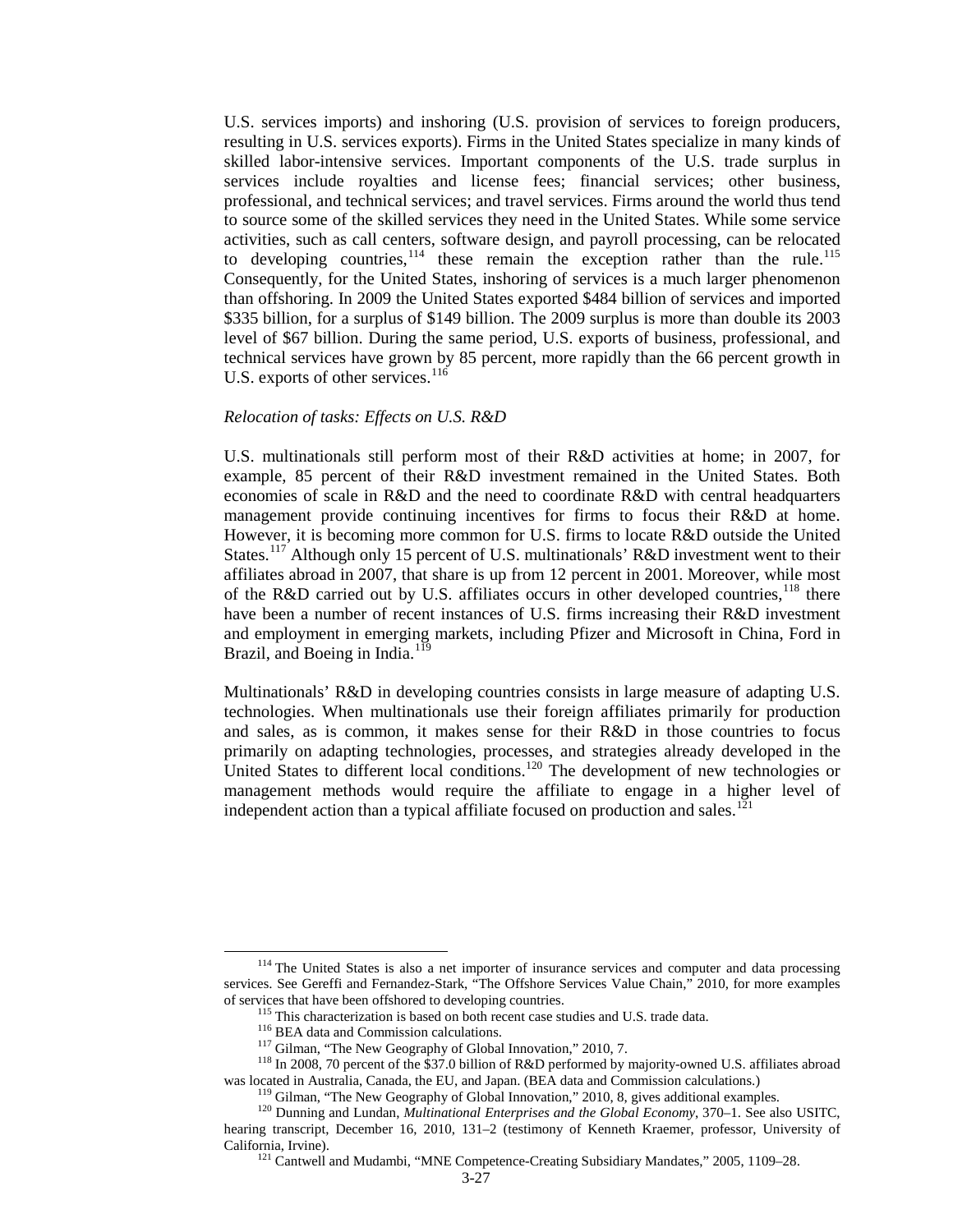### *Effects on Consumers*

Retailers are major users of advanced supply chain management techniques, and the efficiencies gained from the use of such techniques impact consumers directly. For example, the United States' largest retailer, Wal-Mart, has pioneered a variety of techniques to track products, manage warehouse inventories, and guarantee that orders from suppliers are quickly and accurately filled.<sup>[122](#page-27-0)</sup> These practices are increasingly being adopted by other retailers around the country, and integrated with strategies for overseas sourcing. U.S. consumers have benefited both from the lower prices in today's bettermanaged superstores and from an increasingly wide variety of imported and domestic goods.<sup>[123](#page-27-1)</sup> Better supply chain management also contributed to lowering the retail prices of apparel, electronics, hardware, recreational goods, and other items that are frequently imported.

In addition to lowering costs, the availability of a wider range of imported goods in the U.S. market has also benefited consumers in terms of increased product variety. The number of imported product varieties in the United States increased by a factor of four from 1972 to  $2001$ .<sup>[124](#page-27-2)</sup> The benefit to consumers of this increase in variety is estimated to be equivalent to a 1.2 percentage point annual drop in import prices, or 2.6 percent of GDP over the entire time period. While there are multiple factors affecting the supply of new imported varieties into the United States, including economic development in other countries, improvements in supply chain efficiency have also played a role. It has been estimated that trade facilitation measures in developing countries, which would enhance these countries' integration into supply chains by cutting red tape at the border, could dramatically expand the variety of products they export to developed countries.<sup>[125](#page-27-3)</sup> Thus, there is scope for further improvements in supply chains in developing countries that could yield substantial benefits for consumers in the United States and other markets.

### *Effects on Employment and Wages*

The effects of global supply chains on U.S. wages and employment are not well established in the economic literature, although empirical evidence suggests that effects vary by sector and by skill level of worker. Although studies suggest that, overall, U.S. workers are likely to benefit from global supply chains, there may be a negative effect on the relative wages of less-skilled workers. Offshoring low-skilled tasks to other countries has three potential effects on wages: <sup>[126](#page-27-4)</sup>

<span id="page-27-0"></span><sup>&</sup>lt;sup>122</sup> These techniques include continuous replenishment programs, vendor-managed inventory, and the use of radio frequency identification (RFID) technologies. See Lummus and Vokurka, "Defining Supply

<span id="page-27-1"></span>Chain Management," 1999; Angeles, "RFID Technologies," 2005.<br><sup>123</sup> One study found that Wal-Mart sells identical food items at prices 15 to 25 percent lower than traditional supermarkets. Hausman and Leibtag, "CPI Bias fro

<span id="page-27-3"></span><span id="page-27-2"></span><sup>&</sup>lt;sup>124</sup> Broda and Weinstein, "Globalization and the Gains from Variety," 2006.<br><sup>125</sup> Persson, "Trade Facilitation and the Extensive Margin," 2010. This study finds that if all countries were as efficient at the border as the most efficient country at the same level of development, the number of product varieties exported to the EU would increase by 64 percent for more differentiated products, such as high-end manufactured goods, and 29 percent for more uniform products such as agricultural goods.

<span id="page-27-4"></span><sup>126</sup> Grossman and Rossi-Hansberg, "Trading Tasks," 2008; Baldwin, "Integration of the North American Economy," 2009.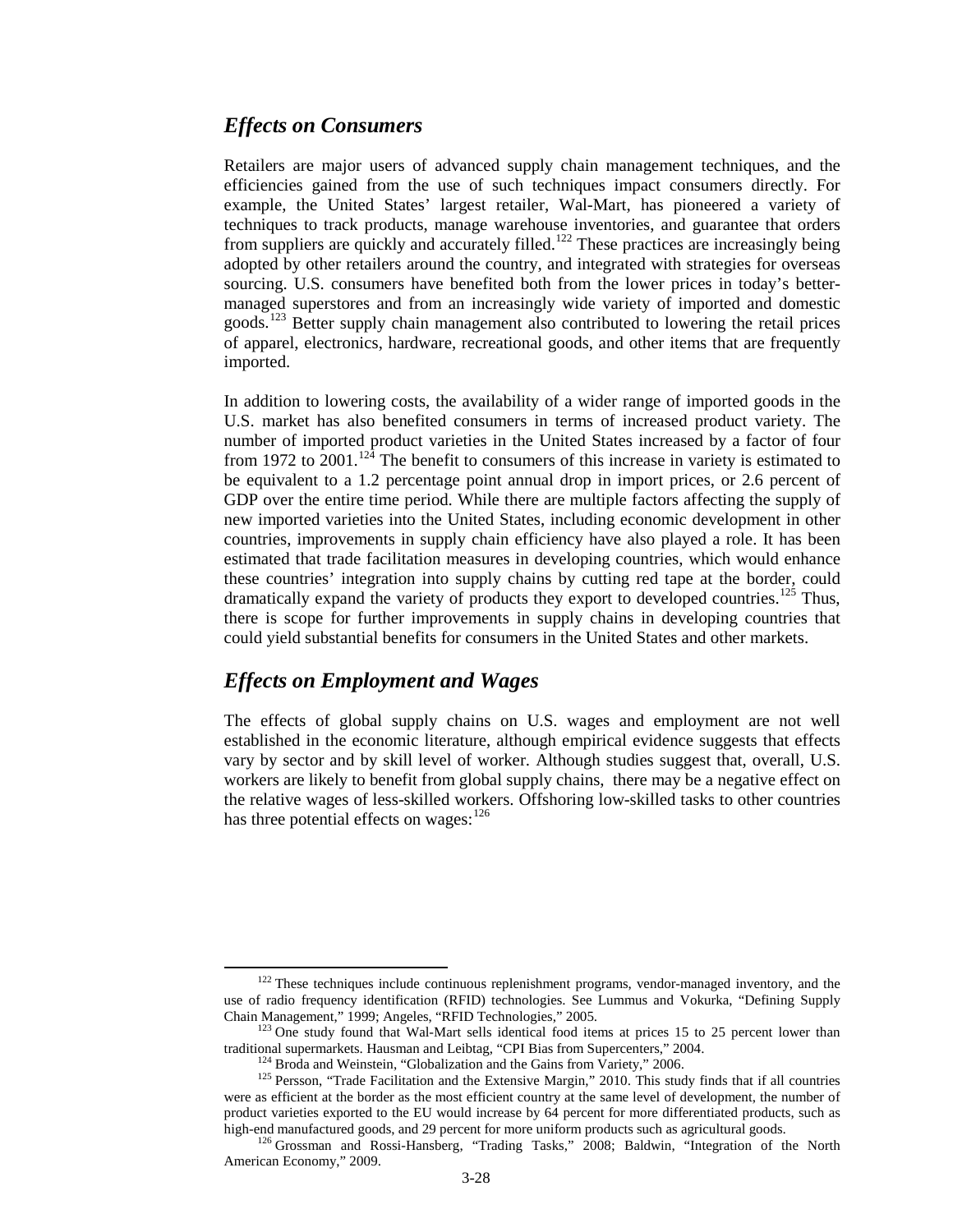- First, there is a *labor supply effect*, as low-skilled workers whose tasks have been offshored seek other jobs in the economy. This effect tends to push down the wages of less-skilled workers.<sup>[127](#page-28-0)</sup>
- Second, offshoring can have a *terms-of-trade effect*, which can raise or lower wages by changing the relative prices of U.S. imports and exports. If offshoring increases the world supply of a good or service that the U.S. exports, its price will tend to decrease, while a relative decrease in the world supply of a good or service will increase the U.S. export's price. If the price shift leads to a decrease in U.S. export prices relative to U.S. import prices, this would tend to lower U.S. wages, while if U.S. export prices increase in relative terms, workers would benefit.
- Third, there is a *productivity effect*. When U.S. firms reduce costs by offshoring some tasks, the increased productivity could benefit all workers (both less-skilled and more-skilled) that remain employed. The widespread use of supply chains has generated economy-wide productivity gains, and thus potential increases in the wages of all kinds of workers.[128](#page-28-1)

Studies conducted in the 1980s and 1990s often found at least some evidence for the labor supply effect. Increased imports of goods using less-skilled labor exerted downward pressure on the wages of less-skilled labor in the United States, though the effect of imports was often estimated to be modest compared to other factors affecting workers, such as technical change.<sup>[129](#page-28-2)</sup> Since that time, global activities have been split into narrower tasks, and still more less-skilled activities have been sent to low-wage countries, while new high-skilled activities have migrated to the United States. Increased outsourcing can place additional downward pressure on the wages of less-skilled labor. One early study of this effect estimated that outsourcing accounted for 15 to 40 percent of the decline in the wages of production workers (such as assemblers, repair personnel, and maintenance workers) relative to nonproduction workers (such as managers, salespersons, and professionals) over  $1979-90.<sup>130</sup>$  $1979-90.<sup>130</sup>$  $1979-90.<sup>130</sup>$ 

The effect of global production fragmentation on wage inequality in the United States and elsewhere continues to be actively researched. Since the first intensive studies into the relationship between trade and wages in the 1990s, the share of U.S. imports from developing countries has expanded. One recent study, focusing on the impact of U.S. imports from China on U.S. local labor markets, found that increasing Chinese imports explain one-third of the aggregate decline in U.S. manufacturing employment between 1990 and 2007.[131](#page-28-4) Another study found that average hourly compensation in the top 10 U.S. trading partners, weighted by trade, has fallen substantially: from 81 percent of the U.S. level in 1990, when China ranked 10th among U.S. trading partners, to 65 percent in

<span id="page-28-0"></span> $127$  This effect is not specific to supply chains—imports from developing countries could exert downward pressure on the wages of less-skilled workers in the United States, even in a world in which

<span id="page-28-1"></span> $128$  Some work has questioned the extent to which these gains have been transmitted to workers and the broader economy, however. One study associated offshoring with an increase in the share of corporate profits in value-added and a decrease in the share of labor, and argued that increased profits from offshoring have been largely invested in financial assets, rather than in assets that are more likely to raise productivity and employment. Milberg and Winkler. "Financialisation and the Dynamics of Offshoring in the USA," 2010.

<span id="page-28-4"></span><span id="page-28-3"></span><span id="page-28-2"></span><sup>&</sup>lt;sup>[29</sup> USITC, *The Impact of Trade Agreements*, 2003.<br><sup>130</sup> Feenstra and Hanson, "The Impact of Outsourcing," 1999. According to this study, the effect of advances in technology on wages is substantially greater than the effect of outsourcing. The study estimated that expenditures on computers, a measure of technology upgrading, accounted for 35 to 70 percent of the falling relative wage of production workers.<br><sup>131</sup> Autor et al., "The China Syndrome," 2011.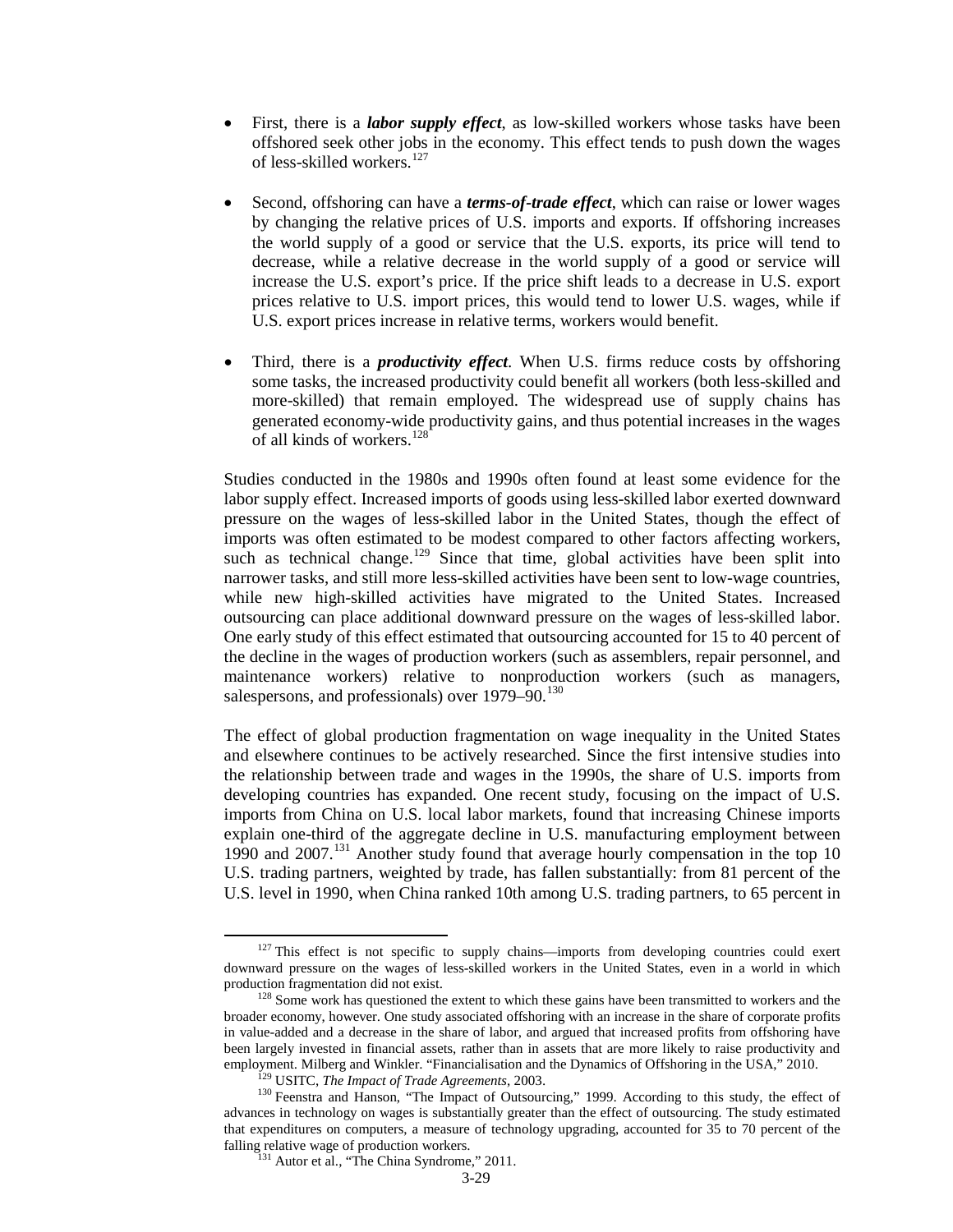2005, when China ranked 3rd.<sup>[132](#page-29-0)</sup> This suggests at least the possibility that increasing production fragmentation in manufacturing may continue to place downward pressure on wages of less-skilled labor, and may also reduce employment of such workers. Future research may aid in disentangling the various ways in which global supply chains may have affected the structure of wages and employment in the U.S. economy and abroad. Box 3.5 discusses ways in which improved data could better show how participation in global chains affects the United States.

The effects of offshoring on U.S. manufacturing workers vary significantly for workers in different industries or occupations. Overall, U.S. multinationals tend to hire more workers in the United States when they are also expanding employment in high-income countries, and fewer U.S. workers when they are expanding employment in low-income countries in industries employing a high share of workers in routine occupations such as clerical work than in industries employing a high share of workers in nonroutine work such as management, communication, analytical reasoning, or skilled eye-hand coordination. Possibly as a result, workers in routine occupations experienced lower employment and wages when U.S. multinationals in their industries hired more workers in low-income countries, but higher employment and wages when U.S. multinationals in their industries hired more workers in high-income countries.<sup>[133](#page-29-1)</sup>

Relatively few U.S. services jobs have been offshored so far. Researchers remain divided as to the potential effects of offshoring services on U.S. employment and wages, although the U.S. comparative advantage and trade surplus in services sectors are highlighted as reasons for positive effects on U.S. workers.

Some analysts believe the potential for future offshoring of such jobs is substantial. One study estimates that while the total number of U.S. services jobs offshored so far may be well less than a million, the total number of services jobs susceptible to offshoring is two to three times greater than the total number of manufacturing jobs.<sup>[134](#page-29-2)</sup> However, another study argues that only "about one-third of tradable services activities are at risk of being offshored to low-wage labor-abundant countries like India and China," noting that the United States appears to have a comparative advantage in services and is a net exporter of services.<sup>[135](#page-29-3)</sup> The same study noted that U.S. workers in tradable services sectors have more education and higher skill levels than in the lower-paying nontradable service sectors, and argued that the United States will likely gain good jobs in tradable services as services exports grow and become more integrated into global supply chains.<sup>[136](#page-29-4)</sup> Other studies also question the calculations indicating that very large numbers of service jobs are offshorable, stating that they do not always consider the possibility of increased U.S. services exports to developing countries and, again, do not take into account the substantial U.S. trade surplus in services.<sup>[137](#page-29-5)</sup>

<sup>&</sup>lt;sup>132</sup> Krugman, "Trade and Wages, Reconsidered," 2008.<br><sup>133</sup> Ebenstein et al., "Estimating the Impact of Trade and Offshoring on American Workers," 2009.<br><sup>134</sup> There were 14 million U.S. manufacturing jobs in 2006, the yea

<span id="page-29-3"></span><span id="page-29-2"></span><span id="page-29-1"></span><span id="page-29-0"></span><sup>&</sup>quot;Offshoring," 2006.<br>
<sup>135</sup> Jensen and Kletzer, "'Fear' and Offshoring," 2008. Jensen and Kletzer estimate that 15–20 million<br>
jobs are at risk with about half in the manufacturing sector, which has long been at risk.

<span id="page-29-4"></span> $136$  U.S. workers may also benefit from exports of skill-intensive services such as engineering, design, and architecture as demand in developing countries grows for improved infrastructure such as airports, sea ports, and large construction projects. USITC, hearing transcript, December 16, 2010, 74–76 (testimony of J. Bradford Jensen, associate professor, Georgetown University).<br><sup>137</sup> Baldwin, "Integration of the North American Economy," 2009; Amiti and Wei, "Fear of Service

<span id="page-29-5"></span>Outsourcing," 2005.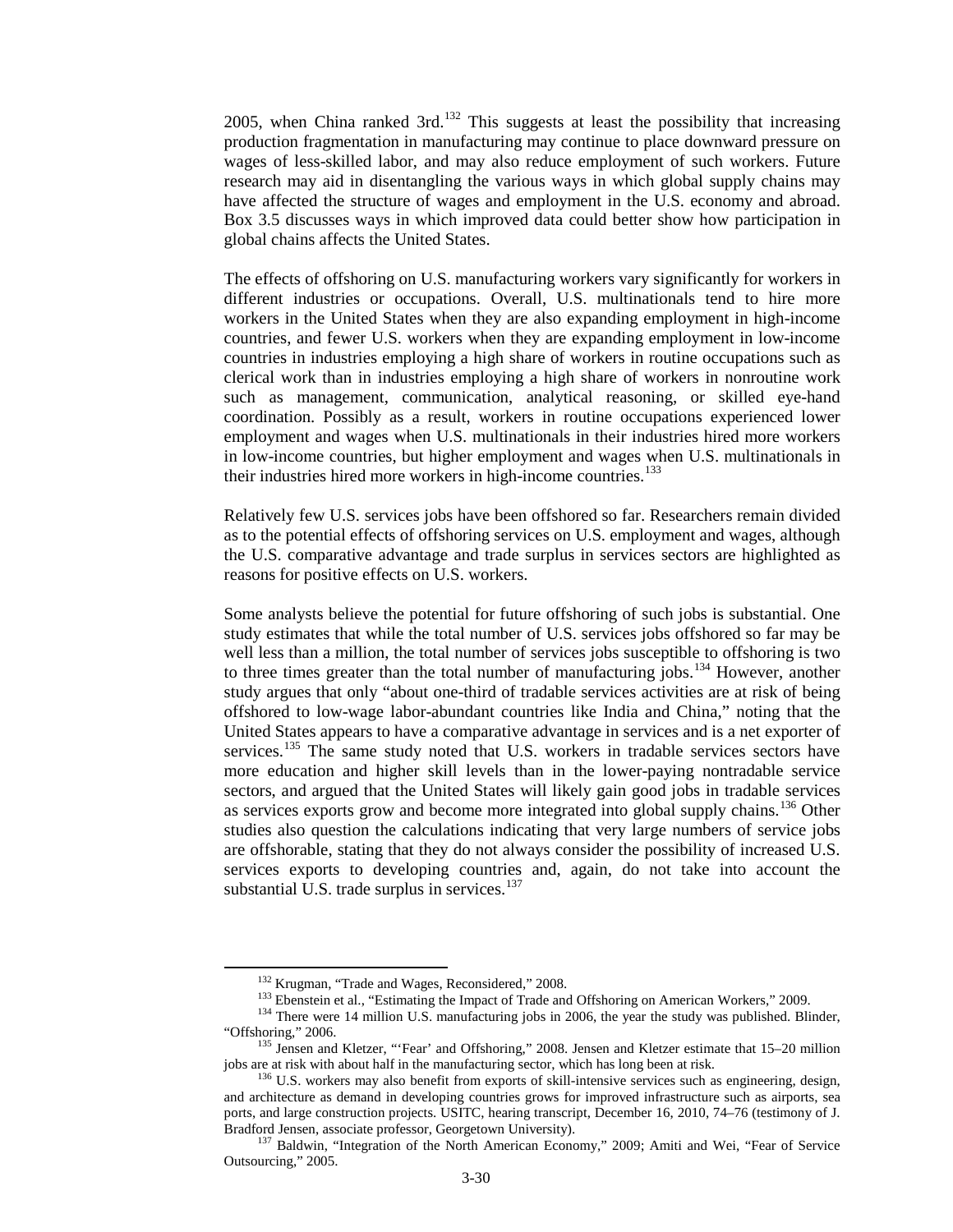**BOX 3.5** Improved data would give a better picture of U.S. participation in global supply chains and its effects

There are several areas in which research into global supply chains could be enhanced by improved data and quantification. These include the tracking of intermediate goods and services trade on an industryby-industry basis, the contribution of the logistics sector to economic activity, and the extent to which better global supply chain management has reduced transaction costs or may be expected to do so in the future.

In order to do the type of analysis of value added in U.S. trade presented earlier in this report it is necessary to have some idea of the amount of intermediate inputs used by particular U.S. industries that comes from specific exporting countries. At present there are no direct measures of such linkages, a lack that has been noted as a significant gap in available trade data.<sup>a</sup> Analyses of value-added trade must thus estimate these trade linkages, since they cannot be directly observed. Significant progress has been made in improving these estimates, but it is likely that they still fail to capture significant differences in the import sourcing patterns of different industries. Improvements in direct measurement of such linkages would help more precisely identify industry-specific connections to the global economy.

The contribution of the logistics industry to value chains is another area where improved data would further analysis. The activities of this industry generally do not appear as a coherent unit in statistical reporting systems but are broken up among a wide variety of areas, such as transport, warehousing, and business services. This reflects the industry's role in integrating a number of service sectors that used to be provided separately, or self-provided by manufacturing firms.

Data on trade costs, by product and country, would help analysts estimate the effect of global supply chain management on these costs as well as assess its potential for reducing them further. Total trade costs include all transport and transaction costs linking the producer in the exporting country to the final consumer in the importing country. Some isolated estimates of total trade costs are available. For example, it has been estimated that the average retail markup for manufactured goods traded among developed countries is 170 percent, reflecting the difference between the price received by the producer in the exporting country and the retail price in the importing country. $\degree$ 

In a well-known example, the markup on Barbie dolls produced in China and sold in the United States is about 900 percent.<sup>d</sup> Case studies tracking price increases of particular products as they pass through global supply chains would be a useful first step in developing more comprehensive databases for the study of global trade costs.<sup>e</sup>

<sup>&</sup>lt;sup>a</sup>Feenstra et al., "Report on the State of Available Data," 2010, 5-8.

b USITC, *Logistic Services*, 2005, chap. 1.

<sup>&</sup>lt;sup>c</sup>Anderson and van Wincoop, "Trade Costs," 2004.

<sup>&</sup>lt;sup>d</sup>Feenstra, "Integration of Trade and Disintegration of Global Production in the Global Economy," 1998. e Ferrantino, "Quantifying the Trade and Economic Effects of Non-Tariff Measures," 2006, 38–40.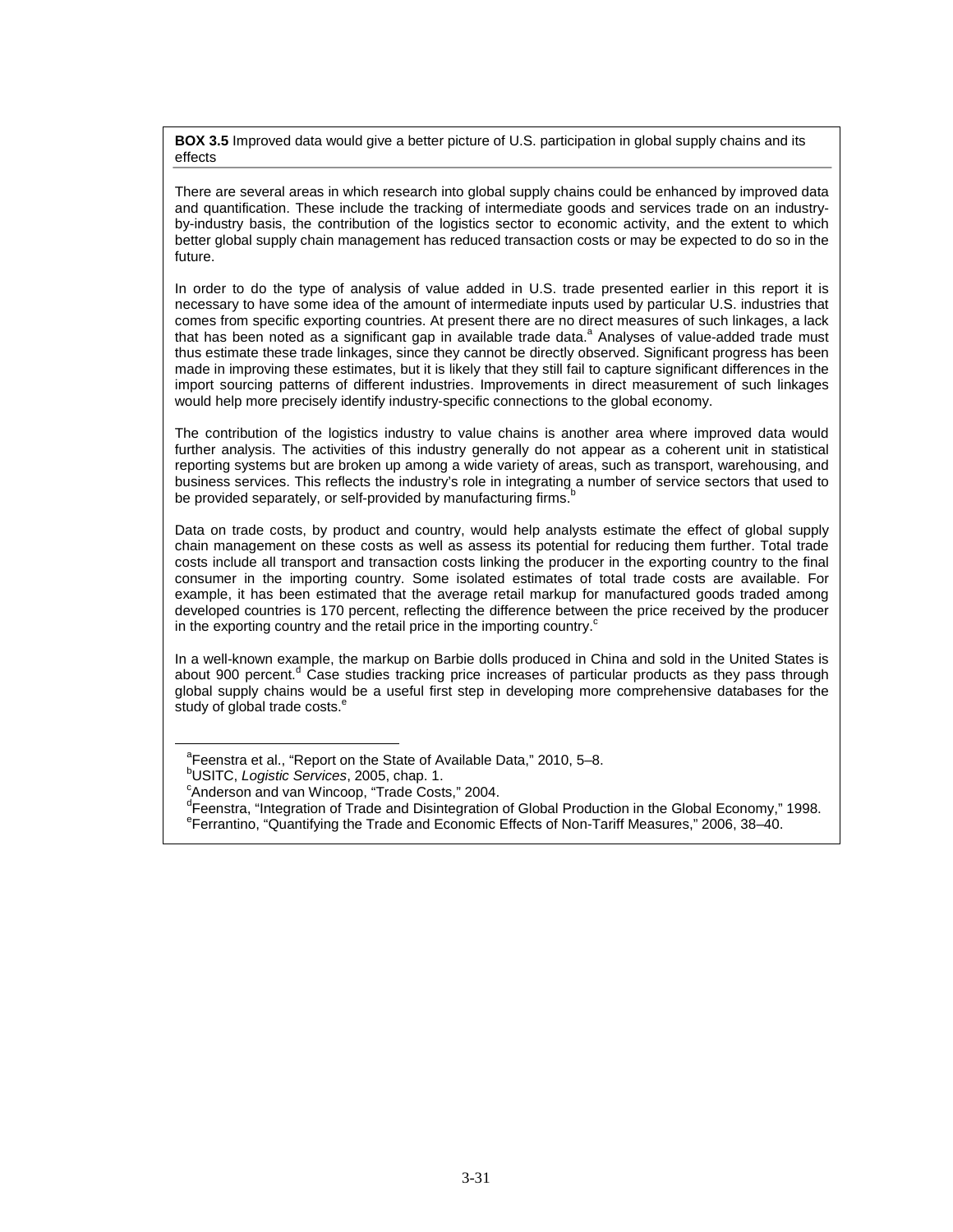In 2008, researchers examined the effects on U.S. workers of offshoring of services to China, as well as those of inshoring.[138](#page-31-0) They found that small positive effects from inshoring outweighed smaller negative effects from offshoring, which were concentrated on less-skilled white collar workers.<sup>[139](#page-31-1)</sup> On balance, according to this study, U.S. workers in occupations exposed to both offshoring and inshoring spent 0.1 percent less time unemployed, were 2 percent less likely to change occupations, and would earn 1.5 percent more than in the absence of such changes. $140$ 

# **Industry Case Studies**

These case studies provide a detailed examination of the U.S. participation in three sectors in which U.S. trade and production have been substantially integrated into global supply chains. Supply chains in these industries differ considerably from one another, both in the activities performed by U.S. firms (figure 3.5) and the power that these firms have to set prices and other terms. In the first two case studies (apparel and motor vehicles), U.S. firms continue to hold dominant positions in supply chains, though they perform markedly different activities. In the third industry (televisions), the previous generation of dominant U.S. firms largely failed to transition to the world of global sourcing, though one U.S.-headquartered firm has grown to account for a substantial share of U.S. sales without being a dominant producer. Supply chains in these industries also differ considerably in their geographic extent and the factors important to their development. These characteristics are summarized below:

- **Apparel:** U.S. apparel firms engage in design, logistics, marketing, and sales activities. Almost all production is done abroad and, though they remain core activities of some U.S. firms, design and logistics are increasingly performed by foreign full-package suppliers as well. Asian countries have increasingly become the source of global apparel production, though U.S. firms continue to rely on suppliers in regions with U.S. FTAs and preferential trade agreements.
- **Motor vehicles and parts:** U.S. firms engage in nearly all supply chain activities, though specialized outside firms provide logistics and other services (except for financing). Auto manufacturers and their suppliers pursue a regional strategy, tailoring these activities to produce cars for local markets within regional supply chains. Europe, North America, and China are the major production locations.
- **Televisions:** U.S. production of televisions ended in 2009, and only one company (Vizio) is headquartered in the United States. This company engages in some design, but mainly provides distribution, marketing, and sales support to U.S. retailers. Globally, Japanese and Korean companies produce the major television components, while assembly occurs in China and Mexico.

<span id="page-31-0"></span><sup>&</sup>lt;sup>138</sup> Liu and Trefler, "Much Ado about Nothing," 2008, 1. This study defined offshoring as sales of U.S.-produced services to unaffiliated buyers abroad.

<span id="page-31-1"></span><sup>&</sup>lt;sup>139</sup> Including workers in occupations such as sales and office and administrative support. Liu and Trefler, "Much Ado about Nothing," 2008, 32–34.<br><sup>140</sup> Specifically, Liu and Trefler report estimated changes in unemployment duration, occupation

<span id="page-31-2"></span>switching, and wages for a scenario under which the rate of inshoring and offshoring in business, professional, and technical services grew at the same rate as that observed during 1996–2005 for the following nine-year period.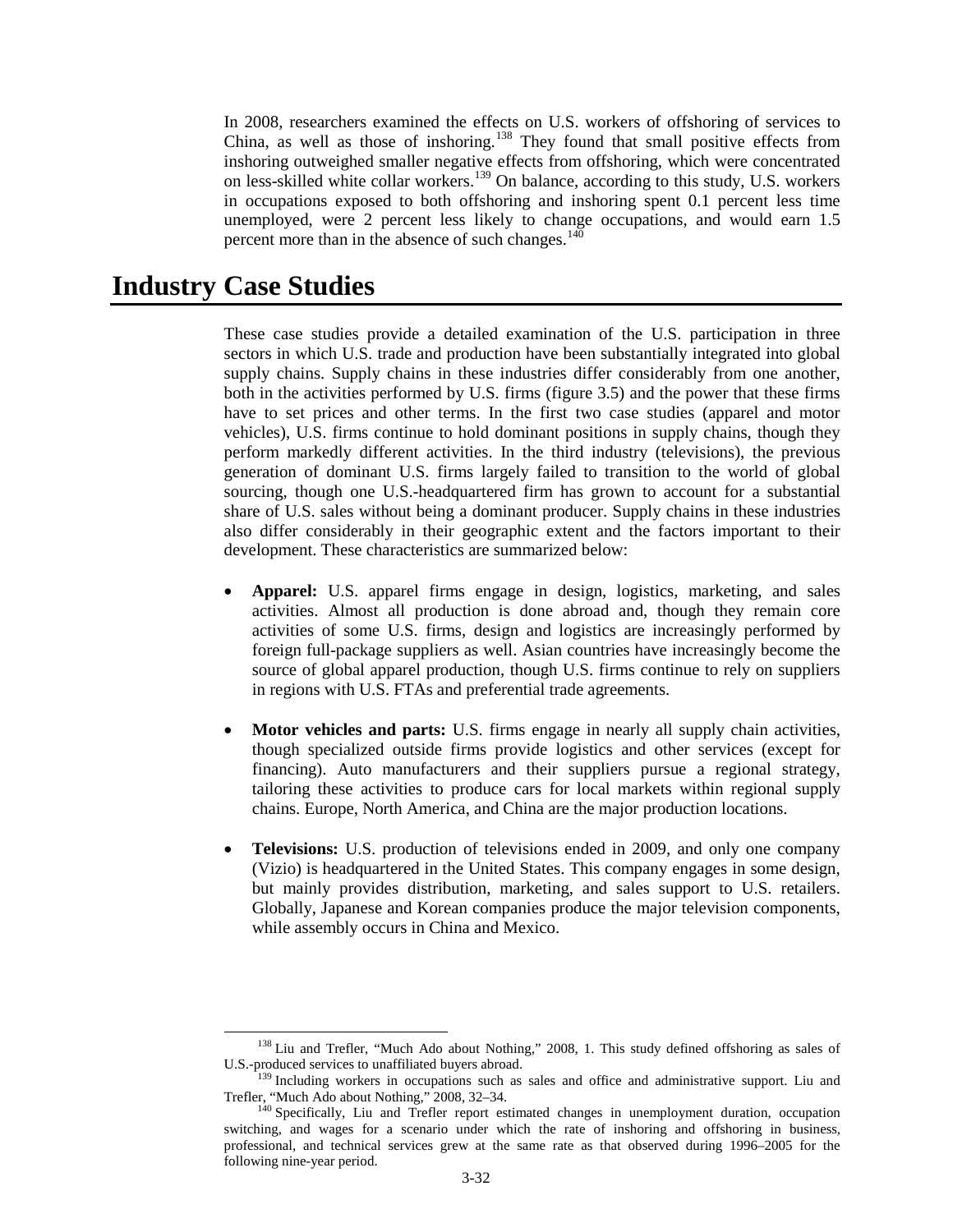

**FIGURE 3.5** Major activities of U.S. lead firms in global supply chains, at home and abroad

*Source:* Commission compilations; apparel based on Gereffi and Frederick, "The Global Apparel Value Chain, Trade, and the Crisis," 2010.

<sup>a</sup>As noted in the apparel case study below, much of the R&D in the sector is provided by textile companies.

In addition to the three studies of industrial value chains, this section also examines the role of U.S. **logistics** firms. As noted earlier, logistics firms coordinate the movement of goods and services, an activity essential to the efficient operation of global supply chains. These firms have extended beyond the movement of freight, and now provide services such as customs brokerage, product repair, parts procurement, and distribution management. The case study discusses U.S. logistics providers' activities and global reach, and also presents examples of their integration into supply chains in industries such as electronics.

### *Apparel*

### **Activities of U.S. Lead Firms at Home and Abroad**

Like many other labor-intensive industries, the apparel supply chain for the U.S. market has evolved from one in which most activities took place in the United States to one with an increasingly global profile. Today, many of the early and especially late supply chain activities take place in the United States, but a large share of the intermediate steps, particularly apparel production, occur in one or more countries overseas. In large part reflecting this shift, U.S. apparel employment in the United States has dropped; in 2010, it was only 17 percent of its 1990 level. $^{141}$  $^{141}$  $^{141}$  Despite the fact that more supply chain activities are taking place offshore, much of the value and decision-making in the supply chain is still associated with the lead firms.<sup>[142](#page-32-1)</sup> Such firms own the brands, and include mass market retailers (e.g., Wal-Mart and Macy's), specialty retailers (e.g., Gap and

<span id="page-32-1"></span><span id="page-32-0"></span><sup>&</sup>lt;sup>141</sup> BLS, *Current Employment Statistics*, 1990–2009.<br><sup>142</sup> Gereffi and Frederick, "The Global Apparel Value Chain, Trade, and the Crisis," 2010, 11–12; Nathan Associates Inc., "Exporting Apparel to the United States," 2009, 9–16.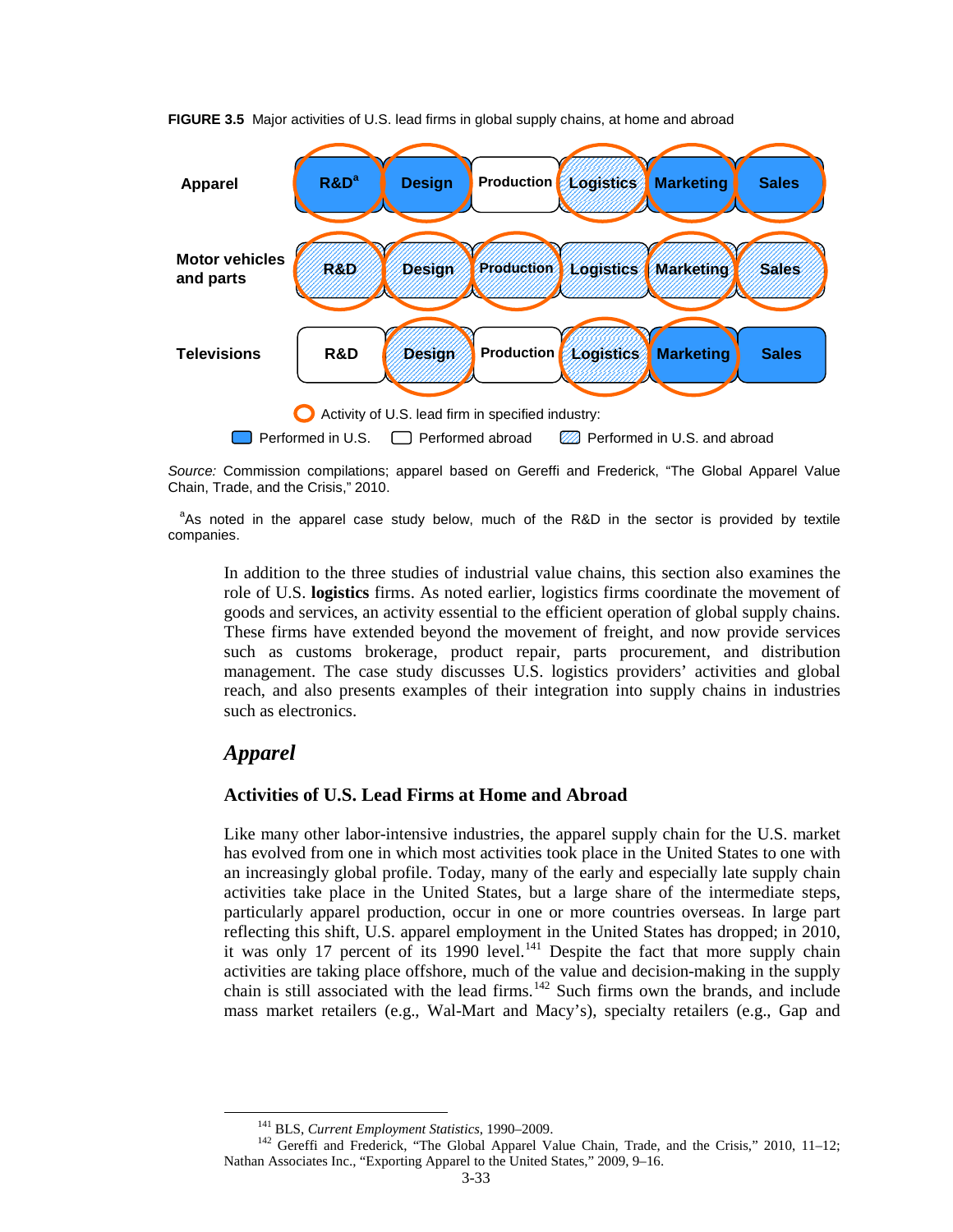Chico's FAS), and large apparel firms (e.g., VF Corporation, The Jones Group, and Hanesbrands).<sup>[143](#page-33-0)</sup>

Figure 3.6 shows the basic steps of the global apparel supply chain (in blue). The top row indicates supply chain activities, which take products from research to sales. Most of the R&D takes place in the United States and abroad in the upstream product sectors particularly in the development of new fibers, coatings, and fabric finishes—and so R&D is generally not included with the activities of apparel firms.<sup>[144](#page-33-1)</sup> The bars below the supply chain illustrate three simplified examples of lead firm involvement (shown in green) in the global apparel supply chain. In all three examples, the lead firms are heavily involved in the branding and marketing of products (shown on the right side of the diagram). Although the lead firms typically employ several different combinations of supply chain sourcing, the trend has been to outsource more and more steps in the supply chain. As lead firms look for avenues to improve their competitiveness, many have shifted some or most of the supply functions offshore to other firms to manage for them.

In example 1, apparel firms control most or all of the activities in the global supply chain, from design through marketing. These firms own their own brands, design their products, select their raw materials, and maintain control of their production networks. They either own the production facilities themselves or supply the fabrics to a contractor who cuts the fabric, makes (sews) the garment, and trims it (trims the thread and packages the garment)—a process collectively known as cut, make, trim (CMT). This was a common form of apparel sourcing when domestic apparel manufacturing firms initially started moving production offshore to seek lower labor costs. Today, however, this is the least common form of sourcing for U.S. lead firms, although some U.S. apparel firms (e.g., Hanesbrands and VF Corporation) still operate at least part of their supply chain using this model, particularly for apparel manufactured in the CAFTA-DR region.<sup>[145](#page-33-2)</sup>

In example 2, the U.S. lead firm designs the product, but outsources the procurement of raw materials and the manufacturing of the garment to a "package contractor." The logistics and financing involved in procuring fabrics and other raw materials is shifted from the lead firm to the package contractor. Under this example, production also likely takes place offshore. Some lead firms have also moved their sourcing offices closer to their main apparel suppliers (mainly Asia), and some have moved the design process and materials selection offshore as well, though not to different companies.

<span id="page-33-0"></span><sup>&</sup>lt;sup>143</sup> Mass market retailers sell apparel under their own private-label brands, as well as international branded apparel. Specialty retailers sell apparel exclusively under their own brand names. The large apparel firms each control several different brands, and many have also entered the retail sector with their own

<span id="page-33-1"></span>specialty retail stores (e.g., Levi Strauss, Polo Ralph Lauren, and Nike).<br><sup>144</sup> Examples of U.S. firms involved in such R&D include Invista (a subsidiary of Koch Industries, Inc.), International Textile Group, and Polartec. These firms have developed intermediate branded products that are inputs to apparel articles (e.g., fibers, fabrics, and finishes). For the purposes of this discussion, design of the garment is treated separately from R&D. Nevertheless, apparel firms are sometimes involved in R&D. For example, apparel firms making clothing for extreme weather or physical activities will likely go beyond design for an average garment and be involved in developing and testing the garment for specific applications. Apparel firms may also work with textile firms in the development of applications for new fibers, fabrics, and finishes.<br><sup>145</sup> VF Corporation, for example, states on its Web site that it manufactures products in its own or

<span id="page-33-2"></span>contract facilities in Nicaragua, Honduras, and Mexico, though it has extensive operations elsewhere. It also states that it oversees production at more than 1,400 owned or sourced facilities around the world. VF Corporation Web site,<http://www.vfc.com/about/global-presence> (accessed February 24, 2011); Gereffi and Frederick, "The Global Apparel Value Chain, Trade, and the Crisis," 2010, 16.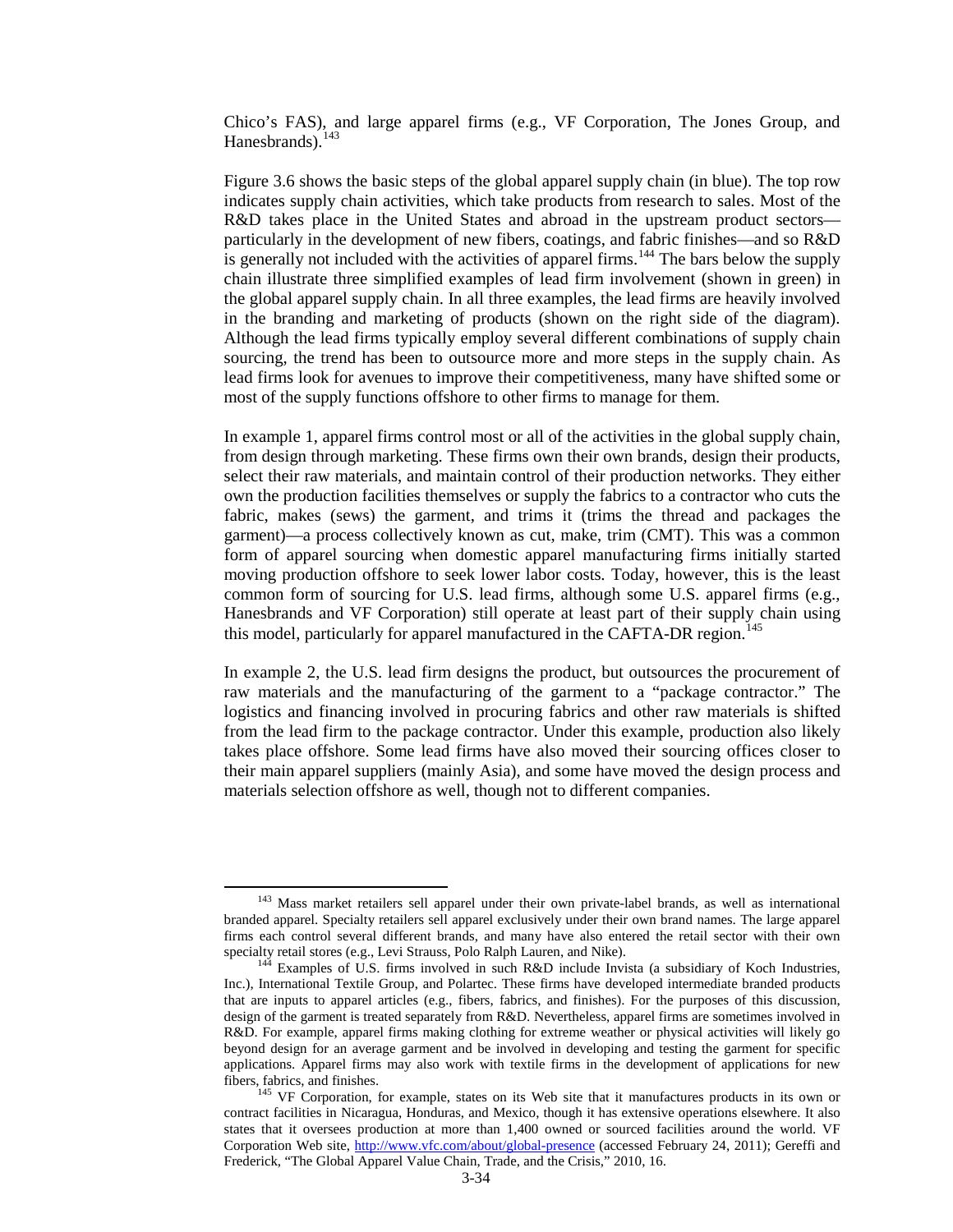#### **FIGURE 3.6** Apparel global supply chain: Selected examples



*Source:* Commission compilation based on Gereffi and Frederick, "The Global Apparel Value Chain, Trade, and the Crisis," 2010, and industry sources.

> In example 3, most of the steps in the supply chain are undertaken offshore, including design, production, and logistics. The lead firm relies on a full-package supplier to perform all the elements of the supply chain except marketing and perhaps shipping.<sup>[146](#page-34-0)</sup> Some of the larger full-package suppliers have factories located around the world, which allows them to offer lead firms a greater diversity of products as well as more options to balance costs, lead times, and order quantities.

> In addition to working directly with package contractors or full-package suppliers, large U.S. apparel companies and retailers are increasingly working with intermediary sourcing agents who provide a link between themselves and the manufacturer. In the case of examples 2 and 3 in figure 3.3 above, the sourcing agent assumes the responsibilities of the foreign manufacturer (shown in white). The sourcing agents may perform some of the functions themselves (such as raw materials selection), but generally source the production of the garment itself to another firm. Since sourcing agents often have access to a large network of fabric suppliers and apparel manufacturers around the world, they can also help retailers and apparel firms have more flexibility about order quantities and lead times, as well as save on costs.

> Li & Fung Limited, based in Hong Kong, is an example of a large sourcing firm that offers a wide range of services to lead firms, including product design and development, raw material sourcing, factory sourcing (for production of the apparel articles), and logistics. In 2010, Wal-Mart signed a non-exclusive strategic alliance with Li & Fung for

<span id="page-34-0"></span><sup>&</sup>lt;sup>146</sup> Sometimes the full package supplier will ship the goods directly to the lead firm's distribution center or even its customer. However, U.S. lead firms may also arrange for their own shipping from the factory or port, particularly if they have negotiated good rates with the shipping firms.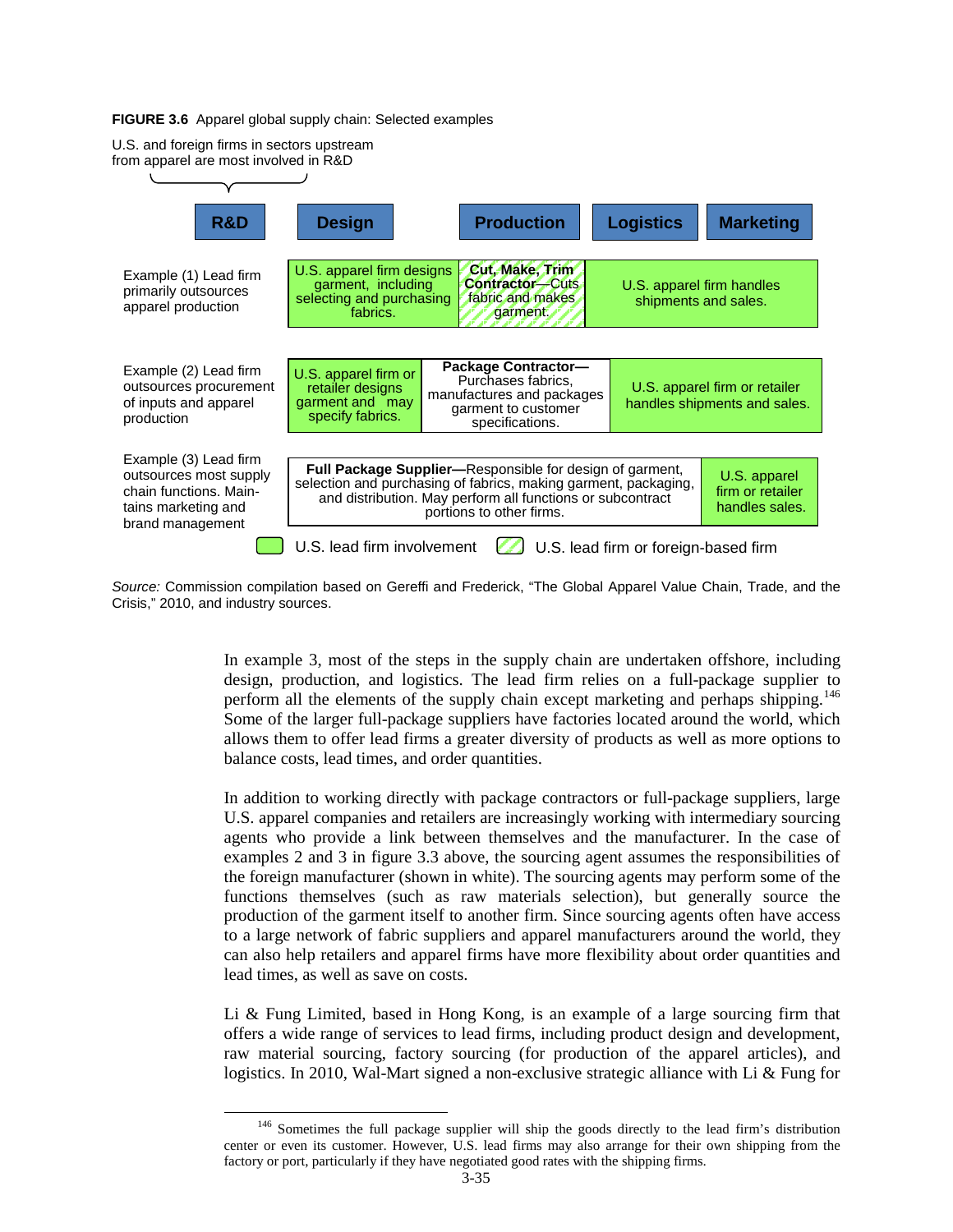sourcing some of its goods, including apparel items.<sup>[147](#page-35-0)</sup> Liz Claiborne also has a sourcing agreement with Li  $\&$  Fung that provides everything except design and marketing.<sup>[148](#page-35-1)</sup>

### **Important Drivers Affecting U.S. Participation**

One of the most important drivers shaping U.S. participation in the global apparel supply chain in recent years has been the expiration in 2005 of U.S. and EU textile and apparel import quotas under the WTO Agreement on Textiles and Clothing (ATC).<sup>[149](#page-35-2)</sup> Because the quotas no longer limited quantities that could be obtained from a single country, U.S. retailers and apparel companies consolidated their supply bases and developed new supply chains to reduce lead times and costs.<sup>[150](#page-35-3)</sup> At the same time, there was extensive consolidation in the retail and branded sectors: the number of department store chains in the United States dropped from 50 in 1990 to 17 in 2008.<sup>[151](#page-35-4)</sup> This trend has greatly expanded U.S. lead firms' purchasing power.<sup>[152](#page-35-5)</sup> Since 2004, the year before the ATC expired, the consumer price index (CPI) for apparel has remained relatively flat; it actually declined 0.7 percent between 2004 and 2010, whereas the CPI for all products increased by 15.5 percent during the same period.<sup>[153](#page-35-6)</sup>

Although the quotas are gone, the rules of origin under U.S. FTAs and preferential trade arrangements have also influenced U.S. firms' involvement in global apparel supply chains. For example, the rules of origin for most apparel under NAFTA and CAFTA-DR require the apparel to be made from yarns and fabrics produced in the United States or an FTA partner country for it to enter the United States duty free. In 2010, these FTA partner countries accounted for 72 percent of the value of U.S. yarn and fabric exports.<sup>[154](#page-35-7)</sup> Nevertheless, U.S. yarn and fabric exports to these countries have declined in recent years—down by 15 percent from 2004 levels—in part because U.S. lead firms have shifted their sourcing strategies (box 3.6). Asian manufacturers have been able to provide more services at overall lower costs, despite having to pay tariffs on imported goods (as in examples 2 and 3).

In addition, U.S. retailers and branded apparel firms are looking to expand their global presence by opening new retail outlets and/or selling their merchandise in established

 $147$  Just-Style.com, "Wal-Mart Deal 'tip of the iceberg' for Li & Fung," February 1, 2010; Walmart, "Walmart Leverages Global Scale to Lower Costs," news release, January 28, 2010 (accessed February 28,

<span id="page-35-1"></span><span id="page-35-0"></span><sup>2011).&</sup>lt;br><sup>148</sup> Einhorn, "Li & Fung: A Factory Source Shines," May 14, 2009; Li & Fung Limited, "Liz Claiborne<br>Inc. and Li & Fung," news release, February 23, 2009 (accessed February 28, 2011).

<span id="page-35-2"></span> $149$  The ATC entered into force in 1995 and mandated the gradual elimination of quotas that had been in place under the Multifiber Arrangement (MFA) since the 1970s. All MFA quotas were eliminated after a 10 year transition period that ended on January 1, 2005. Some quantitative restraints on Chinese apparel remained in place after this date, as permitted under the China WTO accession protocol. These safeguard quotas were also eliminated by the end of 2008. USITC, *Import Restraints*, *Fifth Update 2007*, 2007, 58–62.

<span id="page-35-5"></span><span id="page-35-4"></span><span id="page-35-3"></span><sup>&</sup>lt;sup>150</sup> USA-ITA, written submission to the USITC, January 6, 2011.<br><sup>151</sup> Barrie, "Brand Bias Drives New Retail Strategies," April 17, 2008.<br><sup>152</sup> David Birnbaum described the increase in power as an "oligopsony where a smal customers control entire retail markets." Birnbaum, "Comment: The Changing Value of the Garment

<span id="page-35-7"></span><span id="page-35-6"></span>Worker," October 18, 2010. <sup>153</sup> Based on BLS, "Consumer Price Index for All Urban Consumers," 2004, 2006, 2008, and 2010. <sup>154</sup> Based on exports under NAICS code 313 (textile mills) from USITC DataWeb/USDOC (accessed March 3, 2011).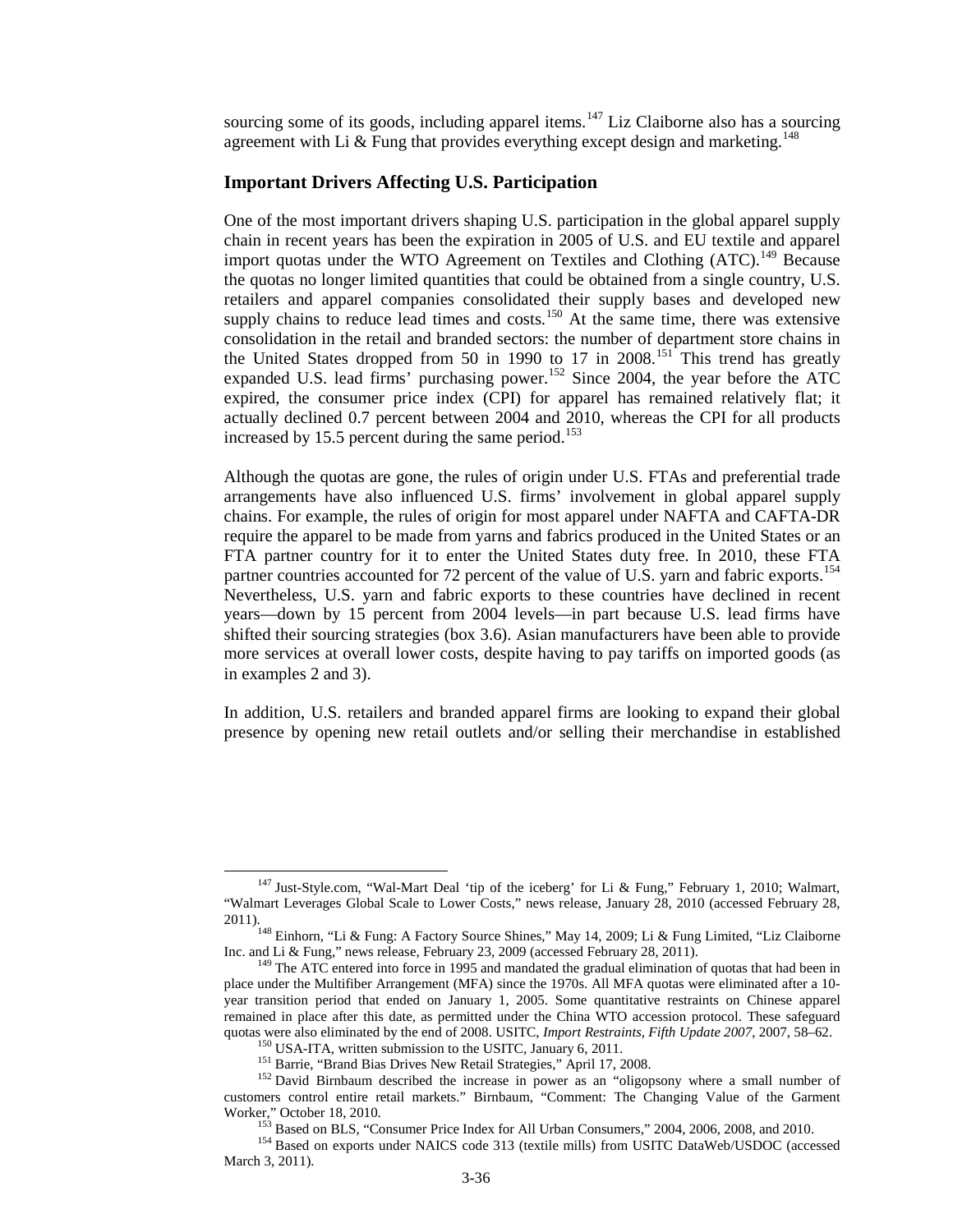**BOX 3.6** Recent shifts in sources of global value in textiles and apparel

As reported earlier in chapter 3, China's share of the valued added in U.S. apparel imports was 11 percent in 2004 (table 3.3), but it is likely that China's share has increased significantly since then. China's share of total U.S. apparel imports has more than doubled since 2004, growing from 19 percent in 2004 to 41 percent in 2010. China is also a large supplier of textile inputs to other major Asian apparel-producing countries, such as Vietnam, which also ship large quantities of apparel to the United States. Recent reports reveal, however, that some U.S. apparel firms and retailers are starting to move some of their apparel sourcing back to the Western Hemisphere to help diversify their supply base and minimize their risk, such as unexpected delivery delays.<sup>a</sup>

<sup>a</sup>Freeman, "Apparel Firms Eye Central America Sourcing," March 24, 2011.

retail outlets in international markets.<sup>[155](#page-36-0)</sup> Using full package suppliers (example 3) and/or sourcing agents gives branded apparel firms and retailers greater flexibility in supplying different markets, for more cost-effective results. For example, such arrangements may offer U.S. retailers and apparel firms access to a wider selection of fabrics and manufacturing bases, as well as duty-free access to certain markets under other countries' bilateral or regional trade agreements and preferential trade arrangements.<sup>[156](#page-36-1)</sup>

Most recently, another driver affecting U.S. participation in the global supply chain has been shrinking consumer expenditures on apparel. During 2007–09, average annual consumer expenditures on apparel declined by 8 percent,  $157$  putting added pressure on retailers to cut costs and minimize excess inventory. In response, retailers have shifted additional sourcing functions offshore to other firms, allowing lead firms to reduce lead times while ordering fewer garments in greater assortments.

### *Autos and Parts*

The motor vehicle industry<sup>[158](#page-36-3)</sup> manages a large, diversified set of suppliers in nearly every region of the world, making for a complex supply chain with global, regional, and local characteristics. Although a completely global car or platform is an attractive concept to automakers because of the potential for scale economies and reduced design and engineering costs, the most prevalent manufacturing strategy employs a regional supply chain. With this approach, automakers and suppliers are better able to meet local pricing and consumer preferences, reduce inventory costs, and manage currency fluctuations. Motor vehicle companies perform nearly all supply chain activities within these regions, with the exception of logistics services, which are largely provided by specialized firms.

<span id="page-36-0"></span><sup>&</sup>lt;sup>155</sup> For example, VF Corporation, which describes itself as world's largest apparel company, states that its brands are sold in 150 countries through 47,000 retailers. VF Corporation Web site. <http://www.vfc.com/about/global-presence> (accessed February 24, 2011). See also Driscoll, *Standard & Poor's Industry Surveys,* 6; Just-Style.com, "US: Aeropostale Inks Deal to Expand into Asia," March 9, 2011; Juststyle.com, "US: A&F to Expand Global Reach," February 17, 2011.

<span id="page-36-1"></span><sup>&</sup>lt;sup>156</sup> For example, access to the Japanese market under the Association of Southeast Asian Nations-Japan FTA. USITC, *ASEAN: Regional Trends in Economic Integrations*, 2010, 4-10 to 4-11.

<span id="page-36-3"></span><span id="page-36-2"></span><sup>&</sup>lt;sup>157</sup> BLS, *Consumer Expenditures-2009*, October 5, 2010, 1, table A.<br><sup>158</sup> The motor vehicle industry includes firms that assemble vehicles, such as passenger cars and light trucks, as well as those that produce vehicle components, such as gearboxes and braking systems.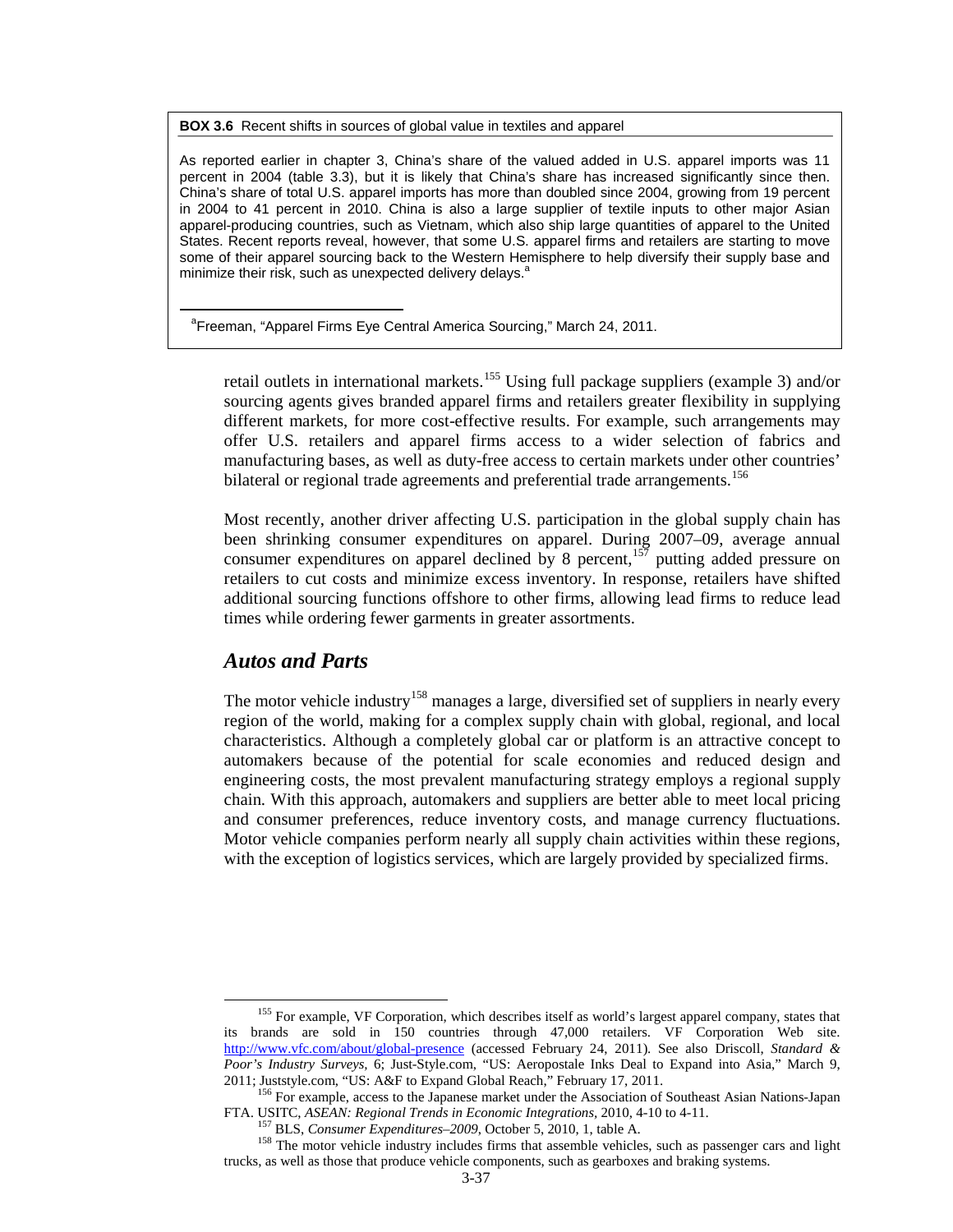### **Regional Manufacturing Approach**

Regional manufacturing is common to most of the world's leading automakers and to tier one (large multinational) parts makers,[159](#page-37-0) including those in the United States. These firms manufacture vehicles and parts throughout the world, and although they are considered global in terms of their footprint and reach, they typically organize their manufacturing activities within high-demand regions, such as Europe, North America, and China.<sup>[160](#page-37-1)</sup> The level of demand in these regions is high enough to support volume production of vehicles and parts, a leading prerequisite for firms when deciding where to locate manufacturing. Countries within these regions also share certain common features, such as regionwide safety standards in Europe, which make local production more attractive. Taken in combination, these factors often encourage vehicle and parts makers to establish regional or local R&D and design centers to tailor vehicles and components to local preferences, standards, and pricing and technology levels, although global headquarters may remain in the home country. Logistics services for the industry, on the other hand, are usually handled by globally established firms with local operations and specialized expertise.<sup>[161](#page-37-2)</sup>

The NAFTA region is a notable example of regional automotive industry integration. Regional integration began in the mid-1960s, when the Automotive Products Trade Agreement between the United States and Canada eliminated tariffs on imports of motor vehicles and parts between the two countries. This agreement is considered by some to be the initial model for regional integration in the motor vehicle industry. North American integration took an additional step with the ratification of NAFTA, drawing Mexico further into the regional automotive industry. For example, automakers Ford, General Motors, Chrysler, and Toyota manufacture in all three NAFTA countries, as do tier one suppliers such as Visteon (United States) and Denso (Japan).

As noted in the section on U.S. supply chain participation earlier in this chapter, U.S. imports in the motor vehicles and parts sector have a substantial share of value (19.1 percent) that consists of U.S. value returned home from abroad. This largely represents U.S. value returned home from NAFTA member countries, as the U.S. industry sources heavily from the region's supply chains. In terms of value added, North American sources account for 72 percent of the content of the U.S. motor vehicles and parts sector.

<span id="page-37-0"></span><sup>&</sup>lt;sup>159</sup> Motor vehicle parts makers are commonly referenced by their position in a particular industry "tier." Tier one producers are generally large multinationals that supply components, systems, and modules directly to automakers. These firms may also undertake supply chain management, systems integration, foreign investment, and extensive design and R&D. Tier two and tier three suppliers, which number in the tens of thousands, are generally smaller in size and product/function scope and are less likely to have the financial resources and customer base to support significant foreign investment. Tier two suppliers generally provide parts and materials to tier one producers, whereas tier three suppliers often provide raw materials or parts to a

<span id="page-37-2"></span><span id="page-37-1"></span>wide variety of industries, including the motor vehicle sector.<br><sup>160</sup> Sturgeon et al., "Value Chains, Networks, and Clusters," 2008, 9.<br><sup>161</sup> Logistics activities in the automotive supply chain are often complex. A single example, may source from a global supply base of over 10,000 firms. Deloitte Research and Stanford Global Supply Chain Management Forum, *Integrating Demand and Supply Chains*, 2009, 10*.* Logistics firms not only transport, warehouse, and inventory parts and vehicles, but they also perform other services, such as sequencing and assembly of parts at vehicle assembly plants. With sequencing, the firms deliver the parts or systems to the automaker in the order in which assembly occurs as part of the just-in-time inventory process. Team 3 Logistics, for example, indicates that it provides services such as materials procurement, warehousing, inventory control, sequencing and kitting of parts, and forwarding. Team 3 Logistics Web site, <http://www.team3logistics.com/services.html> (accessed March 7, 2011).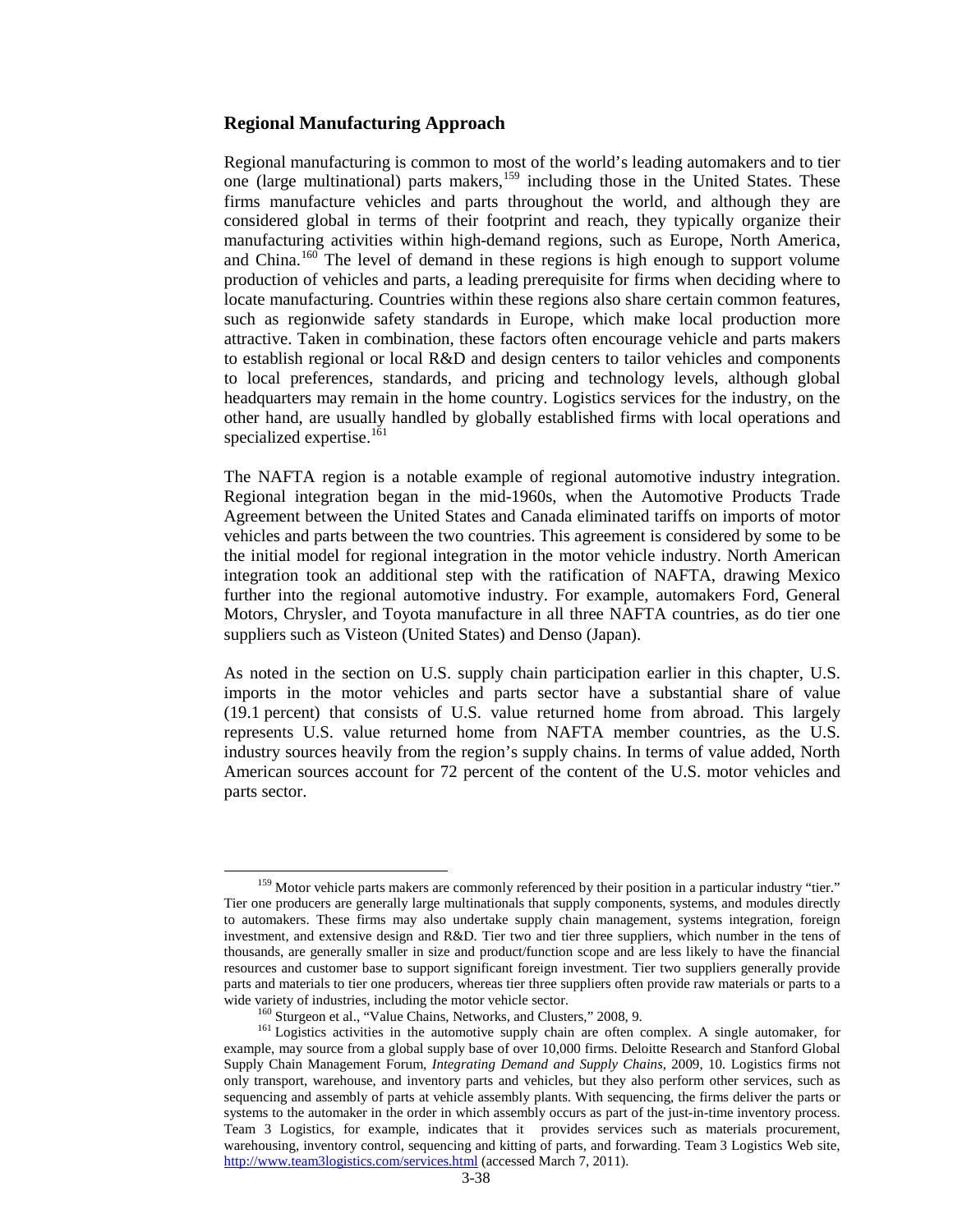### **Regional Structure Factors**

### *Market factors*

Because different motor vehicle markets often have different requirements, automakers and their suppliers often find that regional production best enables them to satisfy these criteria. For example, the type of vehicles demanded in a given region may be determined by income, vehicle standards and regulations (e.g., emissions and safety), consumer preferences, and driving conditions.<sup>[162](#page-38-0)</sup> A regional strategy allows automakers and their suppliers to offer vehicles that meet local price ranges and are tailored to the market, often while employing just-in-time inventory practices. Transportation costs, although important, appear to be less of a contributing factor in the development of regional production arrangements for higher-value goods such as motor vehicles. Automakers also control retailing in local operations to manage vehicle sales and provide aftermarket support.

### *Government policies*

Several types of government policies have influenced the manufacturing structure of the automotive industry, with local-content requirements being the most notable. These requirements mandate that a specific share of a locally assembled vehicle's value must come from locally produced components for the vehicle to benefit from certain incentives, such as reduced tariffs. These policies have been a significant growth driver for regional motor vehicle and parts production. By stipulating a designated content level, governments aim to develop their domestic industry, increase local production, and encourage foreign suppliers to form joint ventures or set up shop locally to supply their automotive customers.[163](#page-38-1) The industries in China, Thailand, Australia, and Indonesia, for example, have at various times been subject to these requirements.

Beyond local-content requirements, political considerations also weigh into decisions to produce and source locally. The automotive industry is often a leading source of economic growth for countries or regions, and may be supported to some degree by national governments. Political pressure on automakers and their suppliers to establish or retain local production facilities has also contributed to this regional production pattern.<sup>[164](#page-38-2)</sup>

Regional trade arrangements, such as NAFTA and the Association of Southeast Asian Nations (ASEAN), provide trade and investment preferences to member countries, which may serve as a lure for foreign investment from manufacturers that want to benefit from those policies. Automakers also use regional production to cushion the effects of currency fluctuations.<sup>[165](#page-38-3)</sup> By spreading production in different regions, automakers and suppliers try to lessen the financial impact of a strong (or weak) home currency.

### *Supply chain relationships between automakers and suppliers*

<span id="page-38-1"></span><span id="page-38-0"></span>The supply chain activities undertaken by the motor vehicle industry are less concentrated globally than those of other industries, as motor vehicle companies perform many supply chain activities in all regions. In fact, automakers and component manufacturers perform several of the same functions on a regional basis. R&D and

 $^{162}$  Humphrey and Memedovic, "The Global Automotive Industry Value Chain," 2003, 18.<br> $^{163}$  Ibid., 19.<br> $^{164}$  Sturgeon et al., "Value Chains, Networks, and Clusters," 2008, 9.<br> $^{164}$  Sturgeon et al., "Value Chains,

<span id="page-38-3"></span><span id="page-38-2"></span>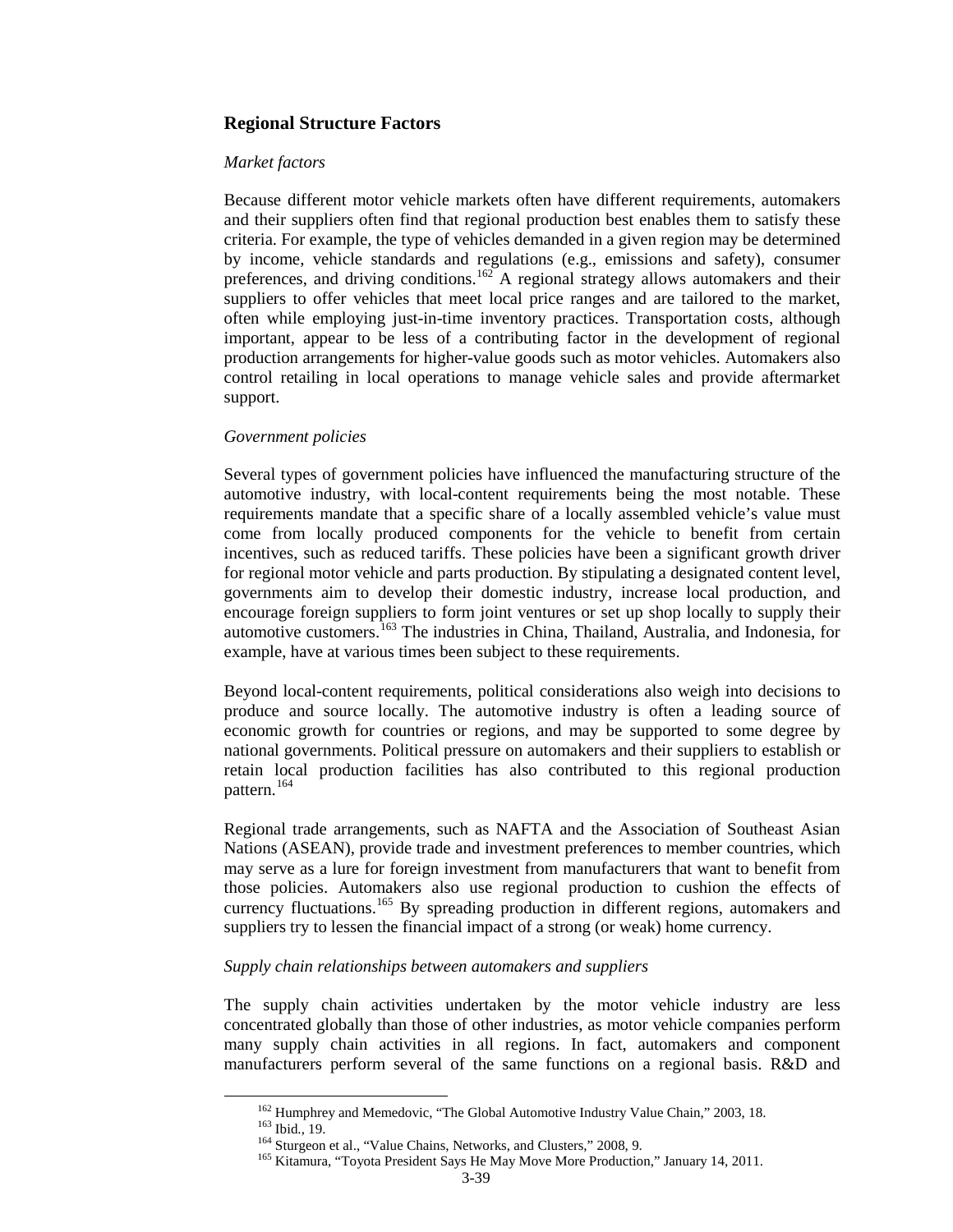design work are performed by both automakers (vehicles) and suppliers (parts). They work closely together to ensure vehicle fit and finish, quality, and safety. Automakers procure most parts from suppliers, but generally retain manufacture of signature systems—typically, engines and transmissions.<sup>[166](#page-39-0)</sup> This supply chain approach allows automakers to lower costs by taking advantage of parts suppliers with their own core competencies, product expertise, and volume production.<sup>[167](#page-39-1)</sup> Honda, for example, reportedly relies on suppliers for more than 80 percent of the components for its passenger cars, with in-house production focused on engines, transmissions, and bulky, capital-intensive parts such as stampings. $168$ 

Leading parts suppliers are often expected to invest globally to supply their auto customers, and they may also manage the upstream supply chain (tier two and three suppliers).<sup>[169](#page-39-3)</sup> In a recent survey of automotive suppliers, 52 percent of tier one respondents indicated that their customers exerted pressure on them to manufacture nearby.<sup>[170](#page-39-4)</sup> Suppliers for both Toyota and Honda, for example, followed their automotive customers to the United States to supply their U.S.-based vehicle assembly facilities. These suppliers include Denso Corp., Nippon Seiki Co., and Stanley Electric Co.<sup>[171](#page-39-5)</sup> A similar movement has occurred as U.S. automakers moved into China, where 26 percent of China's parts producers are reportedly owned by U.S. suppliers.<sup>[172](#page-39-6)</sup>

With respect to vehicle sales outlets, automakers typically control operations. In the United States, for example, automakers contract with one or more franchise dealers to represent their vehicles. The automakers then provide financing for dealerships to purchase vehicles (called floorplan financing) and also offer an avenue for customer financing (dealer-arranged financing). The dealer, however, takes on most of the investment risk in providing dealership services. $173$ 

### *Televisions*

The U.S. supply chain for televisions, like that of many other products in the electronics sector, has migrated from a pattern in which a high concentration of activities, including production, occurs in the United States to one in which production is exclusively offshore. Unlike some other U.S. consumer electronics firms, however, U.S. television producers failed to adapt swiftly enough to technological change and lost their former position as global industry leaders. In 2011, U.S. supply chain activity by the sole remaining U.S. firm is limited to design, marketing, and to a lesser extent, logistics (figure 3.5).

While the United States developed color televisions, and was a significant producer of televisions for decades, U.S. production ended in  $2009$ .<sup>[174](#page-39-8)</sup> The primary factors contributing to the loss of U.S. production were superior technology and marketing strategies employed by Japanese firms; $175$  competitive, and in some cases, unfair pricing

<span id="page-39-5"></span><span id="page-39-4"></span><span id="page-39-3"></span><span id="page-39-2"></span><span id="page-39-1"></span><span id="page-39-0"></span><sup>&</sup>lt;sup>166</sup> One industry source estimates that automakers add less than 25 percent to a vehicle's value, with the remainder (over 75 percent) added by suppliers. A.T. Kearney, "Automotive Suppliers: Management Strategies & Value Enhancement" (accessed April 1, 2011).

<sup>&</sup>lt;sup>167</sup> Furtado and Andrade, "Outsourcing In Different Production Models," 2005, 2.<br><sup>168</sup> SupplierBusiness Ltd., "Honda Purchasing Strategy and Relationship with Suppliers," 2009, 21.<br><sup>169</sup> See, for example, Sedgwick, "Toyo

<span id="page-39-9"></span><span id="page-39-8"></span><span id="page-39-7"></span><span id="page-39-6"></span>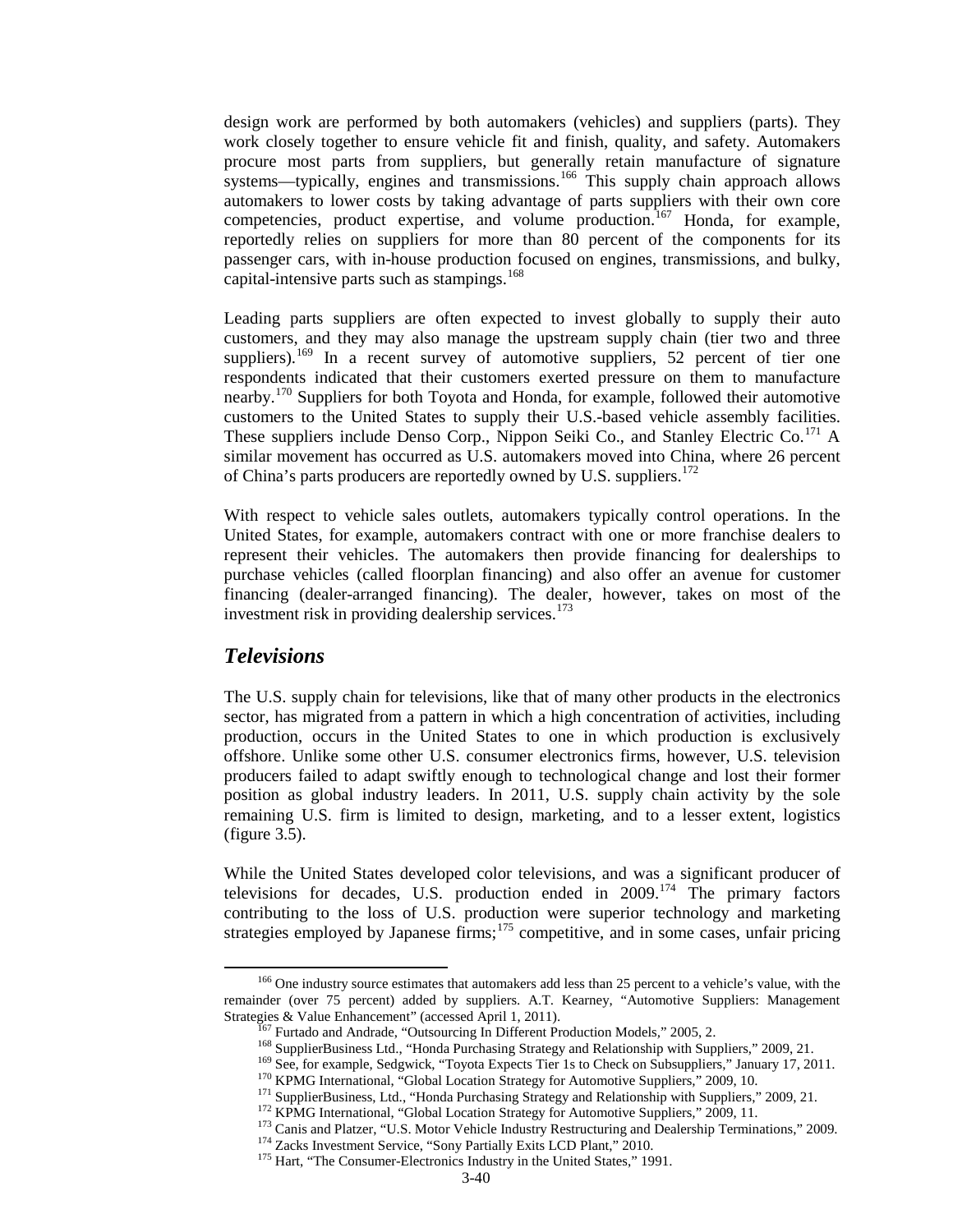of televisions and parts over a period extending back into the 1960s by producers in China, Korea, Japan, and Taiwan;[176](#page-40-0) and, more recently, the shift in display technology from cathode ray tubes (CRTs) to flat panel displays (FPDs) such as liquid crystal and plasma displays.[177](#page-40-1) Rules of origin provisions for CRTs under NAFTA were unsuccessful in maintaining U.S. production and jobs after the industry switched to FPDs.

#### **Global Supply Chains for Televisions**

There are two key components for FPD televisions, the display panel and the chipset, which together account for 94 percent of the costs.<sup>[178](#page-40-2)</sup> The global supply chain for  $FPD$ televisions uses glass produced in Japan and Korea; displays incorporating the glass, assembled in Japan, Korea, and Taiwan; and semiconductor chip sets designed in the United States and elsewhere and produced in China, Korea, Singapore, and Taiwan. Assembly occurs principally in China, the world's largest television producer, although most sets destined for the U.S. market are assembled in Mexico.<sup>[179](#page-40-3)</sup> These sourcing patterns are consistent with tables 3.2 to 3.5 above, which illustrate the significant value added by East Asia, Japan, and China in U.S. imports of electronic equipment.

An investment in the hundreds of millions of dollars is required to be in the vanguard of glass production for FPD televisions.<sup>[180](#page-40-4)</sup> The need for such investment has led to collaboration by multinational corporations. The biggest investment for production is in the tooling to produce the glass for the displays, followed by the production of the display itself, and then by the assembly into the finished consumer good. Investments in FPD technology have been concentrated in Asia, reflecting Asia's increasing importance as a global production center for televisions and other electronics.

#### **U.S. Participation in the Global Supply Chain**

U.S. participation in the global supply chain is now limited to the design of chips, some product development, distribution, marketing, and customer service. The last U.S. television factory (owned by Sony) closed in 2009. All televisions sold in the United States now are imported from original equipment manufacturers (OEMs)<sup>[181](#page-40-5)</sup> with factories outside the United States (principally in Mexico) or from contract manufacturers with factories principally in Mexico and China.<sup>[182](#page-40-6)</sup>

The sole remaining U.S.-headquartered television brand, Vizio, entered the U.S. market in 2002. Vizio has no factories of its own, but rather uses contract manufacturers in

<span id="page-40-0"></span><sup>176</sup> For example, see USITC, *Certain Color Television Receivers from China*, May 2004; USITC, *Television Receiving Sets from Japan*, June 1981; U.S. Tariff Commission, *Television Receiving Sets from Japan*, March 1971.

<span id="page-40-1"></span><sup>&</sup>lt;sup>177</sup> FPD technology was largely developed in American laboratories. However, U.S. companies capable of manufacturing FPDs either decided not to do so or were unable to obtain funding for their efforts. U.S.

<span id="page-40-3"></span><span id="page-40-2"></span>Congress, Office of Technology Assessment, *Flat Panel Displays in Perspective*, 1995.<br><sup>178</sup> Palepu and Kind, "Vizio Inc.," 2009, 7.<br><sup>179</sup> China Economic Net, "3D TV Sets Booming in China" (accessed May 18, 2011).<br><sup>180</sup> Co

<span id="page-40-5"></span><span id="page-40-4"></span> $181$  An OEM is an organization that makes the products it sells under its own brand name or buys products and resells them under its own brand name. The OEM typically designs the product and owns the intellectual property for the product, which is made to order. A contract manufacturer is an organization that makes products under contract for resale by the OEM, using the OEM's design.<br><sup>182</sup> In 2010, Mexico and China accounted for 70 percent and 29 percent, respectively, of the value of

<span id="page-40-6"></span>U.S. imports of televisions.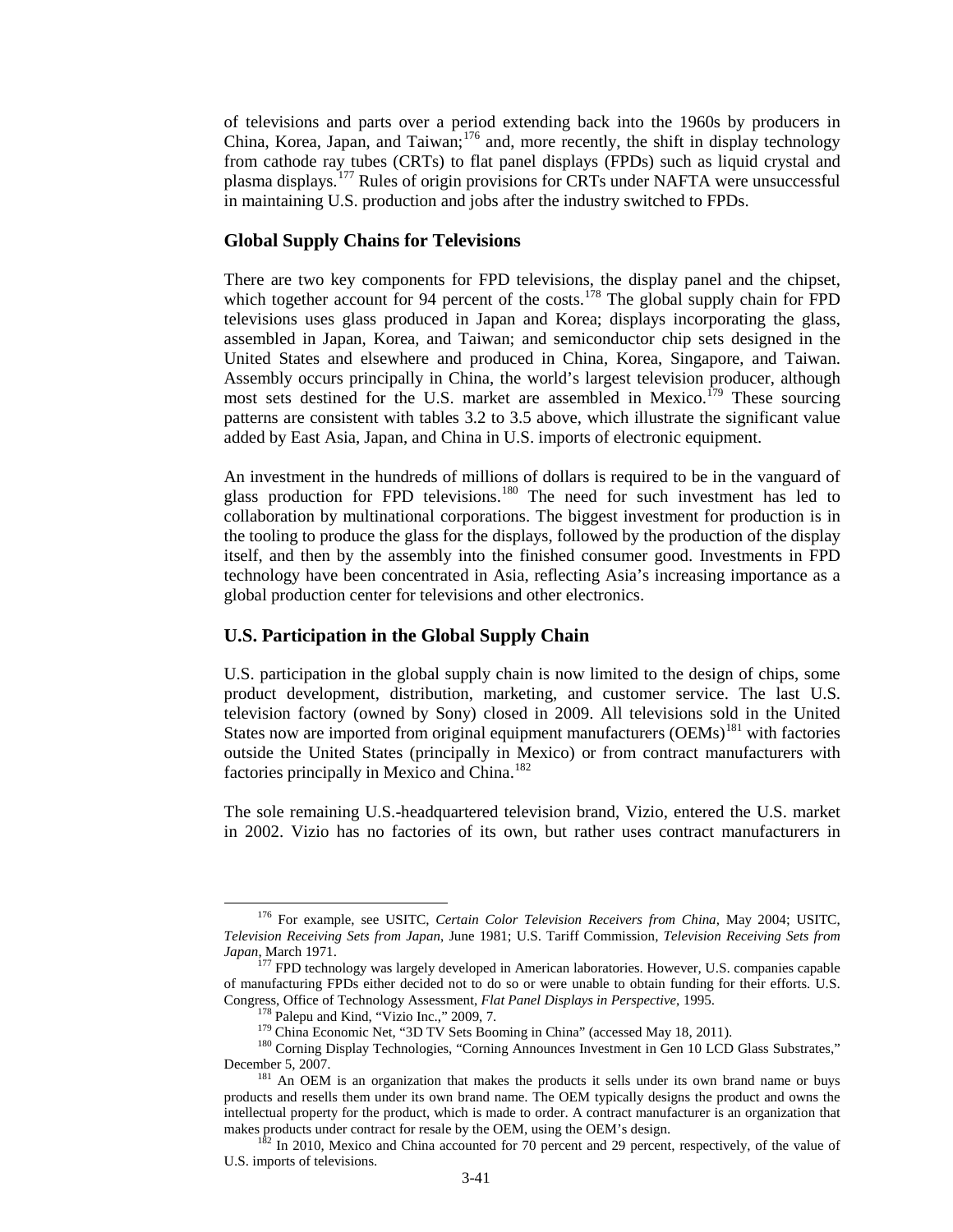China, Taiwan, and Mexico to produce goods to Vizio's specifications.<sup>[183](#page-41-0)</sup> Although Vizio builds products that incorporate current technology, it does no R&D; instead, it purchases patents or licenses the technology from other patent owners. Vizio has also acquired other patents, which it licenses to other television manufacturers.<sup>[184](#page-41-1)</sup> The principal suppliers of finished televisions to Vizio are two contract manufacturers in Taiwan, Foxconn and Amtran. These companies are also part owners of Vizio.<sup>[185](#page-41-2)</sup>

### **Policies and Institutions That Affected the U.S. Industry**

Most of U.S. television production, which then used CRT technology, gradually moved to Mexico in the late 1990s. NAFTA included provisions that allowed televisions to enter the United States duty free if specific rules of origin were followed. These rules required that either of the two major glass parts of a tube be of North American origin for NAFTA origin to be conferred on the finished tube.<sup>[186](#page-41-3)</sup> In addition, the rules of origin for televisions virtually required the inclusion of a picture tube of NAFTA origin in order for NAFTA origin to be conferred on the television itself. Because of the sizable U.S. investment in tube and glass factories, those goods continued to be produced in the United States for some time even after CRT-based television assembly moved to Mexico. However, new display technology made those NAFTA provisions irrelevant when FPDs became affordable alternatives to CRTs in televisions.<sup>[187](#page-41-4)</sup> In addition to being pricecompetitive, televisions incorporating FPDs could have much larger screens than televisions incorporating CRTs, take up less space, consume less energy, and be more easily moved around. The switch to FPDs accelerated in 2009, when the United States adopted a digital broadcast standard such that signals could only be received by televisions incorporating a digital tuner or connected to a digital-to-analog converter. As consumers bought new televisions with digital tuners, many opted to buy televisions with FPDs rather than CRTs. As a result, demand for CRT-type sets (which constituted the majority of U.S. production) fell and production in the United States declined, from \$4.0 billion in 2000 to \$127 million in 2009.<sup>[188](#page-41-5)</sup> The value of imports grew as demand for televisions with FPDs grew, from \$245 million (4 percent of the value of television imports in 2001) to \$19.2 billion in 2010, or 100 percent of the value of imports.

Although the North American industry producing televisions with FPDs survives, in part the result of NAFTA rules of origin, the largest part of what survives is in Mexico, and consists of assembling mostly imported components of Asian origin. Like contract manufacturers in China, the factories in Mexico (some of which are themselves contract manufacturers) take advantage of lower labor costs. Meanwhile, some higher-value activities (such as R&D) occur overseas, while others (including design and marketing) remain in either the country where headquarters are housed or the United States.

<sup>&</sup>lt;sup>183</sup> Vizio also markets other consumer electronic products, including Blu-ray players and home theater

<span id="page-41-2"></span><span id="page-41-1"></span><span id="page-41-0"></span>systems.<br><sup>184</sup> Vizio, "Sony, Vizio Reach DTV Patent Agreements," 2009.<br><sup>185</sup> As of 2008, Amtran reportedly owned 23 percent of Vizio. Flannery, "Vizio's Flat-Screen Burst,"<br>2008.

<sup>&</sup>lt;sup>186</sup> North American Free Trade Agreement, Annex 401; Jensen-Moran, "Trade Battles as Investment Wars," 1996.<br><sup>187</sup> Although liquid crystal display displays were invented in the United States, there has been only

<span id="page-41-5"></span><span id="page-41-4"></span><span id="page-41-3"></span>limited commercial production of such displays in the United States.<br><sup>188</sup> U.S. Census Bureau, Annual Survey of Manufactures, various years.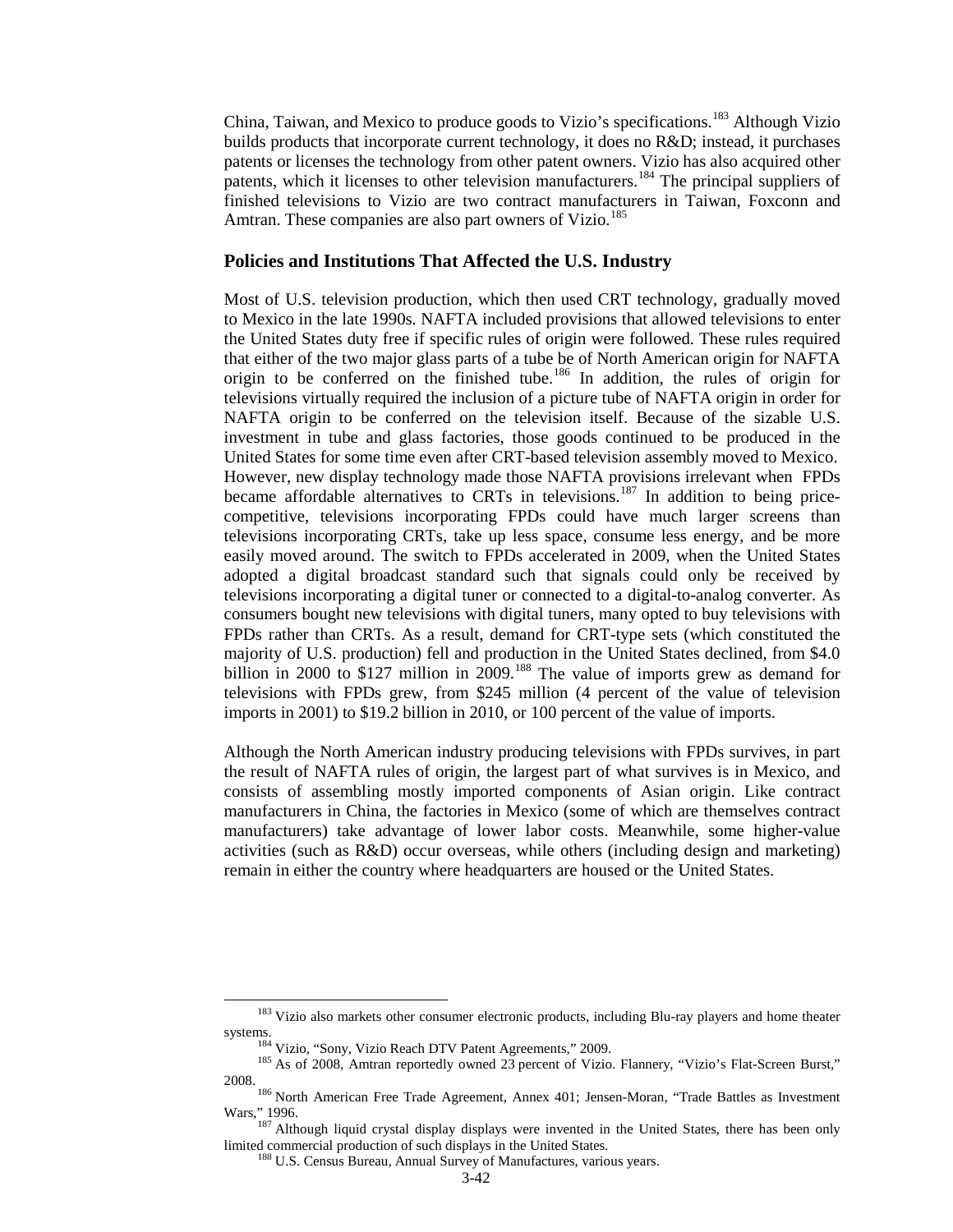### **Effects on U.S. Companies and Employment**

The number of companies producing televisions in the United States declined from seven in 2003<sup>[189](#page-42-0)</sup> to one in 2009, which closed its plant that year. U.S. television production declined as manufacturers (mostly headquartered in Japan) moved U.S. production to Mexico, which had lower-cost labor.<sup>[190](#page-42-1)</sup> In 2010, Vizio had 196 employees, with 76 in South Dakota, 3 outside the United States, and the remainder in California. None of the Vizio employees, however, either in the United States or elsewhere, would be considered production workers.

### *Logistics*

U.S. firms are among the leading logistics providers worldwide and hence have become essential participants in global supply chains.<sup>[191](#page-42-2)</sup> Logistics, the coordinated movement of goods and services, encompasses diverse activities that oversee the end-to-end transport of raw, intermediate, and final goods between suppliers, producers, and consumers.<sup>[192](#page-42-3)</sup> As noted above, improvements in logistics services—both in-house and third-party—have promoted the growth of global supply chains.<sup>[193](#page-42-4)</sup> Manufacturing firms, for example, increasingly outsource certain logistics activities to third-party logistics service providers (3PLs) in order to focus on their core competencies and avoid or minimize the costs of developing in-house logistics capacity (table  $3.6$ ).<sup>[194](#page-42-5)</sup>

The ability of firms to move materials faster and over greater distances has become key, if not critical, to maintaining competitive advantage.<sup>[195](#page-42-6)</sup> New sourcing arrangements with 3PLs help manufacturers achieve these goals. As discussed below, the benefits of integrating fully with 3PLs often exceed what those companies could obtain under traditional contractual arrangements where the 3PL performs discrete functions, but has limited knowledge of a company's internal operations.<sup>[196](#page-42-7)</sup> In addition, where companies' sourcing, production, and distribution activities are spread across multiple countries, procuring services from 3PLs permits the manufacturers to take advantage of the 3PLs' transportation and supply chain networks.<sup>[197](#page-42-8)</sup>

### **Leading Logistics Firms**

The largest and most diversified U.S. logistics firms are FedEx and UPS, although for both firms, primary revenues are derived from the express delivery of letters and small

<span id="page-42-3"></span><span id="page-42-2"></span><span id="page-42-1"></span><span id="page-42-0"></span><sup>&</sup>lt;sup>189</sup> USITC, *Certain Color Television Receivers from China*, May 2004.<br><sup>190</sup> Contreras and Carrillo, "E-commerce and Regional Integration," July 2002.<br><sup>191</sup> Mullen, written testimony to the USITC, December 16, 2010.<br><sup>192</sup> ship, truck, or rail); warehousing and storage; tracking; and customs brokerage. They may also encompass other services such as order fulfillment, product repair, and supply chain management. Supply chain management refers to the design and management of transportation and distribution networks. Along with goods, certain services may also be transported by logistics firms, for example, in the forms of architectural plans, legal briefs, and franchising materials. USITC, *Logistic Services: An Overview*, May 2005, 2-1.<br><sup>193</sup> Mullen, written testimony to the USITC, December 16, 2010.<br><sup>194</sup> Bolumole, "The Supply Chain Role of Third-Party

<span id="page-42-8"></span><span id="page-42-7"></span><span id="page-42-6"></span><span id="page-42-5"></span><span id="page-42-4"></span>customers, including, for example, healthcare and high-tech manufacturing. As 3PL firms accumulate knowledge of these industries, they can more effectively serve their customers. See, for example, UPS, "Industry Solutions" (accessed March 16, 2011). <sup>197</sup> Bhatnagar and Viswanathan, "Re-engineering Global Supply Chains," 2000, 22–27.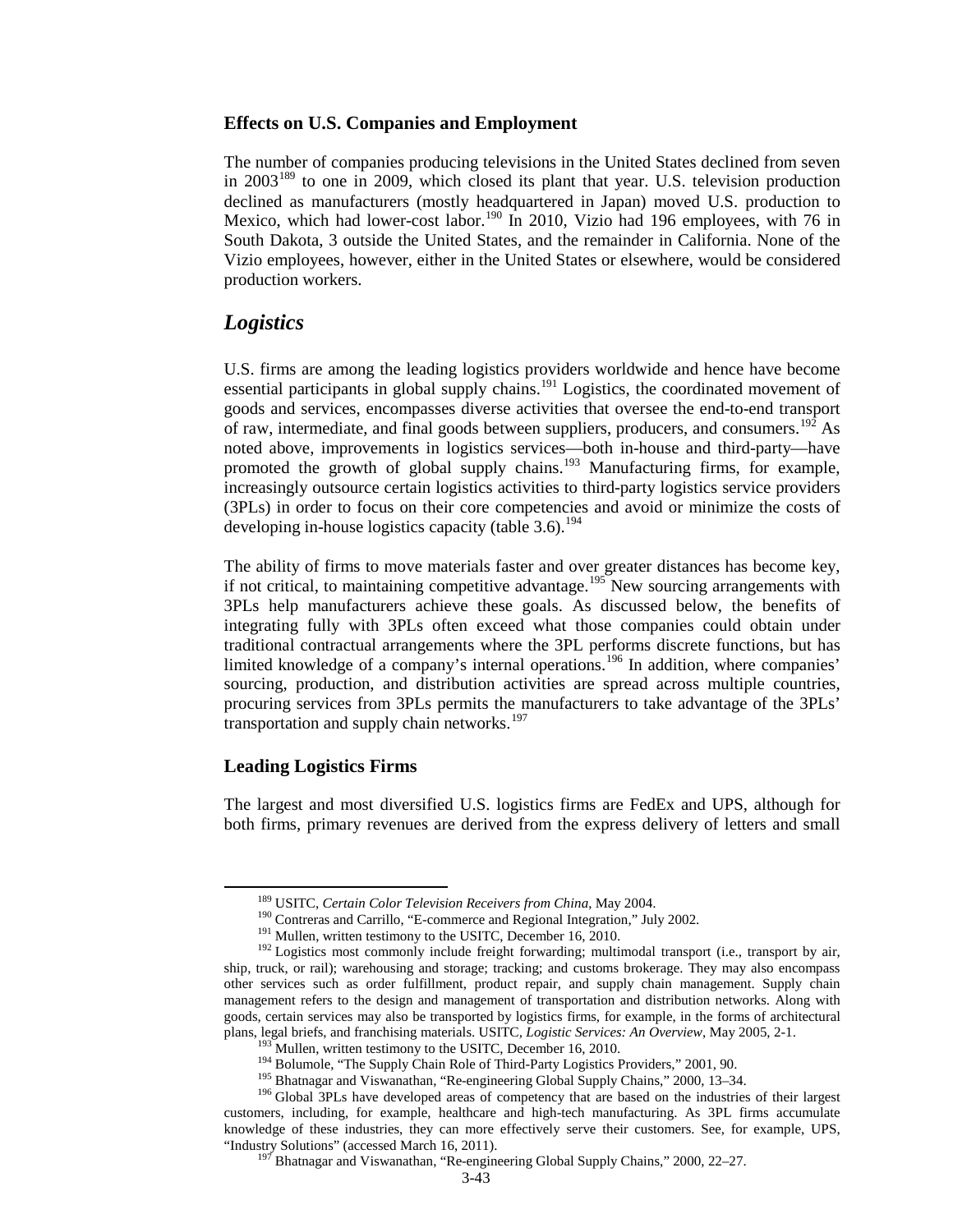|                              |                                               |                                                                                                                                | Location(s)                                           |
|------------------------------|-----------------------------------------------|--------------------------------------------------------------------------------------------------------------------------------|-------------------------------------------------------|
| U.S. 3PL firm                | Client and industry                           | <b>Services</b>                                                                                                                | served                                                |
| <b>Caterpillar Logistics</b> | Caterpillar,<br>heavy equipment               | Warehousing and distribution                                                                                                   | Dubai                                                 |
| FedEx                        | Philips Semiconductor,<br>high-tech equipment | Transportation, warehousing<br>and distribution, customs<br>brokerage                                                          | United States and<br>Asia                             |
| Menlo Worldwide              | Maastricht.<br>high-tech equipment            | Warehousing and distribution<br>for service parts                                                                              | Europe, Russia,<br>the Middle East,<br>and Africa     |
| Penske Logistics             | General Motors,<br>automotive                 | Transportation, distribution,<br>supply chain management                                                                       | Mexico                                                |
| Penske Logistics             | Continental Tire,<br>transportation equipment | Warehousing and distribution,<br>customs brokerage                                                                             | China                                                 |
| Ryder                        | Boeing,<br>aerospace                          | Transportation (by truck or by<br>air and rail, using third-party<br>providers), parts procurement,<br>supply chain management | United States and<br>Asia                             |
| <b>UPS</b>                   | Genzyme,<br>biotechnology                     | Warehousing and storage,<br>tracking and tracing,<br>distribution                                                              | United States,<br>Puerto Rico, and<br>the Netherlands |
| <b>UPS</b>                   | Samsung America,<br>healthcare equipment      | Transportation management,<br>customs brokerage                                                                                | United States and<br>Asia                             |

**TABLE 3.6** Examples of services supplied by U.S. 3PL firms to global clients

*Source:* Commission compilation from Armstrong & Associates Web site and company Web sites.

packages (table  $3.7$ ).<sup>[198](#page-43-0)</sup> Some other large U.S.-based logistics firms include C.H. Robinson Worldwide, Expeditors International of Washington, Caterpillar Logistics Services, and Penske Logistics. All of these firms operate globally and typically have hundreds of offices worldwide. Like FedEx and UPS, these firms have added logistics and supply chain capabilities to their main lines of business which, for example, include the transportation of heavy freight (Caterpillar) and the arrangement of transportation services (C.H. Robinson and Expeditors). For all firms, supply chain management is a fast-growing business segment, with U.S. revenues for supply chain services having grown by about 20 percent during  $2004 - 09$ .<sup>[199](#page-43-1)</sup>

### **Examples of Logistics Firms' Participation in Supply Chains**

Two examples drawn from the global operations of U.S. firm Penske illustrate how deeply logistics firms have become integrated into their customer's supply chains and highlight their growing importance in maintaining their clients' competitiveness. In Brazil, Penske manages distribution operations for the large Korean electronics manufacturer Samsung, which produces appliances, computer monitors, and televisions. Penske has set up a large warehouse outside of São Paulo, Brazil, near Samsung's manufacturing facility. Samsung products that are manufactured both in Brazil and in foreign markets are received and stored in Penske's São Paulo warehouse. Penske also

<span id="page-43-0"></span><sup>&</sup>lt;sup>198</sup> In the United States, as in the global market, leading 3PLs are composed principally of transportation services firms that, over time, have added logistics and supply chain management capabilities to their core business.<br><sup>199</sup> Armstrong & Associates, "Bigger and Better: 3PL Financial Results, 2004," 2004; Armstrong &

<span id="page-43-1"></span>Associates, "U.S. 3PL Market Size Estimates," 2009. Estimates are based on four services: non-asset-based domestic transportation management, international transportation management, warehousing and distribution, and software services.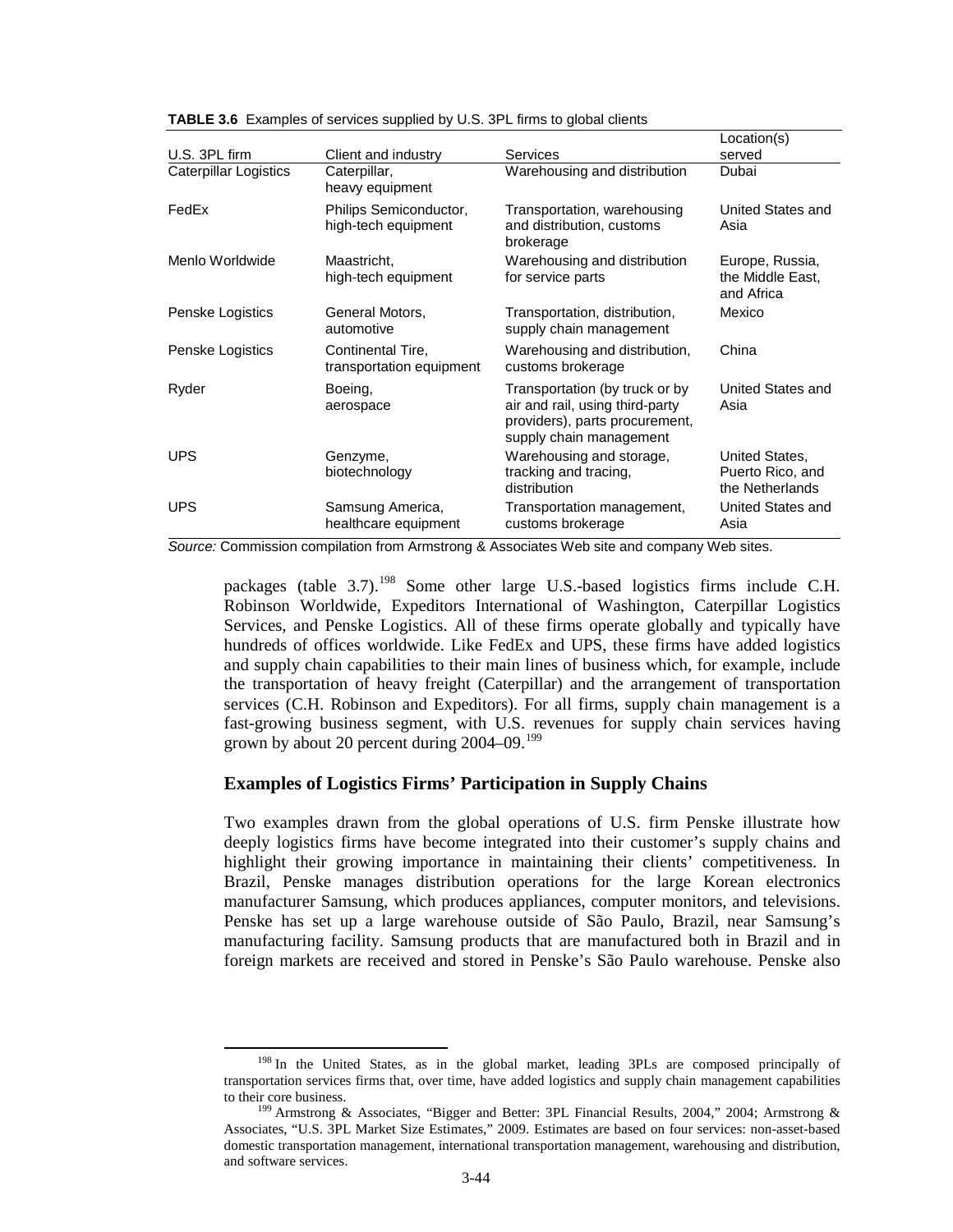|  |  |  | TABLE 3.7 Top 10 U.S. 3PL firms by logistics revenues, 2009 |  |
|--|--|--|-------------------------------------------------------------|--|
|--|--|--|-------------------------------------------------------------|--|

| Company                                  | Core business of parent       | Logistics revenues<br>(Millions of \$) |
|------------------------------------------|-------------------------------|----------------------------------------|
| C.H. Robinson                            | Freight forwarding            | 7,577                                  |
| UPS Supply Chain Solutions <sup>a</sup>  | Express delivery              | 7,516                                  |
| Expeditors International of Washington   | Freight forwarding            | 4,092                                  |
| Caterpillar Logistics                    | Heavy equipment manufacturing | 3,119                                  |
| Penske Logistics                         | Truck rental and leasing      | 2,387                                  |
| <b>Schneider Logistics</b>               | Truck transport               | 2,200                                  |
| <b>Ryder Supply Chain Solutions</b>      | Truck rental and leasing      | 1,611                                  |
| FedEx Supply Chain Services <sup>b</sup> | Express delivery              | 1,501                                  |
| Menlo Worldwide Logistics                | Freight forwarding            | 1.326                                  |

*Source:* Armstrong & Associates, "A&A's Top 50 Global Third-Party Logistics Provider (3PL) List"; Armstrong & Associates' Top 40 North American 3PLs List" (accessed February 24, 2011); company Web sites.

<sup>a</sup>In 2009, total revenues for UPS were \$45.3 billion.

<sup>b</sup>In fiscal year 2009, total revenues for FedEx were \$34.7 billion.

prepares orders for outbound distribution to Samsung's commercial customers in Brazil, which include large retail outlets such as Carrefour and Wal-Mart. Other services provided by Penske to Samsung include processing returns, repairing products, checking product quality, and repackaging.<sup>[200](#page-44-0)</sup>

In China, Penske has operated three warehousing facilities outside of Shanghai since acquiring a local logistics firm in 2006. The acquisition enabled Penske to receive three separate licenses from the Chinese government permitting Penske to function simultaneously as an international trading company, a freight forwarder, and a customs broker. Penske now performs a variety of logistics services for companies operating in China. For instance, the company manages import and domestic distribution for BMW; customs clearance and distribution for General Electric (GE); and export consolidation and international transportation for a furniture manufacturer, Knoll.<sup>[201](#page-44-1)</sup>

### **Transportation Networks**

The transportation networks of large logistics service providers, such as FedEx and UPS, are organized around primary air hubs that connect to smaller, regional hubs (or spokes). Each hub has a sorting, warehousing, and storage facility, as well as access to nearby road and rail transport.<sup>[202](#page-44-2)</sup> 3PLs' hub-and-spoke network saves costs for manufacturing firms by centralizing the inbound and outbound distribution of raw materials and finished goods. Electronic data interchange systems, which allow 3PLs to "plug into" the operations of their clients, let both sides track inventory and shipments in real time.<sup>[203](#page-44-3)</sup> The networks of large logistics firms are global in scope, with each firm's primary U.S. hub connecting to several hubs located abroad. The location of these hubs in Europe, North America, and Asia coincides with regions of major supply chain activity.

<span id="page-44-1"></span><span id="page-44-0"></span><sup>&</sup>lt;sup>200</sup> Armstrong, "Penske Logistics Leverages Local Expertise," 2007.<br><sup>201</sup> Armstrong, "Penske Logistics Leverages Multinational Relationships in Expanding Asian Operations," 2007.<br><sup>202</sup> Konrad, "Louisville Flies High," 20

<span id="page-44-3"></span><span id="page-44-2"></span><sup>&</sup>lt;sup>203</sup> Bhatnagar and Viswanathan, "Re-engineering Global Supply Chains," 2000, 13–34; FedEx, "FedEx Introduces Worldwide Technology Enhancements" (accessed February 22, 2011). Electronic data interchange refers to the "computer-to-computer" exchange of data that is delivered in standardized formats. More recently, FedEx has introduced Web-based software that enables its customers to track and manage inventory directly via the Internet.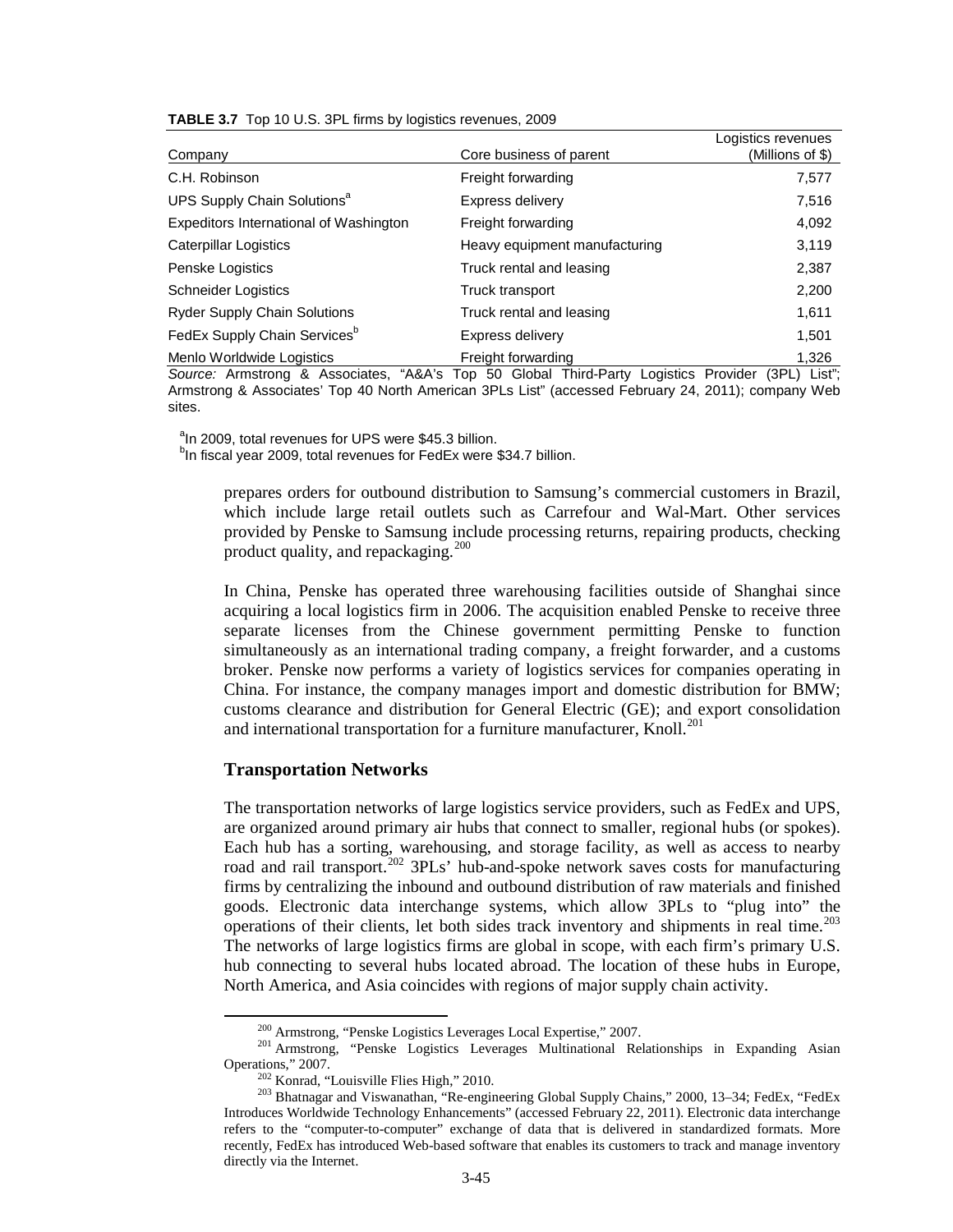Logistics service providers set up their hubs where commercial and industrial activity is likely to flourish; 3PL customers often locate their operations near such hubs, creating the so-called logistics "corridors" that are a combination of manufacturing, transportation, distribution, and customs processing facilities. These operations centralize activities essential to the smooth flow of goods within global supply chains. For example, UPS's air hub in Louisville, Kentucky, covers more than 600,000 square feet of warehousing and distribution space, with connections to road, rail, and water transportation. The hub also includes a foreign trade zone for customs processing that employs 750 people providing customs brokerage services.<sup>[204](#page-45-0)</sup> More than 100 firms have chosen sites close to UPS' Louisville hub to take advantage of the latter's transportation and distribution network.<sup>[205](#page-45-1)</sup> Such companies include online footwear vendor Zappos and biotechnology firm Genentech.<sup>[206](#page-45-2)</sup>

Similarly, numerous U.S. firms have set up distribution operations near the FedEx air hub facility in Memphis, Tennessee, including HP, Nike, Pfizer, and GlaxoSmithKline.<sup>[207](#page-45-3)</sup> The FedEx hub has also attracted more than 130 firms from 22 foreign countries to Memphis. Together, these firms employ roughly  $17,000$  workers in the Memphis area<sup>[208](#page-45-4)</sup>—nearly half again as many as the approximately 12,000 FedEx employees in the company's Memphis hub. $209$ 

### **Policies That Affect Logistics Service Providers**

Logistics and supply chain service providers are subject to a range of government policies that influence where they establish, how they operate, and what services they provide. These policies most commonly pertain to FDI, licensing, customs procedures, cargo security, and air traffic rights. Unfavorable policies on air transportation rights or FDI, in particular, prevent logistics firms from serving new markets or from expanding service in countries where they are already located.<sup>[210](#page-45-6)</sup> Logistics service providers may also be hampered by poor transportation infrastructure in host countries, including limited capacity at airports and seaports, insufficient road and rail networks, and inadequate customs processing facilities.[211](#page-45-7) Deficient infrastructure reduces both the speed and the reliability with which logistics firms deliver their services and may undermine the ability of these firms, as well as their customers, to compete.[212](#page-45-8) One study estimates that removing such obstacles—both infrastructure and policy-related—would boost global GDP and employment, substantially increasing economic welfare overall.<sup>[213](#page-45-9)</sup>

<span id="page-45-0"></span><sup>&</sup>lt;sup>204</sup> Armstrong & Associates, "UPS Revamps Supply Chain Service Offering," April 8, 2008; Armstrong & Associates, "A&A's Top 40 North American 3PLs List" (accessed April 28, 2011).

<span id="page-45-5"></span><span id="page-45-4"></span><span id="page-45-3"></span><span id="page-45-2"></span><span id="page-45-1"></span><sup>&</sup>lt;sup>205</sup> Oxford Economics, "The Impact of the Express Delivery Industry," 2009, 32.<br><sup>206</sup> Konrad, "Louisville Flies High," 2010.<br><sup>207</sup> Inbound Logistics, "Memphis: North America's Logistics Center," October 2010, 3.<br><sup>208</sup> Ox transport agreements to carry passengers and cargo to, from, or within each other's air transport markets.<br><sup>212</sup> Nordas et al., "Logistics and Time as a Trade Barrier," 2006, 16, 19.<br><sup>213</sup> Oxford Economics, "The Impact of

<span id="page-45-9"></span><span id="page-45-8"></span><span id="page-45-7"></span><span id="page-45-6"></span>example, the removal of restrictions on express delivery (and logistics service) providers were estimated to result in an increase in output of \$180 billion over a five-year period, as well as the creation of 700,000 jobs.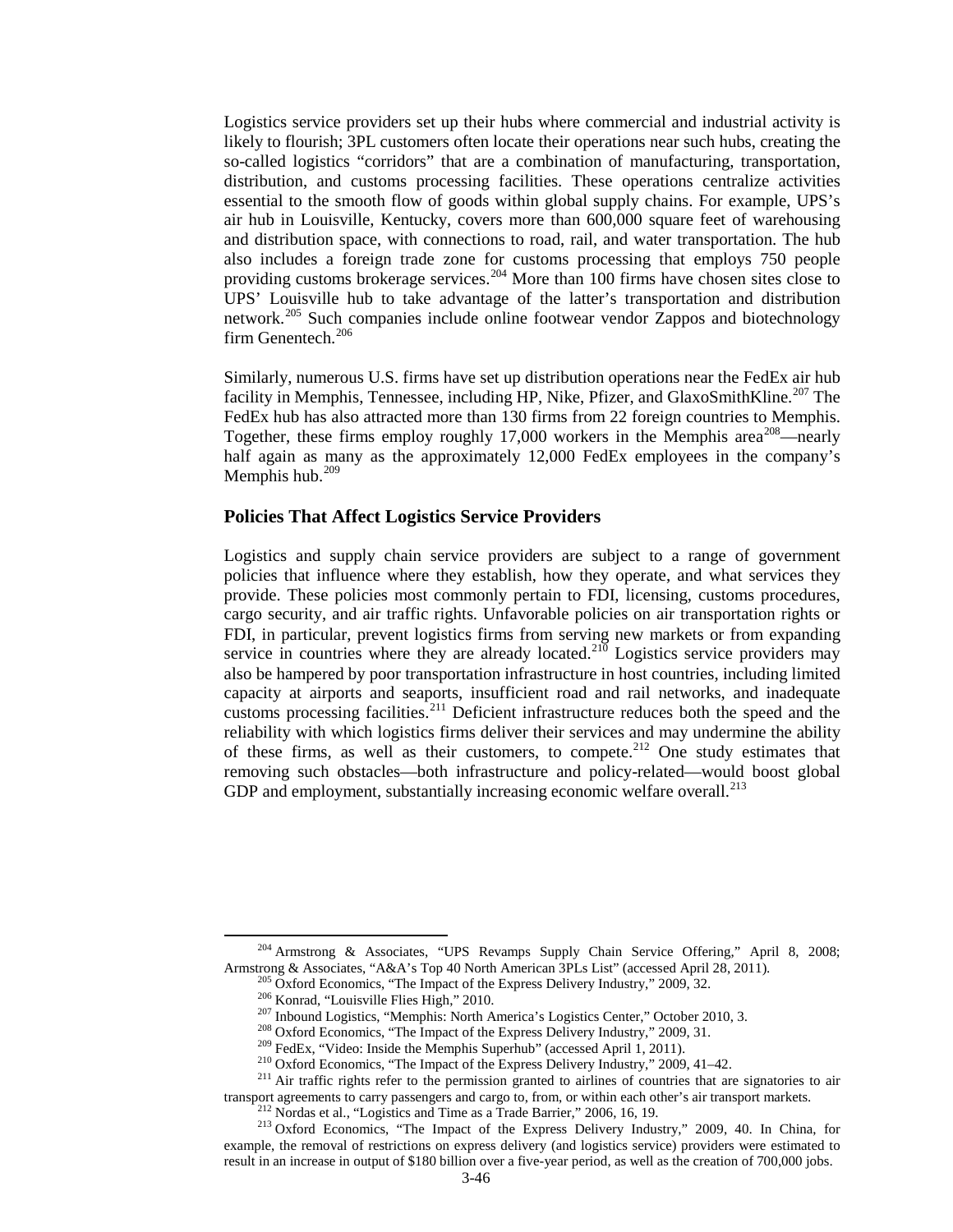# **Bibliography**

- Altomonte, Carlo, and Gianmarco Ottaviano. "Resilient to the Crisis? Global Supply Chains and Trade Flows." VoxEu.org, November 27, 2009. [http://www.voxeu.org/index.php?q=node/4289.](http://www.voxeu.org/index.php?q=node/4289)
- Amiti, Mary, and Shang-Jin Wei. "Fear of Service Outsourcing: Is It Justified?" *Economic Policy* 42 (2005): 307–39.

———. "Services Offshoring and Productivity: Evidence from the United States." National Bureau of Economic Research (NBER) Working Paper 11926, January 2006.

- Anderson, James, and Eric van Wincoop. "Trade Costs." *Journal of Economic Literature* 42, no. 3 (September 2004): 691–751.
- Angeles, Rebecca. "RFID Technologies: Supply-Chain Applications and Implementation Issues." *Information Systems Management* 22, no. 11 (2005): 51–65.
- Antras, Pol. "Incomplete Contracts and the Product Cycle." *American Economic Review* 95 (2005): 1054–73.
- Armstrong & Associates (A&A). "A&A's top 40 North American 3PLs List" News release, 2010.

———. "Bigger and Better: 3PL Financial Results, 2004." News release, March 23, 2004.

———. "U.S. 3PL Market Size Estimates," last modified February 24, 2011. [http://www.3plogistics.com//3PLmarket.htm.](http://www.3plogistics.com/3PLmarket.htm)

- ———. "UPS Revamps Supply Chain Service Offering." News release, April 8, 2008.
- Armstrong, Evan. "Penske Logistics Leverages Local Expertise in Expanding Brazilian Operations." *Armstrong & Associates*, last modified January 15–16, 2007. [http://www.3plogistics.com/Penske\\_Brazil\\_2007.htm.](http://www.3plogistics.com/Penske_Brazil_2007.htm)

———. "Penske Logistics Leverages Multinational Relationships in Expanding Asian Operations." *Armstrong & Associates,* last modified October 2007. [http://www.3plogistics.com/Penske\\_China\\_2007.htm.](http://www.3plogistics.com/Penske_China_2007.htm)

Arndt, Sven, and Henryk Kierzkowski, eds. *Fragmentation*. Oxford: Oxford University Press, 2001.

- Athukorala, Premachandra. "The Rise of China and East Asian Export Performance: Is the Crowding-Out Fear Warranted?" *The World Economy* 32 (2009): 234–66.
- Athukorala, Premachandra, and Nobuaki Yamashita. "Production Fragmentation and Trade Integration: East Asia in a Global Context." *North American Journal of Economics and Finance* 17 (2006): 233–56.
- Autor, David, David Dorn, and Gordon Hanson. "The China Syndrome: Local Labor Market Effects of Import Competition in the United States." School of International Relations and Pacific Studies (IRPS) Working Paper. San Diego: University of California, March 2011. [http://irps.ucsd.edu/assets/001/501361.pdf.](http://irps.ucsd.edu/assets/001/501361.pdf)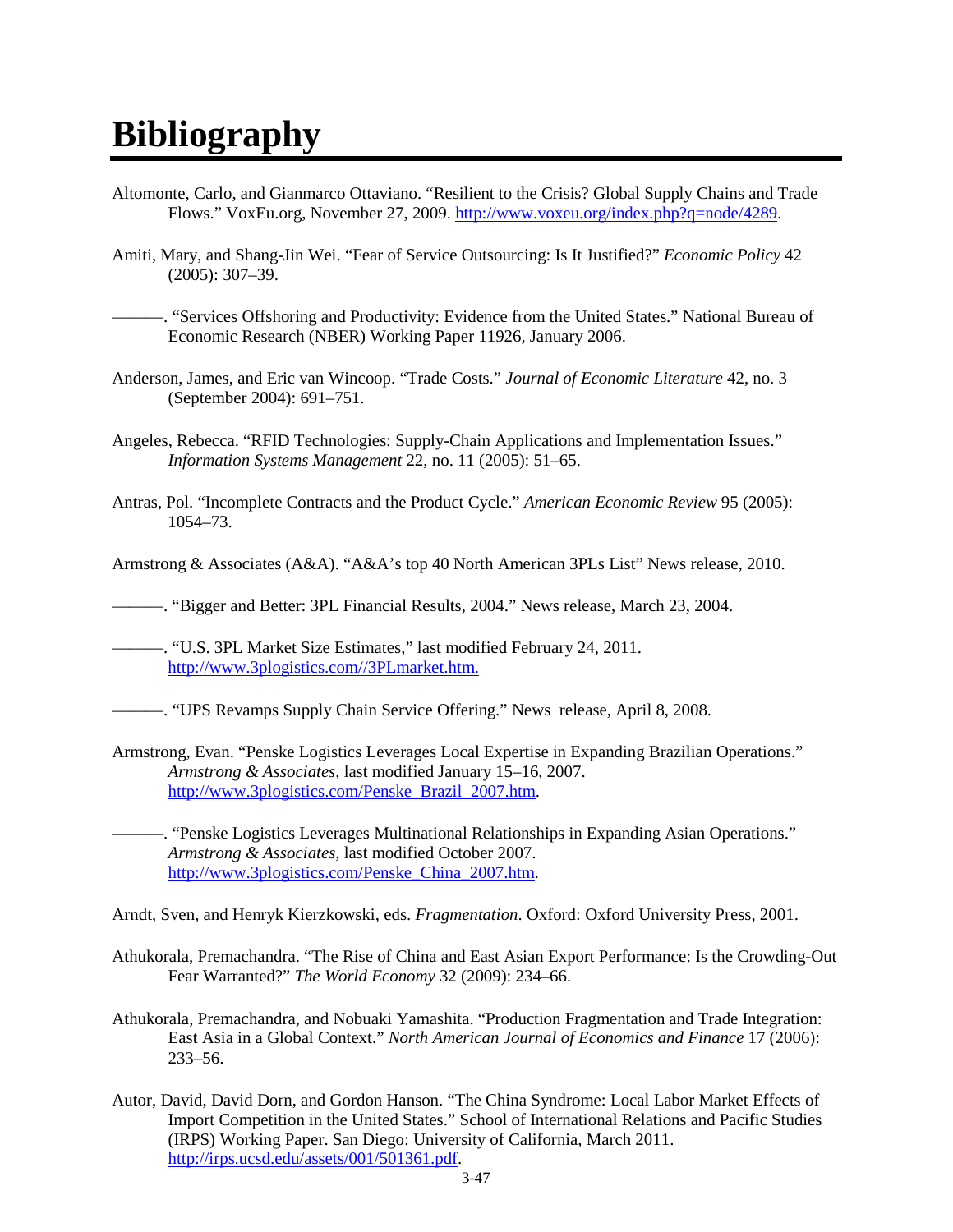- Baldwin, Richard. "Integration of the North American Economy and New-Paradigm Globalisation." Center for Economic and Policy Research (CEPR) Discussion Paper Series 7523, October 2009.
- Baldwin, Richard, and Daria Taglioni. "The Great Trade Collapse and Trade Imbalances." In *The Great Trade Collapse: Causes, Consequences and Prospects,* edited by Richard Baldwin, 47–56. London: Centre for Economic Policy Research (CEPR), 2009.
- Barrie, Leonie. "Brand Bias Drives New Retail Strategies." *Just-Style.com,* April 17, 2008. http://www.just-style.com/analysis/brand-bias-drives-new-retail-strategies id100519.aspx.
- Bems, Rudolf, Robert Johnson, and Kei-Mu Yi. "The Collapse of Global Trade: Update on the Role of Vertical Linkages." In *The Great Trade Collapse: Causes, Consequences and Prospects,* edited by Richard Baldwin, 79–86. London: Centre for Economic Policy Research (CEPR), 2009.
- Bhatnagar, Rohit, and S. Viswanathan. "Re-engineering Global Supply Chains: Alliances between Manufacturing Firms and Global Logistics Services Providers." *International Journal of Physical Distribution & Logistics Managemen*t 30, no. 1 (2000).
- Birnbaum, David. "Comment: The Changing Value of the Garment Worker." *Just Style*, October 18, 2010. [http://www.just-style.com/comment/the-changing-value-of-the-garment](http://www.just-style.com/comment/the-changing-value-of-the-garment-worker_id109241.aspx)[worker\\_id109241.aspx.](http://www.just-style.com/comment/the-changing-value-of-the-garment-worker_id109241.aspx)
- Blinder, Alan. "Offshoring: The Next Industrial Revolution?" *Foreign Affairs* 85, no. 2 (March–April 2006): 113–126.
- Blonigen, Bruce. "In Search of Substitution between Foreign Production and Exports." *Journal of International Economics* 53, no. 1, (2001): 81–104.
- Bolumole, Yemisi. "The Supply Chain Role of Third-Party Logistics Providers." International Journal of Logistics Management 12, no. 2 (2001): 87–102.
- Bridgman, Benjamin. "The Rise of Vertical Specialization Trade." Mimeo. Bureau of Economic Analysis (BEA), January 2010.
- Broda, Christian, and David Weinstein. "Globalization and the Gains from Variety." *Quarterly Journal of Economics* 121, no. 2 (May 2006), 541–585.
- Bureau of Labor Statistics (BLS). See U.S. Department of Labor (USDOL). Bureau of Labor Statistics (BLS).
- Canis, Bill and Michaela Platzer. "U.S. Motor Vehicle Industry Restructuring and Dealership Terminations." Federal Publications 667, August 7, 2009.
- Cantwell, John, and Ram Mudambi. "MNE Competence-Creating Subsidiary Mandates." *Strategic Management Journal* 26 (2005): 1109–1128.
- Chen, Hogan, Matthew Kondratowics, and Kei-Mu Yi. "Vertical Specialization and Three Facts about U.S. International Trade." *North American Journal of Economics and Finance* 16, issue 1 (2005): 35–59.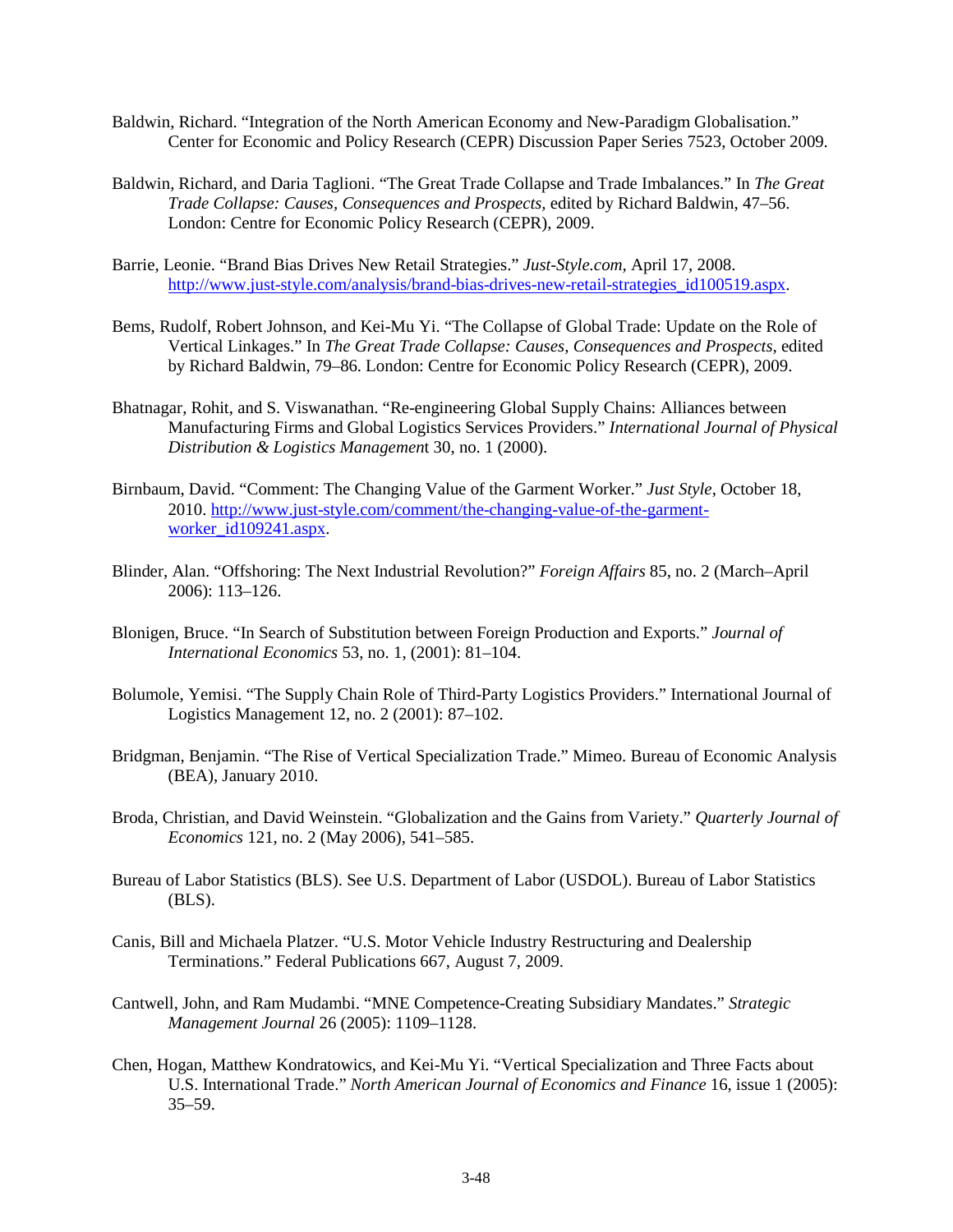- China Economic Net. "3D TV Booming in China," last modified February 24, 2011. [http://en.ce.cn/Insight/201102/24/t20110224\\_22244638.dhtml.](http://en.ce.cn/Insight/201102/24/t20110224_22244638.dhtml)
- Commander, Simon, Rupa Chanda, Mari Kangasniemi, and L. Alan Winters. "The Consequences of Globalisation: India's Software Industry and Cross-border Labour Mobility." *World Economy* 31 (2007): 187–211.
- Contractor, F.J., and P. Lorange. "The Growth of Alliances in the Knowledge-Based Economy." *International Business Review* 11 (2002): 485-502.
- Contreras, Óscar, and Jorge Carrillo. "E-commerce and Regional Integration: The Television Manufacturing Industry in Northern Mexico." *Comercio Exterior* vol. 52, no. 7 (July 2002). <http://revistas.bancomext.gob.mx/rce/en/articleReader.jsp?id=6&idRevista=11> (accessed May 17, 2011).
- Corning Display Technologies. "Corning Announces Investment in Gen 10 LCD Substrates." News release, December 5, 2007.
- Daudin, Guillaume, Christine Rifflart, and Danielle Schweisguth. "Who Produces for Whom in the World Economy?" Sciences Po (OFCE) Working Paper 2009-18, 2009.
- De La Cruz, Justino, Robert Koopman, Zhi Wang, and Shang-Jin Wei. "Estimating Foreign Value-added in Mexico's Manufacturing Exports." U.S. International Trade Commission (USITC) Working Paper. Washington, DC: USITC, October 2010.
- Dean, Judith, and Mary Lovely. "Trade Growth, Production Fragmentation and China's Environment." In *China's Growing Role in World Trade,* edited by R. Feenstra and S. Wei. National Bureau of Economic Research (NBER) and University of Chicago Press, 2010.
- Dean, Judith, K. Fung, and Zhi Wang. "Measuring Vertical Specialization: the Case of China." *Review of International Economics* (2011).
- Dean, Judith, Mary Lovely, and Jesse Mora. "Decomposing China-Japan-U.S. Trade: Vertical Specialization, Ownership, and Organizational Form." *Journal of Asian Economics* 20 (2009): 596–610.
- Dean, Judith, Seema Desai, and James Riedel. "Trade Policy Reform in Developing Countries since 1985: A Review of the Evidence." World Bank Discussion Paper 267, 1994.
- Deardorff, Alan . "International Provision of Trade in Services, Trade, and Fragmentation." *Review of International Economic*s 9 (2001): 233–48.
- Deason, Lauren, and Michael Ferrantino. "Determinants of Diffusion and Downstreaming of Technology-Intensive Products in International Trade." U.S. International Trade Commission (USITC). Office of Economics Working Paper 2009-10-B, October 2009.
- Dedrick, Jason, and Kenneth Kraemer. "Offshoring and Outsourcing in the PC Industry: A Historical Perspective." In *Information Systems Outsourcing,* edited by Rudy Hirschheim, Armin Heinzl, and Jenz Dibbern, 281–303. Heidelberg: Springer-Verlag, 2009.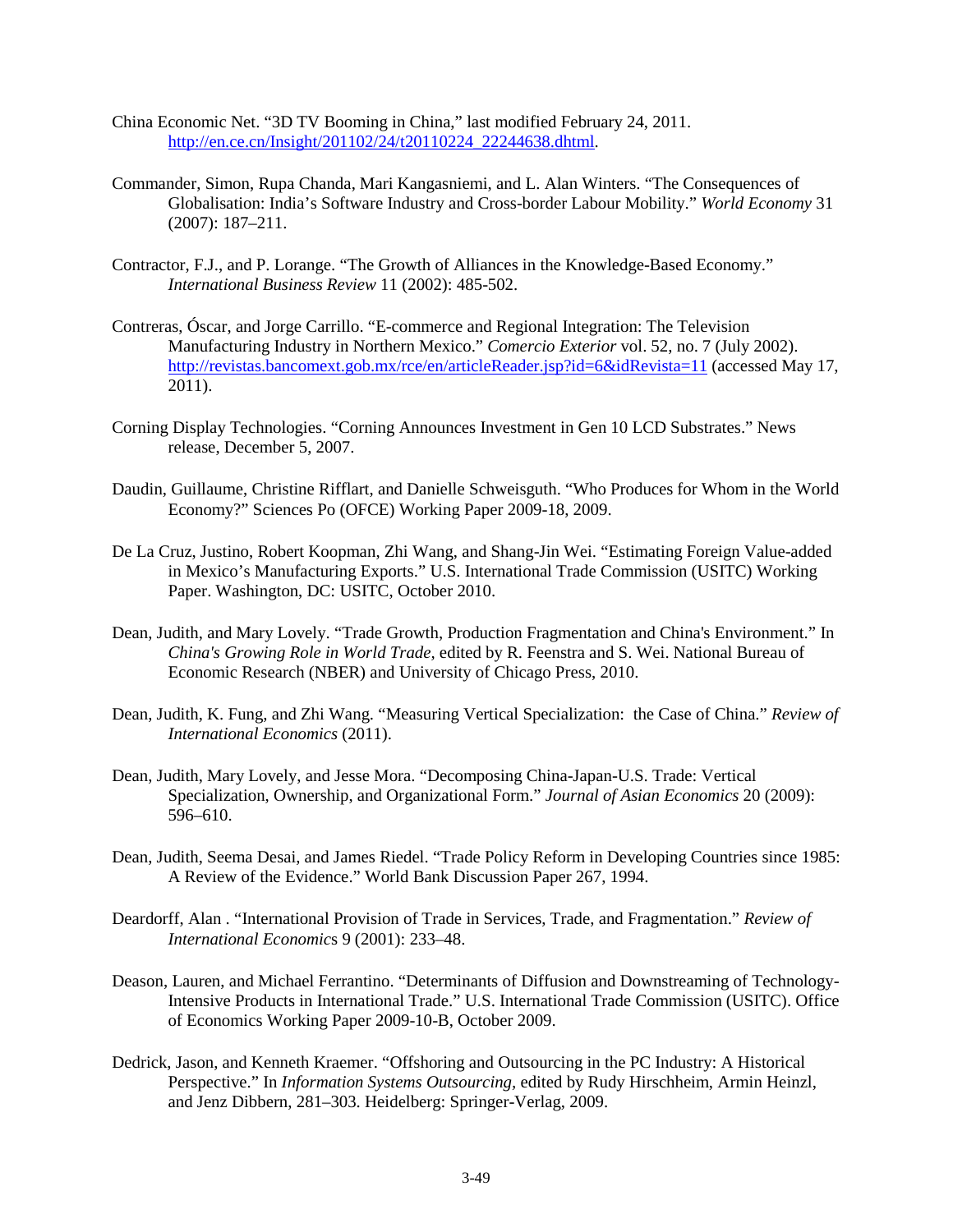- Deloitte Research and Stanford Global Supply Chain Management Forum. "Integrating Demand and Supply Chains in the Global Automotive Industry," 2009.
- Djankov, Simeon, Caroline Freund, and Cong S. Pham. "Trading on Time." World Bank. Policy Research Working Paper 3909, January 2006.
- Driscoll, Marie. "Apparel & Footwear: Retailers and Brands." *Standard & Poor's Industry Analysis Surveys*. November 29, 2007.
- Dunning, John, and Sarianna Lundan. *Multinational Enterprises and the Global Economy*, 2nd edition. Cheltenham, UK: Edward Elgar, 370–371, 2008.
- Ebenstein, Avraham, Ann Harrison, Margaret McMillan, and Shannon Phillips. "Estimating the Impact of Trade and Offshoring on American Workers Using the Current Population Surveys." National Bureau of Economic Research (NBER) Working Paper 15107, June 2009.
- Einhorn, Bruce. "Li & Fung: A Factory Sourcer Shines." *Bloomberg Businessweek,* May 14, 2009. [http://www.businessweek.com/magazine/content/09\\_21/b4132054330480.htm.](http://www.businessweek.com/magazine/content/09_21/b4132054330480.htm)
- Escaith, Hubert, Alexander Keck, Coleman Nee, and Robert Teh. "Japan's Earthquake and Tsunami: International Trade and Global Supply Chain Impacts." VoxEU.org, last modified April 28, 2011. [http://www.voxeu.org/index.php?q=node/6430.](http://www.voxeu.org/index.php?q=node/6430)
- FedEx. "FedEx Introduces Worldwide Technology Enhancements for Critical Inventory Logistics Service." News release, January 25, 2011.
- FedEx. "Video: Inside the Memphis SuperHub." <http://news.van.fedex.com/node/3710> (accessed July 7, 2011).
- Feenstra, Robert. "Integration of Trade and Disintegration of Global Production in the Global Economy." *Journal of Economic Perspectives* 12, no. 4 (1998): 31–50.

———. "U.S. Imports, 1972-1994: Data and Concordances ." National Bureau of Economic Research (NBER) Working Paper 5515, March 1996.

- Feenstra, Robert, and Bradford Jensen. "Evaluating Estimates of Materials Offshoring from U.S. Manufacturing." W.E. Upjohn Institute Working Paper, October 2009.
- Feenstra, Robert, and Gordon Hanson. "Ownership and Control in Outsourcing to China: Estimating the Property-Rights Theory of the Firm." *Quarterly Journal of Economics* 120 (2005): 729–61.

———. "The Impact of Outsourcing and High-Technology Capital on Wages: Estimates for the United States, 1979–1990." *Quarterly Journal of Economics* 114 (1999): 907–40.

Feenstra, Robert, Robert Lipsey, Lee Branstetter, C. Fritz Foley, James Harrigan, J. Bradford Jensen, Lori Kletzer, Catherine Mann, Peter Schott, and Greg Wright. "Report on the State of Available Data for the Study of International Trade and Foreign Direct Investment." National Bureau of Economic Research (NBER) Working Paper 16254, August 2010.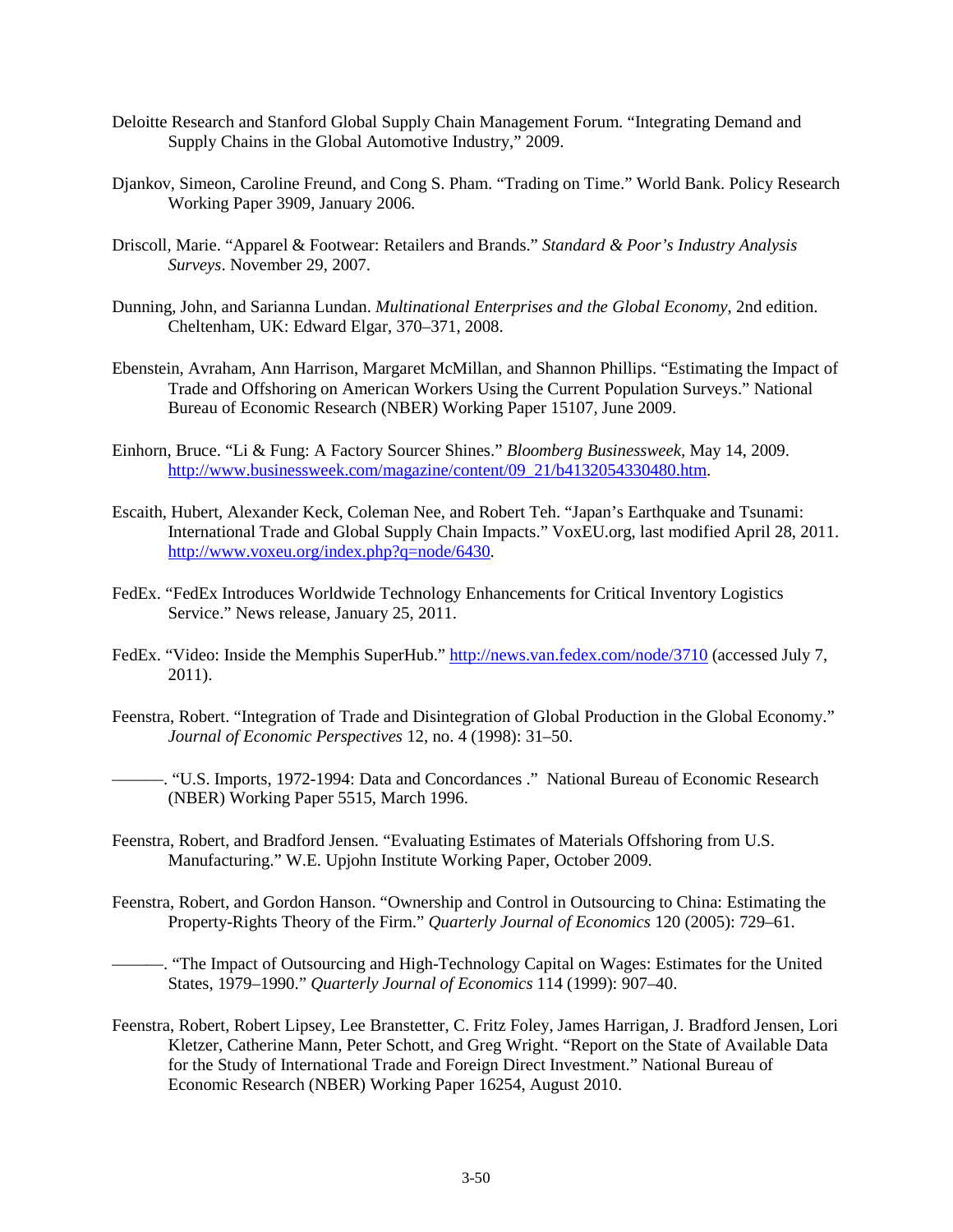Ferrantino, Michael. "Quantifying the Trade and Economic Effects of Non-Tariff Measures," Organisation for Economic Co-operation and Development (OECD) Publishing. Trade Policy Working Paper 28, 2006.

Flannery, Russell. "VIZIO's Flat-Screen Burst." *Forbes Magazine*, last modified December 22, 2008.

- Freeman, Ivan. "Apparel Firms Eye Central America Sourcing Switch." *Just Style*, last modified March 24, 2011, [http://www.just-style.com](http://www.just-style.com/) (accessed March 24, 2011).
- Fung, K.C., Lawrence Lau, and Joseph Lee. *U.S. Direct Investment in China*. Washington, DC: American Enterprise Institute Press, September 2004.
- Furtado, João and Carolina Andrade. "Outsourcing in Different Production Models: Elements for a Comparison Among Eectronics, Pharmaceutical and Automobile Industries." Paper presented at GERPISA Interntional Colloqium, Paris, France, June, 16-17, 2005.
- Gereffi, Gary. "International Trade and Industrial Upgrading in the Apparel Commodity Chain." *Journal of International Economics* 48 (1999): 37–70.
- ———. "Shifting Governance Structures in Global Commodity Chains, with Special Reference to the Internet." *American Behavioral Scientis*t 44, no. 10 (June 2001): 1616–37.
- Gereffi, Gary, and Karina Fernandez-Stark. "The Offshore Services Value Chain Developing Countries and the Crisis." The World Bank. Policy Research Working Paper 5262, April 2010.
- Gereffi, Gary, and Stacey Frederick. "The Global Apparel Value Chain, Trade, and the Crisis: Challenges and Opportunities for Developing Countries." In *Global Value Chains in a Post Crisis World: A Development Perspective*, edited by Olivier Cattaneo, Gary Gereffi and Cornelia Staritz, eds. Washington, DC: World Bank, 2010.
- Ghemawat, Pankaj. *Redefining Global Strategy: Crossing Borders in a World Where Differences Still Matter*. Boston: Harvard Business Press, 2007.
- Gilman, Douglas. "The New Geography of Global Innovation." Goldman Sachs Global Market Institute, September 20, 2010.
- Grossman, Gene, and Esteban Rossi-Hansberg. "Trading Tasks: a Simple Theory of Offshoring." *American Economic Review* 98 (2008):1978–97.
- Harding, Torfinn and Beata Smarzynska Javorcik. "Developing Economies and International Investors: Do Investment Promotion Agencies Bring Them Together?" World Bank Policy Working Paper 4339, August 1, 2007.
- Harrison, Ann. "Offshoring Jobs? Multinationals and U.S. Manufacturing Employment." University of Michigan. International Policy Center (IPC) Working Paper Series 48, September 13, 2007.
- Hart, Jeffrey. "The Consumer-Electronics Industry in the United States: Its Decline and Future Revival." *Business in the Contemporary World* (1991): 46–54. <http://www.indiana.edu/~globalm/pdf/consumelec.pdf> (accessed May 25, 2011).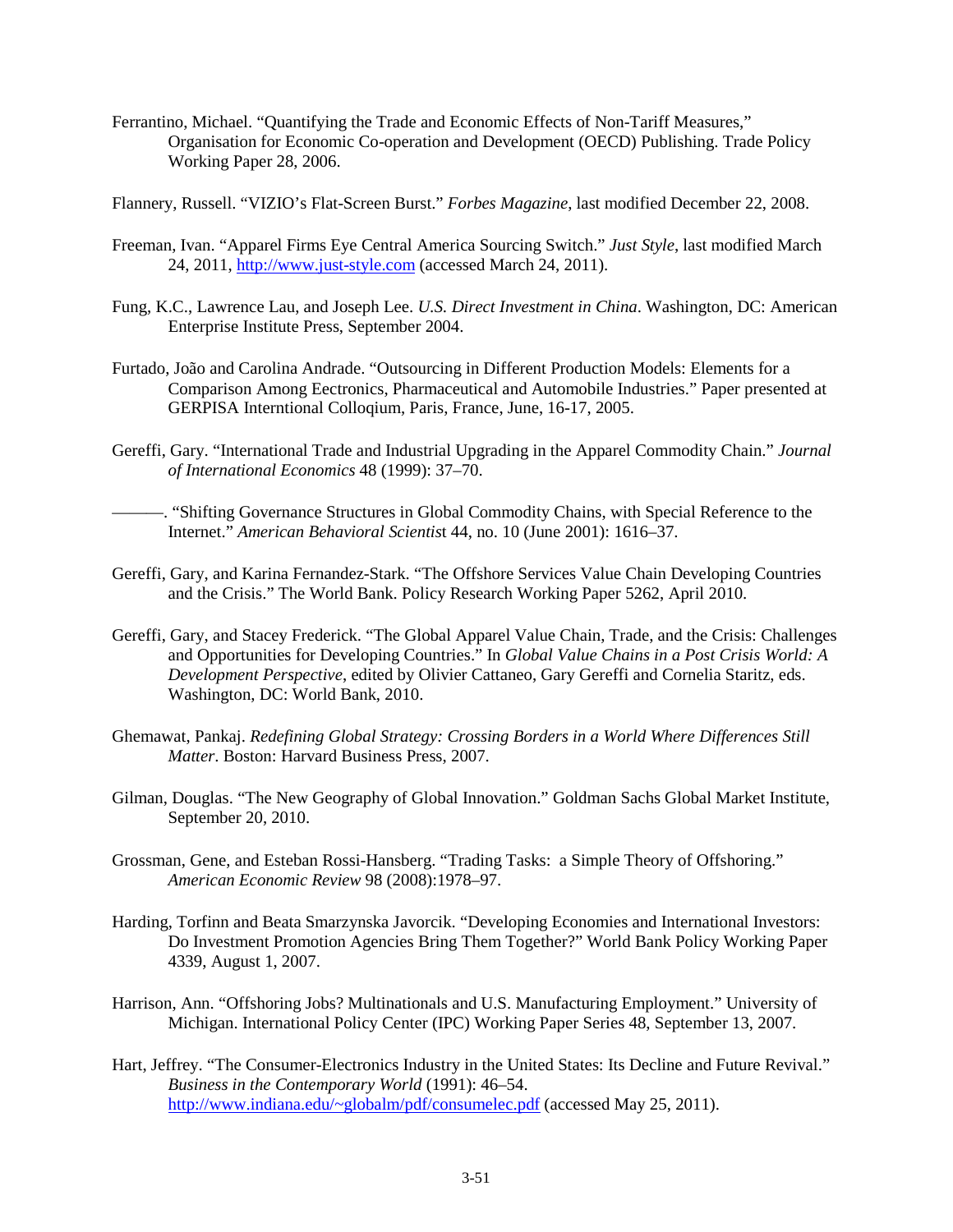- Hausman, Jerry, and Ephraim Leibtag. "CPI Bias from Supercenters: Does the BLS Know That Wal-Mart Exists?" National Bureau for Economic Research (NBER) Working Paper 10712, August 2004.
- Hummels, David. "Calculating Tariff Equivalents for Time in Trade." Washington, DC: U.S. Agency for International Development (USAID), March 2007.

———. "Have International Transport Costs Declined?" Manuscript, University of Chicago, July 1999. [https://www.gtap.agecon.purdue.edu/resources/download/1238.pdf.](https://www.gtap.agecon.purdue.edu/resources/download/1238.pdf)

- Hummels, David, Jun Ishii, and Kei-mu Yi. "The Nature and Growth of Vertical Specialization in World Trade." *Journal of International Economics* 54 (2001):75–96.
- Humphrey, John and Olga Memedovic. "The Global Automotive Industry Value Chain: What Prospects for Upgrading by Developing Countries." UNIDO Sectoral Studies Working Paper Series, May 2003.
- Ibarra-Caton, Marilyn. "Direct Investment Positions for 2009: Country and Industry Detail." Survey of Current Business, July 2010.
- Inbound Logistics. "Memphis: America's Aerotropolis," October 2010. [http://www.inboundlogistics.com/digital/memphis\\_digital\\_2010.pdf.](http://www.inboundlogistics.com/digital/memphis_digital_2010.pdf)
- Jackson, John Howard. *The World Trading System: Law and Policy of International Economic Relations*. Cambirdge, MA: MIT Press, 1997,
- Jensen, Bradford, and Lori Kletzer. "'Fear' and Offshoring: The Scope and Potential Impact of Imports and Exports of Services." Peterson Institute for International Economics Working Paper PB08-1, January 2008.
- ———. "Tradable Services: Understanding the Scope and Impact of Services Outsourcing." Peterson Institute for International Economics Working Paper WP 05-9, September 2005.
- Jensen-Moran, Jeri. "Trade Battle as Investment Wars: The Coming Rules of Origin Debate." *The Washington Quarterly* 19, issue 1 (1996): 242–43.
- Johnson, Carl. President of Gloucester Engineering Co. "Doing Business in Malaysia." Address for the Global Trade Summit. Brandeis University, April 5, 2011.
- Johnson, Robert, and Guillermo Noguera. "Accounting for Intermediates: Production Sharing and Trade in Value Added." Forum for Research on Empirical International Trade (FREIT) Working Paper 63, 2010.
- Jones, Ronald, and Henryk Kierzkowski. "A Framework for Fragmentation." In *Fragmentation*, edited by Sven Arndt and Henry Kierzhowski. Oxford: Oxford University Press, 2001.
- Jones, Ronald, Henryk Kierzkowski, and Chen Lurong. "What Does Evidence Tell Us about Fragmentation and Outsourcing?" *International Review of Economics & Finance* 14 (2005):  $305-16.$
- Just-auto.com. "Japan Quake: Paint Pigment Paucity Poses Problem," March 28, 2011[. http://www.just](http://www.just-auto.com/news/paint-pigment-paucity-poses-problem_id109945.aspx)[auto.com/news/paint-pigment-paucity-poses-problem\\_id109945.aspx.](http://www.just-auto.com/news/paint-pigment-paucity-poses-problem_id109945.aspx)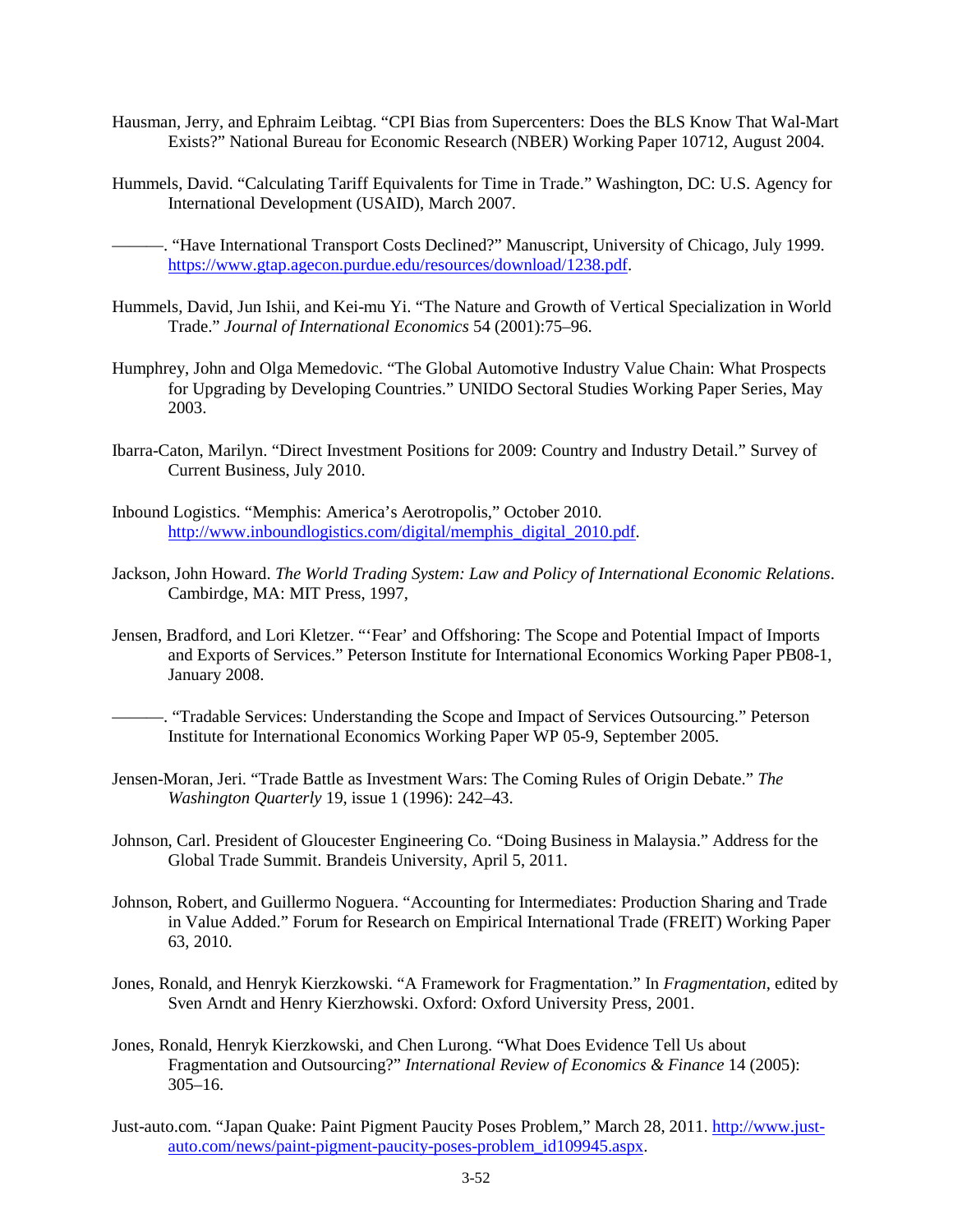- Just-Style.com. "U.S.: A&F to Expand Global Reach on Strong Q4," February 17, 2011. [http://www.just](http://www.just-style.com/news/af-to-expand-global-reach-on-strong-q4_id110348.aspx)[style.com/news/af-to-expand-global-reach-on-strong-q4\\_id110348.aspx.](http://www.just-style.com/news/af-to-expand-global-reach-on-strong-q4_id110348.aspx)
- ——. "U.S.: Aeropostale Links Deal to Expand Asia," March 9, 2011. [http://www.just](http://www.just-style.com/news/aeropostale-inks-deal-to-expand-into-asia_id110521.aspx)[style.com/news/aeropostale-inks-deal-to-expand-into-asia\\_id110521.aspx](http://www.just-style.com/news/aeropostale-inks-deal-to-expand-into-asia_id110521.aspx).
- $-$ . "Wal-mat deal 'tip of the iceberg' for Li & Fung," February 1, 2010. [http://www.mrketplace.com/8202/wal-mart-deal-tip-of-the-iceberg-for-li-fung/.](http://www.mrketplace.com/8202/wal-mart-deal-tip-of-the-iceberg-for-li-fung/)
- A.T. Kearney. "Automotive Suppliers: Management Strategies & Value Enhancement," 2011. [http://www.atkearney.com/index.php/Our-expertise/automotive-supplier-based-value](http://www.atkearney.com/index.php/Our-expertise/automotive-supplier-based-value-enhancement.html)[enhancement.html.](http://www.atkearney.com/index.php/Our-expertise/automotive-supplier-based-value-enhancement.html)
- Kitamura, Makiko. "Toyota President Says He May Move More Production Outside Japan on Yen." *Bloomberg*. Last modified January 14, 2011. [http://www.bloomberg.com/news/2011-01-](http://www.bloomberg.com/news/2011-01-14/toyota-may-move-more-production-outside-japan-on-yen-update1-.html) [14/toyota-may-move-more-production-outside-japan-on-yen-update1-.html.](http://www.bloomberg.com/news/2011-01-14/toyota-may-move-more-production-outside-japan-on-yen-update1-.html)
- Konrad, Alex. "Louisville Flies High." *Fortune*, last modified October 18, 2010.
- Koopman, Robert, William Powers, Zhi Wang, and Shang-Jin Wei. "Give Credit Where Credit Is Due: Tracing Value Added in Global Production Chains." National Bureau of Economic Research (NBER) Working Paper 16426, 2010.
- Koopman, Robert, Zhi Wang, and Shang-Jin Wei. "How Much of Chinese Exports Is Really Made in China? Assessing the Domestic Value-Added When Processing Trade Is Pervasive." National Bureau of Economic Research (NBER) Working Paper 14109, 2008.
- KPMG International. "Global Location Strategy for Automotive Suppliers." Report no. 902-015, March 2009.
- Krugman, Paul. "Trade and Wages, Reconsidered." *Brookings Papers on Economic Activity*, (2008): 103–54.
- Lateef, Asma. "Linking Up with the Global Economy: A Case Study of the Bangalore Software Industry*.*" International Labour Organization (ILO). New Industrial Organization Programme Discussion Paper DP/96/1997, 1997. [http://ilo](http://ilo-mirror.library.cornell.edu/public/english/bureau/inst/papers/1997/dp96/index.htm)[mirror.library.cornell.edu/public/english/bureau/inst/papers/1997/dp96/index.htm.](http://ilo-mirror.library.cornell.edu/public/english/bureau/inst/papers/1997/dp96/index.htm)
- Levchenko, Andrei, Logan Lewis, and Linda Tesar. "The Collapse of International Trade During the 2008–2009 Crisis: In Search of the Smoking Gun." University of Michigan Research Seminar in International Economics Discussion Paper 592, October 14, 2009.
- Li & Fung Limited. "Liz Claiborne Inc. and Li & Fung Enter into Long Term Buying Agency Agreement." New release, February 23, 2009.
- Linden, Greg, Kenneth Kraemer, and Jason Dedrick. "Innovation and Job Creation in a Global Economy: The Case of Apple's iPod." *Journal of International Commerce and Economics*, 2011.
	- ———. "Who Captures Value in a Global Innovation System? The Case of Apple's iPod." Personal Computer Industry Center (PCIC): University of California–Irvine, June 2007.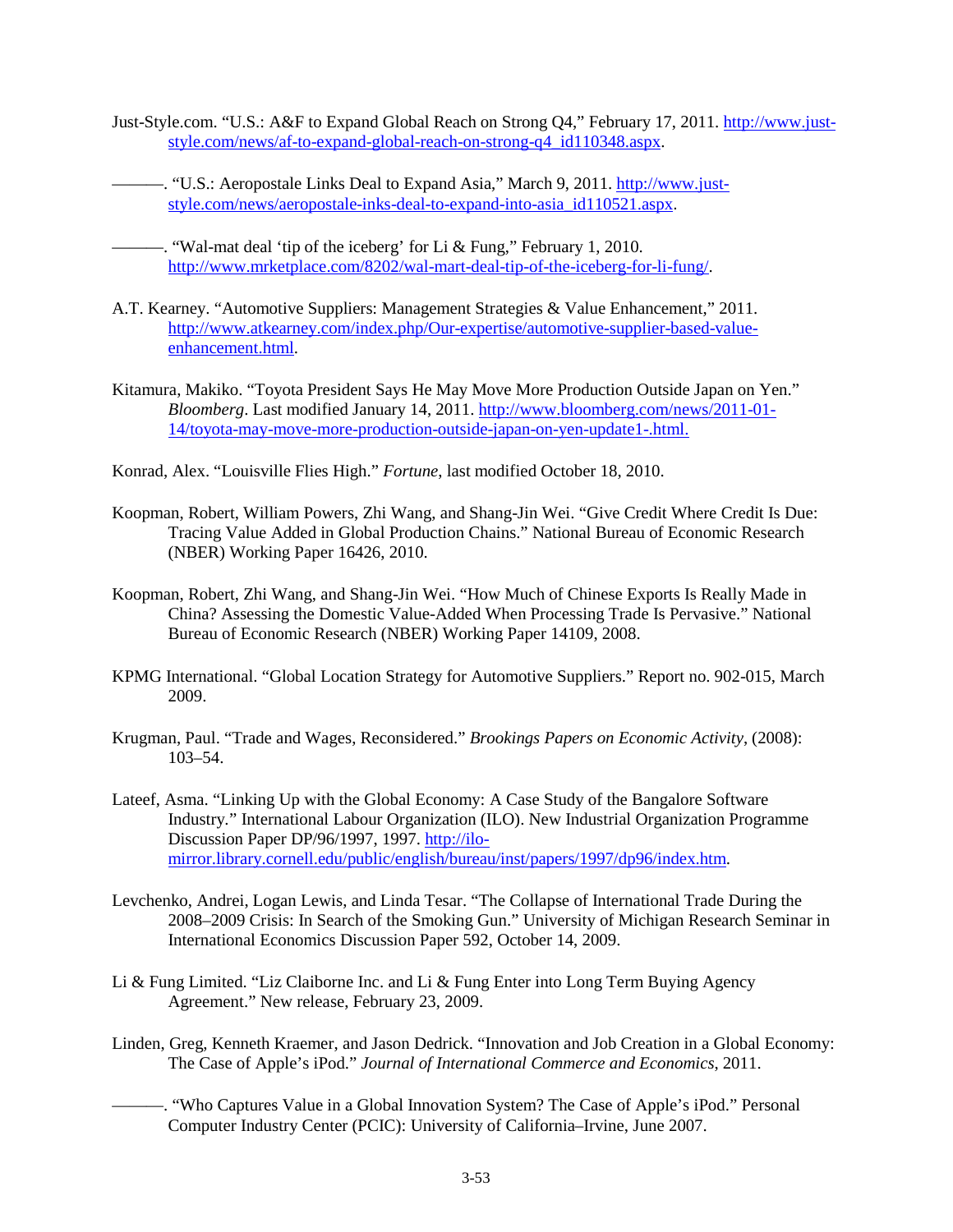———. "Who Profits from Innovation in Global Value Chains? A Study of the iPod and Notebook PCs." *Industrial and Corporate Change* 19 (2010): 81–116.

- Liu, Runjaun, and Dan Trefler. "Much Ado about Nothing: American Jobs and the Rise of Service Outsourcing to China and India." National Bureau of Economic Research (NBER) Working Paper 14061, 2008.
- Londoño-Kent, María del Pilar, and Paul Kent. "A Tale of Two Ports: The Cost of Inefficiency." Caribbean Trade Reference Center (CTRC) Research Report, December 2003. [http://ctrc.sice.oas.org/geograph/mktacc/Kent.pdf.](http://ctrc.sice.oas.org/geograph/mktacc/Kent.pdf)
- Lummus, Rhonda, and Robert Vokurka. "Defining Supply Chain Management: A Historical Perspective and Practical Guidelines." *Industrial Management and Data Systems* 99, no. 1 (1999): 1–17.
- Ma, Alyson, and Ari Van Assche. "The Role of Trade Costs in Global Production Networks." World Bank. Policy Research Working Paper 5490, December 2010.
- Milberg, William. Written submission to the U.S. International Trade Commission (USITC) in connection with inv. no. 332-325, *The Economic Effects of Significant U.S. Import Restraints: Seventh Update,* December 20, 2010.
- Milberg, William and Deborah Winkler. "Financialisation and the Dynamics of Offshoring in the USA." *Cambridge Journal of Economics* 34, no. 2 (March 2010): 275-293.
- Miroudot, Sebastien, R. Lanz, and Alexandros Ragoussis. "Trade in Intermediate Goods and Services." Organisation for Economic Co-operation and Development (OECD). Trade Policy Working Paper 93, 2009.
- Mullen, Michael. Express Association of America (EAA). Written testimony submitted to the U.S. International Trade Commission (USITC) in connection with inv. no. 332-325, *The Economic Effects of Significant U.S. Import Restraints*: *Seventh Update*, December 20, 2010.
- Nathan Associates Inc. "Exporting Apparel to the United States: A Guide for Moroccan Apparel Makers." Report prepared for the U.S. Agency for International Development, August 2009.
- National Academy of Public Administration Panel (NAPA Panel). *Offshoring: How Big Is It?* Academy Project no. 2051-000. Washington, DC: NAPA, October 2006.
- Ng, Francis, and Alexander Yeates. "Major Trade Trends in East Asia: What Are Their Implications for Regional Cooperation and Growth?" World Bank Policy Research Working Paper 3084, 2003.
- Nordas, H.K., E. Pinali and M. Geloso Grosso. "Logistics and Time as a Trade Barrier." Organisation for Economic Co-operation and Development (OECD). OECD Trade Policy Working Paper 35, 2006.
- North, Klaus. *Localizing Global Production: Know-How Transfer in International Manufacturing.* Geneva, International Labour Office, 1997.
- O'Rourke, Kevin. "Collapsing Trade in a Barbie World." Blog post, *The Irish Economy*, June 18, 2009. [http://www.irisheconomy.ie/index.php/2009/06/18/collapsing-trade-in-a-barbie-world/.](http://www.irisheconomy.ie/index.php/2009/06/18/collapsing-trade-in-a-barbie-world/)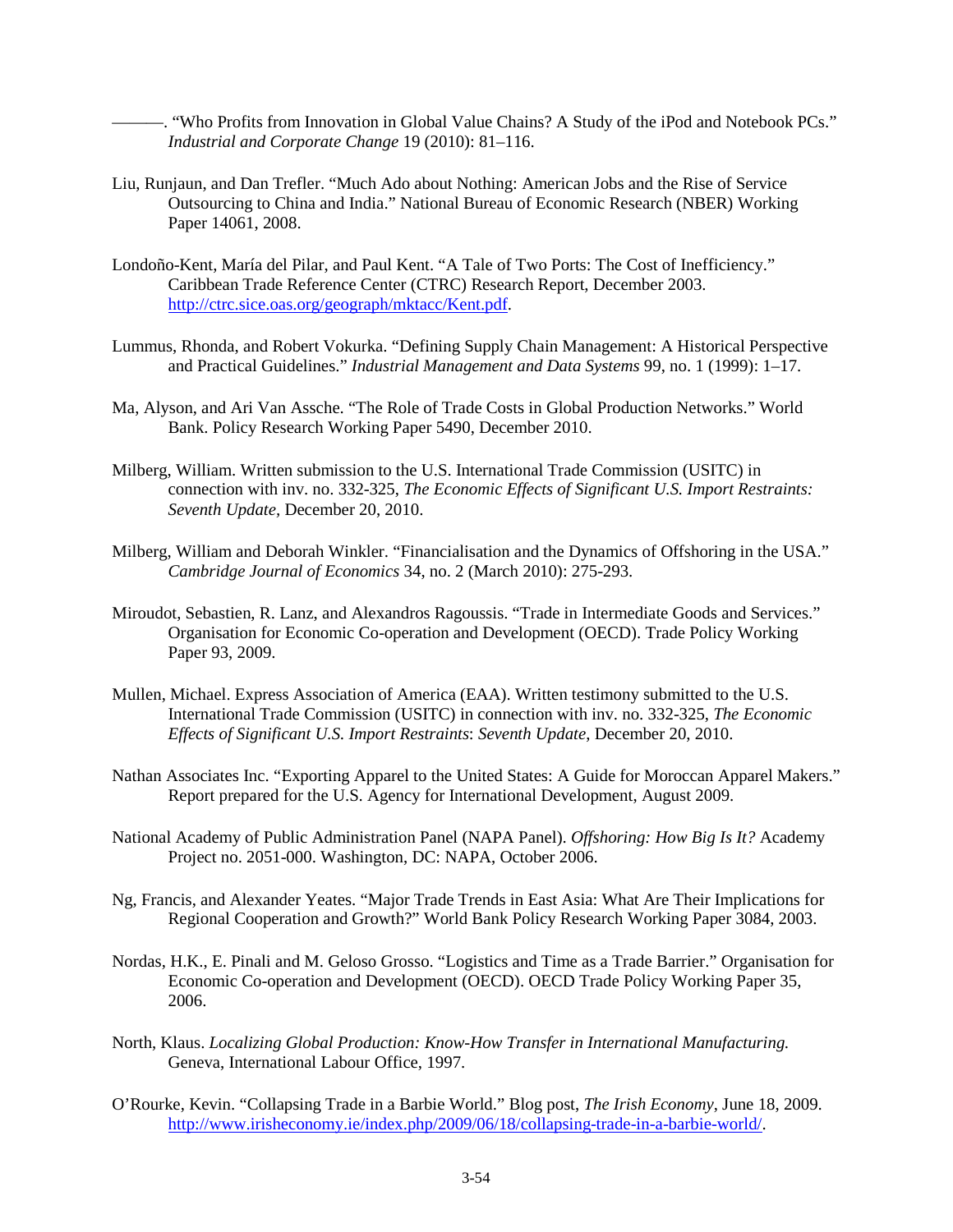- Organization for Economic Cooperation and Development (OECD). *Enhancing the Role of SMEs in Global Value Chains.* Paris, France, and Washington, DC: OECD, 2008.
- Oxford Economics. "The Impact of the Express Delivery Industry on the Global Economy." Oxford, UK: Oxford Economics, September 2009. [https://canadiancourier.org/uploads/Impact\\_of\\_Express\\_Industry\\_-\\_Global\\_Economy\\_-2009.pdf.](https://canadiancourier.org/uploads/Impact_of_Express_Industry_-_Global_Economy_-2009.pdf)
- Palepu, Krishna, and Liz Kind. "Vizio, Inc." Harvard Business School. Case study 9-110-024, September 8, 2009.
- Persson, Maria. "Trade Facilitation and the Extensive Margin." Research Institute of Industrial Economics Working Paper Series 828, April 13, 2010.
- Robertson, Ross. *History of the American Economy,* 3rd edition. New York: Harcourt, Brace, Jovanovich, 1973.
- Sedgwick, David. "Toyota Expects Tier 1s to Check on Subsuppliers." *Automotive News,* January 17, 2011.
- Spencer, Barbara. "International Outsourcing and Incomplete Contracts." *Canadian Journal of Economics* 38 (2005): 1107–35.
- Sturgeon, Timothy, and Momoko Kawakami. "Global Value Chains in the Electronics Industry: Was the Crisis a Window of Opportunity for Developing Countries?" In *Global Value Chains in a Post-Crisis World: A Development Perspective*, edited by Olivier Cattaneo, Gary Gereffi, and Cornelia Starit. Washington, DC: World Bank, 2010.
- Sturgeon, Timothy, Johannes Van Biesebroeck, and Gary Gereffi. "Value Chains, Networks, and Clusters: Reframing the Global Automotive Industry." *Journal of Economic Geography* 8, issue 3 (May 2008): 297-321.
- SupplierBusiness, Ltd. "Honda Purchasing Strategy and Relationship with Suppliers," Supplying Honda, February 19, 2009.
- Taiclet, Jr., James. CEO of American Trade. Keynote address for the Global Trade Summit. Brandeis University, April 5, 2011.
- UPS. "Industry Solutions," 19942011. <http://www.ups-scs.com/solutions/>.
- U.S. Association of Importers of Textiles & Apparel (USA-ITA). Written submission to the U.S. International Trade Commission (USITC) in connection with inv. no. 332-325, *The Economic Effects of Significant U.S. Import Restraints: Seventh Update,* January 6, 2011.
- U.S. Census Bureau (Census). Annual Survey of Manufactures. Current Industrial Report no. MA36M, Consumer Electronics, various years.
- U.S. Congress. Office of Technology Assessment. *Flat Panel Displays in Perspective.* OTA-ITC-631. Washington, DC: U.S. Government Printing Office, September 1995.
- U.S. Department of Labor (USDOL). Bureau of Labor Statistics (BLS). *Consumer Expenditures-2009,*  October 5, 2010. [www.bls.gov/news.release/cesan.nr0.htm.](http://www.bls.gov/news.release/cesan.nr0.htm)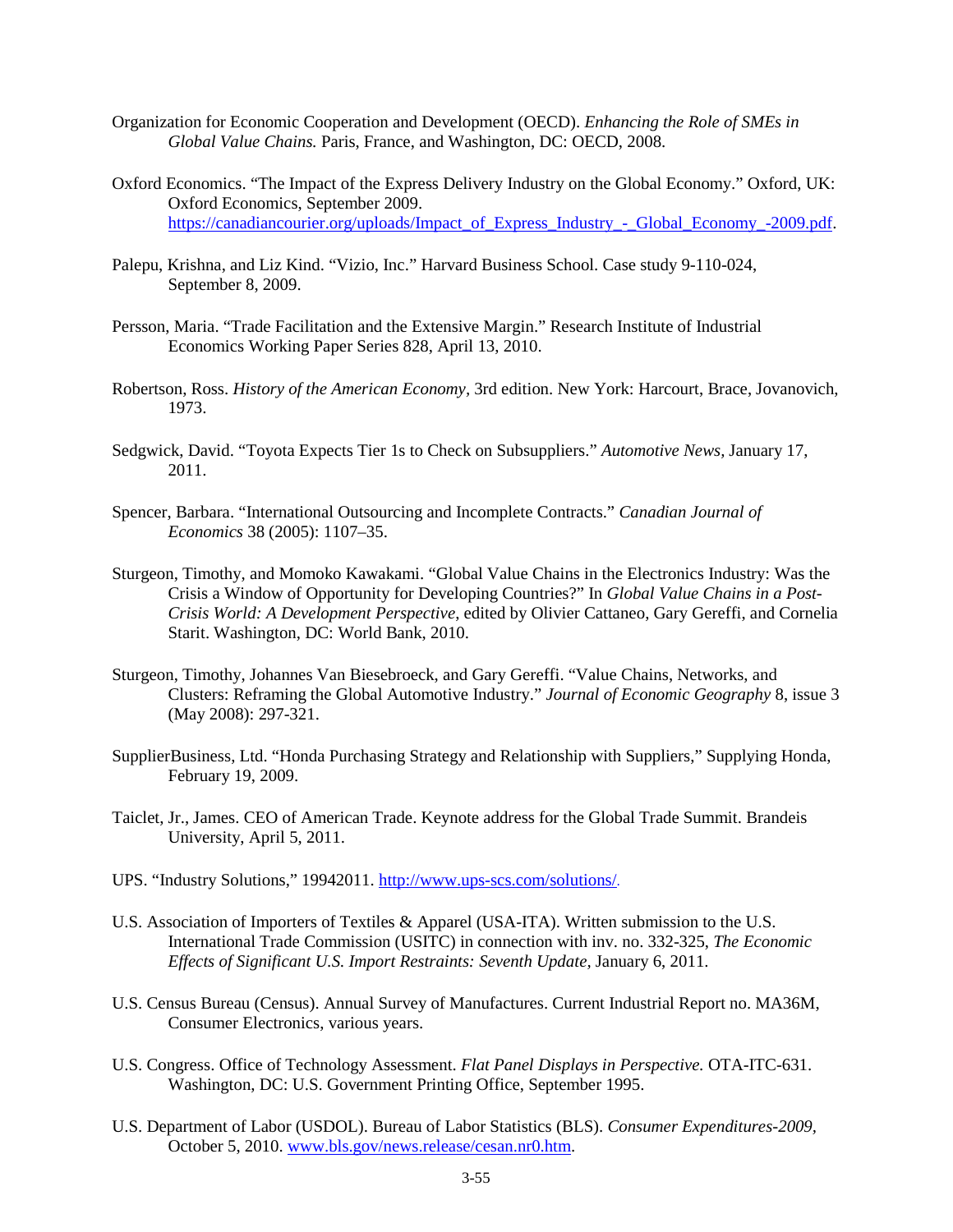- U.S. Department of Labor (USDOL). Bureau of Labor Statistics (BLS). *Current Employment Statistics*. <http://www.bls.gov/ces/> (accessed various dates).
- U.S. Department of State (USDOS). *Bilateral Investment Treaties and Related Agreements*, March 3, 2008. [www.state.gov/e/eeb/ifd/bit/117402.htm.](http://www.state.gov/e/eeb/ifd/bit/117402.htm)
- U.S. International Trade Commission (USITC). *ASEAN: Regional Trends in Economic Integration, Export Competitiveness, and Inbound Investment for Selected Industries*. USITC Publication 4176. Washington, DC: USITC, 2010.
	- ———. *Certain Color Television Receivers from China.* USITC Publication 3695. Washington, DC: USITC, May 2004.
- ———. *China: Effects of Intellectual Property Infringement and Indigenous Innovation Policies on the U.S. Economy.* USITC Publication 4226. Washington, DC: USITC, May 2011.
- ———. Hearing transcript in connection with inv. no. 332-325, *The Economic Effects of Significant U.S. Import Restraints: Seventh Update,* December 16, 2010.
- -. Interactive Tariff and Trade Database (DataWeb). [http://dataweb.usitc.gov](http://dataweb.usitc.gov/) (accessed various dates).
	- ———. *Logistic Services: An Overview of the Global Market and Potential Effects of Removing Trade Impediments.* USITC Publication 3770. Washington, DC: USITC, May 2005.
- ———. *Production Sharing: U.S. Imports under Harmonized Tariff Schedule Subheading 9802.00.60 and 9802.00.80, 1985–1988.* USITC Publication 2243. Washington, DC: USITC, December 1989.
- ———. *Production Sharing: Use of U.S. Components and Materials in Foreign Assembly Operations, 1995–1998*. USITC Publication 3265. Washington, DC: USITC, 1999.
	- ———. *Recent Trends in U.S. Services Trade: 2011 Annual Report.* USITC Publication 4243. Washington, DC: USITC, July 2011.
- ———. *Small and Medium-Sized Enterprises: Characteristics and Performance.* USITC Publication 4189. Washington, DC: USITC, 2010.
- ———. *Television Receiving Sets from Japan.* USITC Publication 1153. Washington, DC: USITC, June 1981.
- ———. *Textiles and Apparel: Effects of Special Rules for Haiti on Trade Markets and Industries.* USITC Publication 4016. Washington, DC: USITC, 2008.
- ———. *The Economic Effects of Significant U.S. Import Restraints: Fifth Update 2007*. USITC Publication 3906. Washington, DC: USITC, 2007.
	- ———. *The Economic Effects of Significant U.S. Import Restraints: Sixth Update 2009*. USITC Publication 4094. Washington, DC: USITC, 2009.